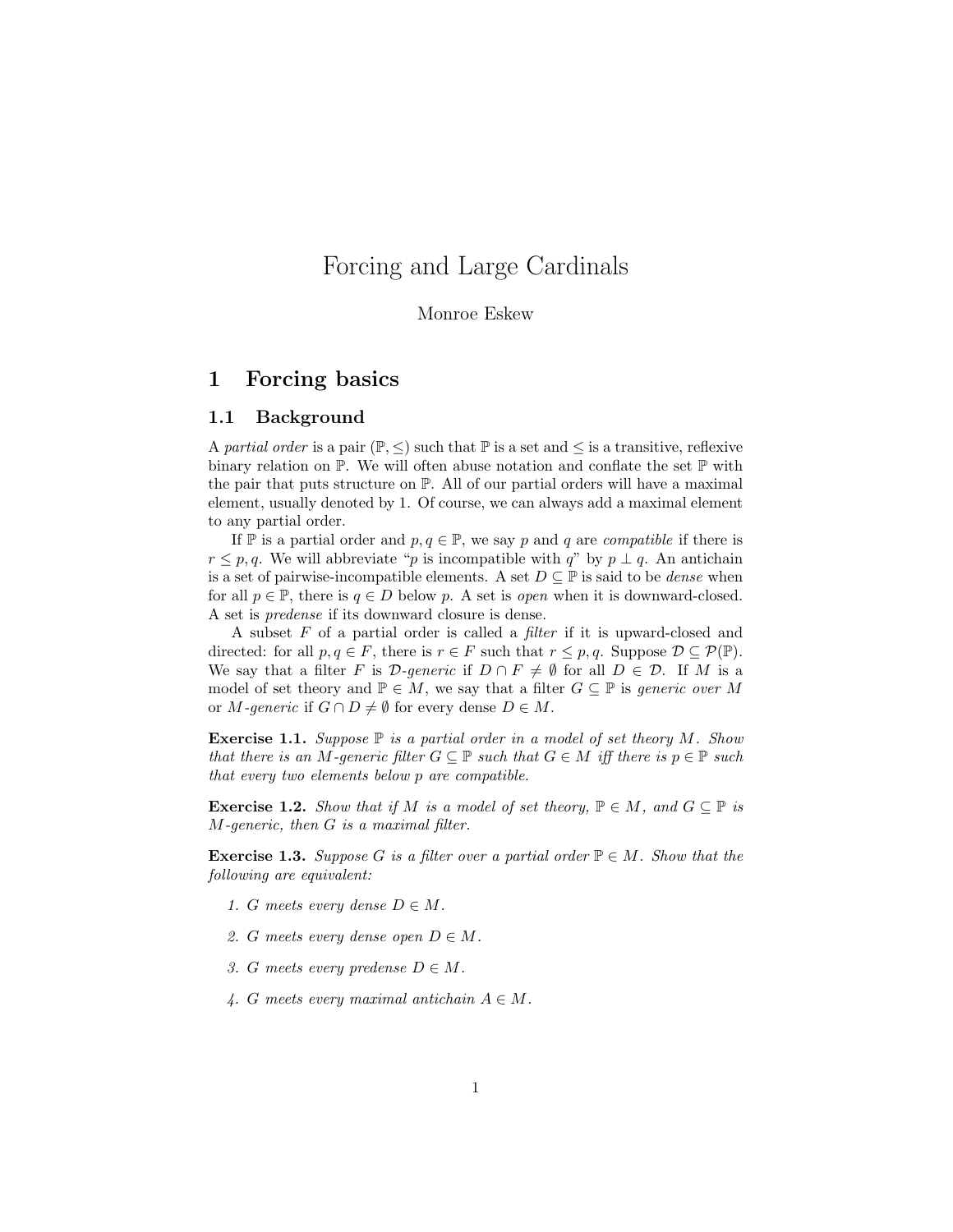Working within a model of set theory  $V$  containing a partial order  $\mathbb{P}$ , we recursively construct the class of  $\mathbb{P}$ -names  $V^{\mathbb{P}}$  by induction on rank.  $V_0^{\mathbb{P}} = \{\emptyset\}.$ Given  $V_{\alpha}^{\mathbb{P}}$ , we let  $V_{\alpha+1}^{\mathbb{P}}$  be the set of all subsets of  $\mathbb{P} \times V_{\alpha}^{\mathbb{P}}$ . For limit  $\lambda$ , we let  $V_\lambda^{\mathbb{P}} = \bigcup_{\alpha < \lambda}^{\alpha} V_\alpha^{\mathbb{P}}.$ 

Given a filter F over  $\mathbb{P}$ , which may or may not be a member of V, we recursively define the evaluation of P-names by F. If  $\tau$  is a P-name, we let  $\tau^F = \{\sigma^F : (p, \sigma) \in \tau \wedge p \in F\}.$  We define  $V[F]$  as the class of all evaluations of P-names by F. An important subclass of  $V^{\mathbb{P}}$  is the class of "check-names," which canonically evaluate to members of V under any filter.  $\emptyset$  is a check-name. Given a set  $x \in V$ , we recursively define  $\check{x} = \{(1, \check{y}) : y \in x\}.$ 

**Exercise 1.4.** Show that for any filter F over a partial order  $\mathbb{P} \in V$ , and any  $x \in V$ ,  $\check{x}^F = x$ .

Another important name is the canonical name for the generic filter,  $\dot{G} =$  $\{(p,\check{p}): p \in \mathbb{P}\}.$ 

If  $\varphi(\tau_1,\ldots,\tau_n)$  is a sentence in the language of set theory involving  $\mathbb{P}$ names  $\tau_1, \ldots, \tau_n$ , then given a filter G over P, we can ask whether  $V[G] \models$  $\varphi(\tau_1^G,\ldots,\tau_n^G)$ . We say p forces  $\varphi$  over V, or  $p \Vdash_{\mathbb{P}}^V \varphi$  when for every V-generic filter G with  $p \in G$ , we have  $V[G] \models \varphi$ .

For this course, we will take for granted the Forcing Theorem:

**Theorem 1.5.** Suppose V is a model of ZFC and  $\mathbb P$  is a partial order in V.

1. There is a computable transformation  $\varphi(v_1,\ldots,v_n) \mapsto \overline{\varphi}(v_1,\ldots,v_n,v_{n+1},v_{n+2})$ of the formulas in the language of set theory such that for any partial order  $\mathbb{P} \in V$ , any  $p \in \mathbb{P}$ , and any  $\mathbb{P}\text{-}\text{names } \tau_1, \ldots, \tau_n$ ,

$$
p \Vdash_{\mathbb{P}}^V \varphi(\tau_1,\ldots,\tau_n) \Leftrightarrow V \models \overline{\varphi}(\tau_1,\ldots,\tau_n,\mathbb{P},p).
$$

- 2. If  $G \subseteq \mathbb{P}$  is generic over V, and  $V[G] \models \varphi(\tau_1^G, \ldots, \tau_n^G)$ , then there is  $p \in G$  such that  $p \Vdash_{\mathbb{P}}^V \varphi(\tau_1, \ldots, \tau_n)$ .
- 3. For all V-generic  $G \subseteq \mathbb{P}$ ,  $V[G] \models ZFC$ .

The following is known as the maximality principle:

**Lemma 1.6.** Suppose  $\mathbb{P}$  is a partial order,  $p \in \mathbb{P}$ , and  $p \Vdash \exists x \varphi(x)$ . Then there is a P-name  $\tau$  such that  $p \Vdash \varphi(\tau)$ .

*Proof.* The collection of  $q \leq p$  such that there is some P-name  $\tau_q$  such that  $q \Vdash \varphi(\tau_q)$  is dense. Let A be a maximal antichain below p of such q. Let

$$
\tau = \{ (r, \sigma) : \exists q \in A \exists r' (r \leq q, r' \text{ and } (r', \sigma) \in \tau_q \}.
$$

If  $G \subseteq \mathbb{P}$  is generic over V with  $p \in G$ , and let  $q \in A \cap G$ . Clearly  $\tau^G \subseteq \tau_q^G$ . If  $x \in \tau_q^G$ , then  $x = \sigma^G$  for some  $\sigma$  such that  $(r', \sigma) \in \tau_q$  and  $r' \in G$ , and we can find  $r \leq r'$ , q also in G, so  $x \in \tau$ .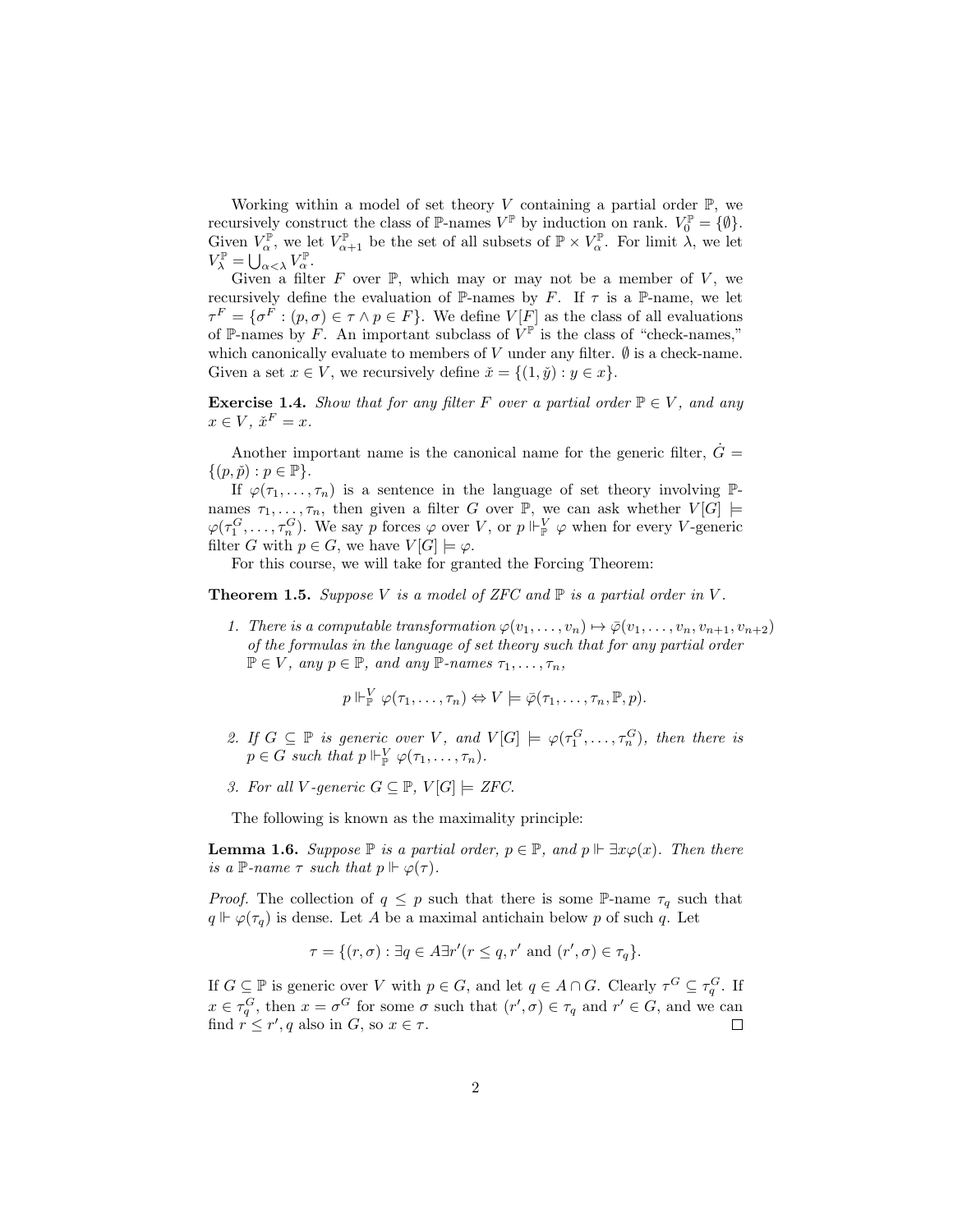We will sometimes need the fact that formulas of low complexity have a degree of absoluteness.  $\Delta_0 \subseteq$  Form is the smallest collection of well-formed formulas in the language of set theory containing the atomic formulas, closed under propositional connectives, and closed under *bounded quantification*, which takes the form  $(\forall x \in y) \varphi$  or  $(\exists x \in y) \varphi$ .  $\Pi_1$  is the collection of formulas of the form  $\forall x \varphi$ , where  $\varphi$  is  $\Delta_0$ , and  $\Sigma_1$  is the collection of formulas of the form  $\exists x \varphi$ , where  $\varphi$  is  $\Delta_0$ . Given the classes  $\Sigma_n$  and  $\Pi_n$ ,  $\Sigma_{n+1}$  is the collection of formulas of the form  $\exists x \varphi$ , where  $\varphi$  is  $\Pi_n$ , and  $\Pi_{n+1}$  is the collection of formulas of the form  $\forall x \varphi$ , where  $\varphi$  is  $\Sigma_n$ . We will often say that a formula "is"  $\Pi_n$  of  $\Sigma_n$  when we really mean ZF proves that it is equivalent to a formula in this class. We let  $\Delta_n$  be the class of formulas for which ZF proves they are equivalent to both a  $\Sigma_n$  and a  $\Pi_n$  formula.

Lemma 1.7. Closure of the classes (mod ZF-provable equivalence):

- 1. For all  $n, \Sigma_n \cup \Pi_n \subseteq \Delta_{n+1}$ .
- 2.  $\varphi$  is  $\Sigma_n$  iff  $\neg \varphi$  is  $\Pi_n$ .
- 3.  $\Sigma_n$  and  $\Pi_n$  are closed under conjunction, disjunction, and bounded quantification.
- 4.  $\Sigma_n$  is closed under existential quantification and  $\Pi_n$  is closed under universal quantification.

**Lemma 1.8.**  $\Delta_0$  formulas are absolute between transitive models.  $\Sigma_1$  formulas are upwards-absolute and  $\Pi_1$  formulas are downwards-absolute. Thus  $\Delta_1$  formulas are absolute between transitive models M, N of ZF such that  $M \subseteq N$ , and also absolute between possibly  $\subseteq$ -incomparable transitive models with respect to ordinal parameters.

Proof. We sketch the proof of the final claim assuming the others. Suppose  $\varphi(x)$  is  $\Delta_1$ , and  $\alpha \in \text{Ord}^M \cap \text{Ord}^N$ . Then  $M \models \varphi(\alpha) \Leftrightarrow L^M \models \varphi(\alpha) \Leftrightarrow L^N \models$  $\varphi(\alpha) \Leftrightarrow N \models \varphi(\alpha).$ 

# 1.2 Separativity and Boolean Completions

A Boolean algebra is a structure that resembles the algebra of set operations on the powerset of a given set. It is a set  $\mathbb B$  with distinguished top and bottom elements 1 and 0, binary operations  $\land$ ,  $\lor$ , and a unary operation  $\neg$  satisfying the following axioms:

- 1. (Commutativity)  $p \lor q = q \lor p$  and  $p \land q = q \land p$ .
- 2. (Associativity)  $p \vee (q \vee r) = (p \vee q) \vee r$  and  $p \wedge (q \wedge r) = (p \wedge q) \wedge r$ .
- 3. (Distributivity)  $p \wedge (q \vee r) = (p \wedge q) \vee (p \wedge r)$  and  $p \vee (q \wedge r) = (p \vee q) \wedge (p \vee r)$ .
- 4. (Absorption)  $p \wedge (p \vee q) = p$  and  $p \vee (p \wedge q) = p$ .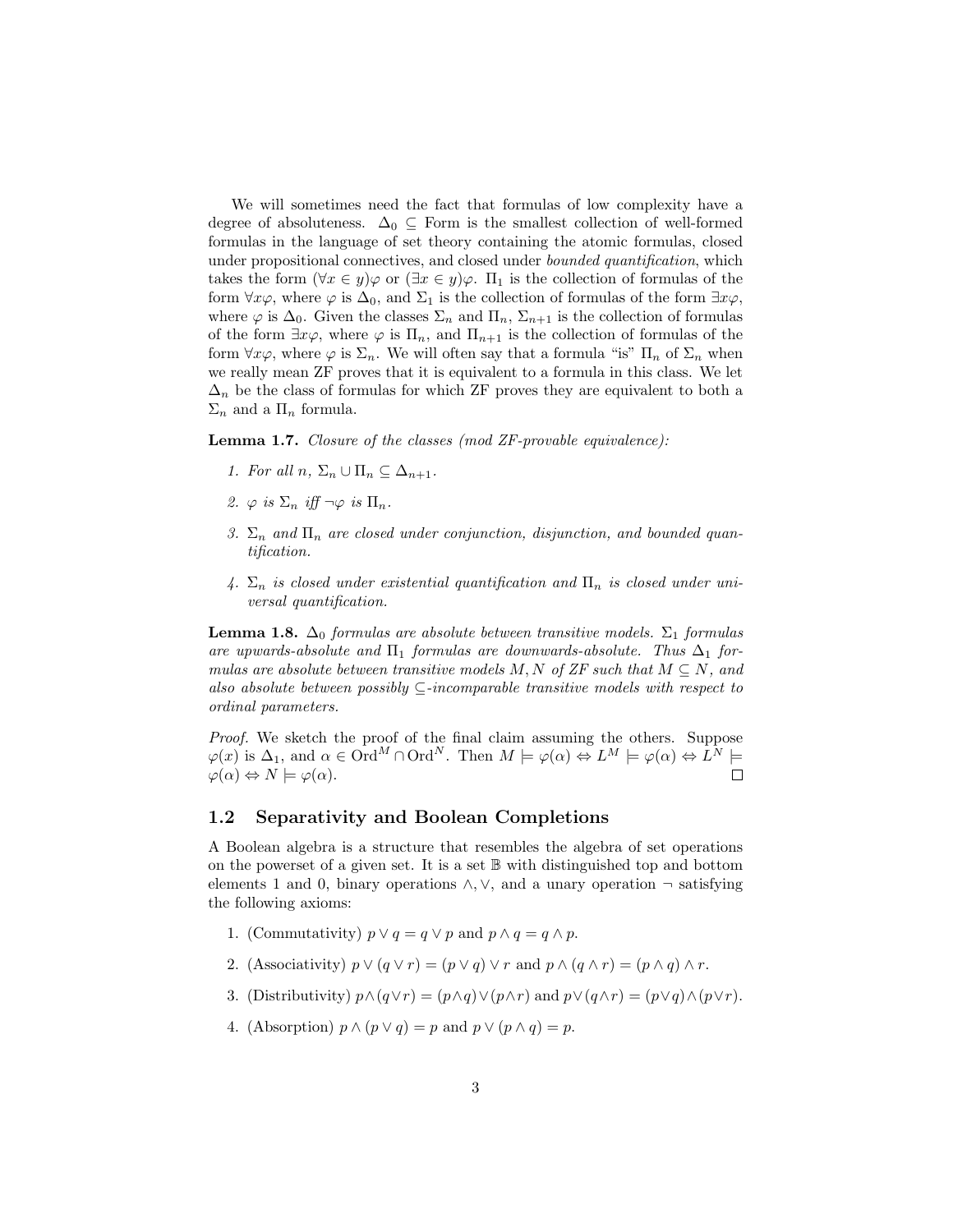- 5. (Identity)  $a \vee 0 = a$  and  $a \wedge 1 = a$ .
- 6. (Complementation)  $p \vee (\neg p) = 1$  and  $p \wedge (\neg p) = 0$ .

We define a partial order on B by putting  $p \leq q$  when  $p \wedge q = p$ . We use  $p - q$ as an abbreviation for  $p \wedge \neg q$ .

**Exercise 1.9.** Prove that the above definition of  $\leq$  is indeed a partial order, with greatest element 1 and least elements 0. Show that  $p \wedge q$  gives the greatest lower bound of p, q, and  $p \vee q$  gives the least upper bound of p, q. Verify the De Morgan laws.

Let us mention the following theorem, whose proof we will skip. It assures you that whatever equations you know hold for set algebras also hold for Boolean algebras generally.

Theorem 1.10 (Stone). Every Boolean algebra is isomorphic to a set algebra. Given a Boolean algebra  $\mathbb B$ , there is a set X and a family  $\mathcal A \subset \mathcal P(X)$  containing X and closed under intersections, unions, and complements, such that under these standard operations it is isomorphic to B.

A Boolean algebra is called complete when every subset has a least upper bound. We aim to show that every partial order is "forcing-equivalent" to a complete Boolean algebra. The convenient thing about forcing with a complete Boolean algebra  $\mathbb B$  is that for any statement  $\varphi$  in the forcing language of  $\mathbb B$ , there is a maximal element of  $\mathbb B$  forcing this statement, denoted  $||\varphi||$ . This is also called the *Boolean value* of  $\varphi$ . It is simply the least upper bound of all conditions forcing  $\varphi$ .

**Definition.** A partial order  $(\mathbb{P}, \leq)$  is called separative if whenever  $p \nleq q$ , there is  $r \leq p$  such that  $r \perp q$ .

Note that Boolean algebras are separative. Non-separative partial orders contain structure that is irrelevant for forcing purposes. We can get rid of it by taking a quotient. Given a partial order  $\mathbb{P}$ , we put  $p \leq_s q$  when all  $r \leq p$  are compatible with q. It is easy to check that  $\leq_s$  is a partial order extending  $\leq$ . We put  $p \sim_s q$  when  $p \leq_s q$  and  $q \leq_s p$ . Since  $\leq_s$  is transitive,  $\sim_s$  is an equivalence relation. The set of equivalence classes is called the separative quotient  $\mathbb{P}_s$ .

**Exercise 1.11.** Let  $\mathbb P$  be any partial order.

- 1. Show that  $\leq_s$  extends  $\leq$  and that p, q are compatible in  $(\mathbb{P}, \leq)$  iff  $[p]_s$ ,  $[q]_s$ are compatible in  $(\mathbb{P}_s, \leq_s)$ .
- 2. Show that  $\mathbb{P}_s$  is separative.
- 3. Show that if  $\mathbb{P}$  is separative, then  $\mathbb{P}_s \cong \mathbb{P}$ .

**Lemma 1.12.** Suppose  $\mathbb P$  is a partial order in V. Let  $[p]_s$  denote the equivalence class of  $p \in \mathbb{P}$  in the separative quotient.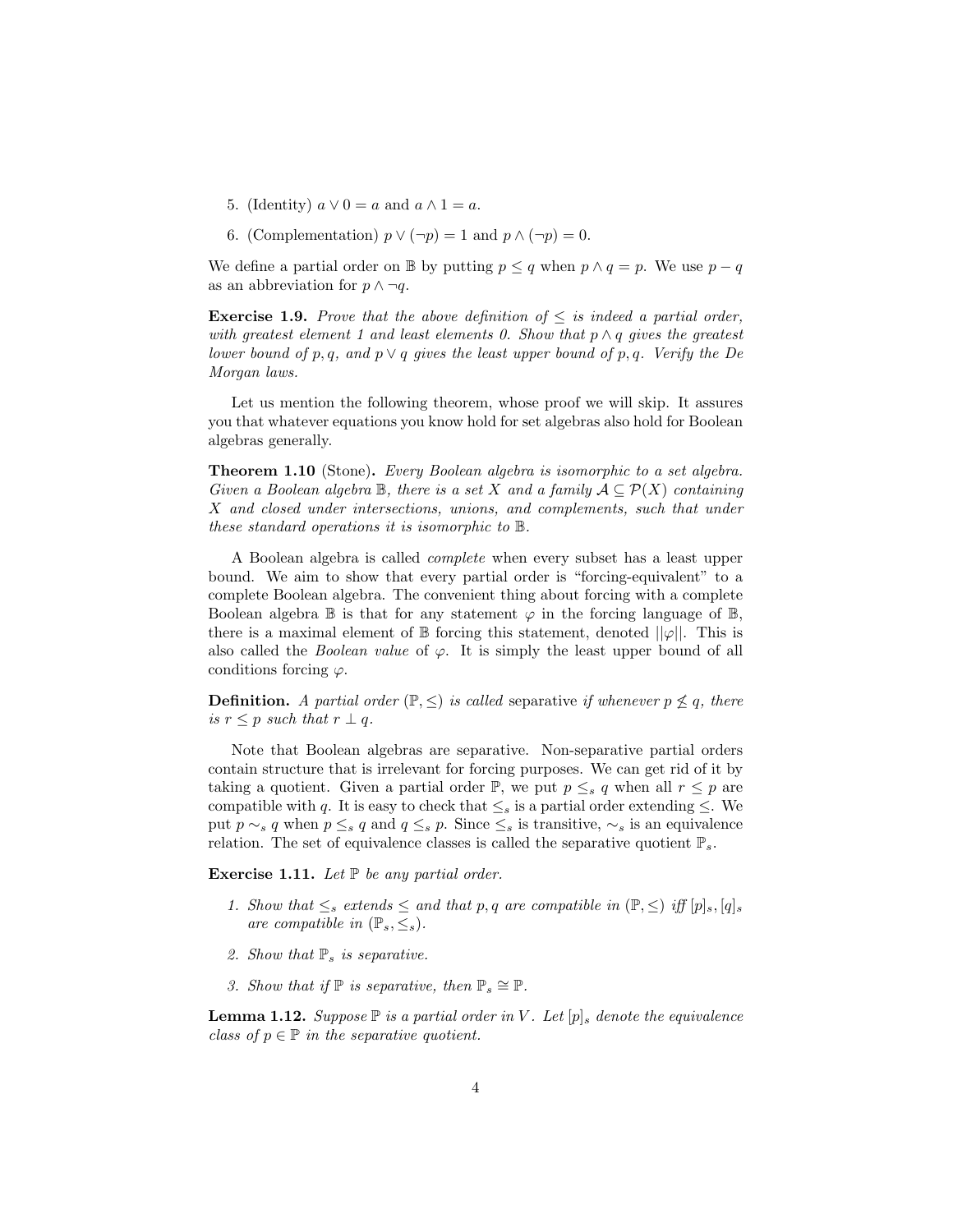- 1. If  $G \subseteq \mathbb{P}$  is generic over V, then  $G_s := \{[p]_s : p \in G\}$  is a filter which is  $\mathbb{P}_s$ -generic over V.
- 2. If  $G_s \subseteq \mathbb{P}_s$  is generic over V, then  $G := \{p : [p]_s \in G_s\}$  is a filter which is  $\mathbb{P}\text{-}generic over } V$ .

*Proof.* Suppose  $G \subseteq \mathbb{P}$  is generic over V. Let  $D \in V$  be a dense open subset of  $\mathbb{P}_s$ . Let  $D' = \{p : [p]_s \in D\}$ . If  $p \in \mathbb{P}$ , find  $q \leq_s p$  in D, and then find  $r \leq q, p$ .  $[r]_s \in D$  since D is open and  $\leq_s$  extends  $\leq$ . Thus D' is dense, so let  $p \in G \cap D'$ . Then  $[p]_s \in D \cap G_s$ . To verify  $G_s$  is is a filter, first note that directedness follows by the fact that  $\leq_s$  extends  $\leq$ . For upwards closure, let  $p \in G$  and suppose  $p \leq_s q$ . The set of  $r \leq p$  that are below q is dense below p, so we must have  $q \in G$  and thus  $[q]_s \in G_s$ .

Suppose  $G_s \subseteq \mathbb{P}_s$  is generic over V. Let  $D \in V$  be a dense subset of  $\mathbb{P}$ . Then  $D' = \{ [p]_s : p \in D \}$  is clearly dense in  $\mathbb{P}_s$ , so there is p such that  $[p]_s \in G_s \cap D'$ , and thus  $p \in G \cap D$ . We must verify that G is a filter. Upwards closure is easy. Let  $p, q \in G$ . Then the set E of r such that r is either below both p and q, or incompatible with one of them, is dense. So there is  $r \in E$  such that  $[r]_s \in G_s$ . But incompatibility in  $\mathbb P$  implies incompatibility in  $\mathbb P_s$ , so since  $G_s$  is a filter, this  $r$  must be below both  $p$  and  $q$ .

Let P be a partial order. We will call an open subset  $A \subseteq \mathbb{P}$  regular if whenever A is dense below p, then  $p \in A$ . Note that if  $\mathbb P$  is separative, then the open set  $U_p := \{q : q \leq p\}$  is regular. Given a set U, define:

 $\overline{U} = \{p : U \text{ is dense below } p\}.$ 

Exercise 1.13. Prove that the intersection of any family of regular open subsets of a partial order is regular and open.

**Exercise 1.14.** Let  $\mathbb P$  be a partial order and let  $U \subseteq \mathbb P$  be open. Show that  $\overline{U}$ is the smallest regular open set containing U.

**Lemma 1.15.** Suppose  $A, B \subseteq \mathbb{P}$  are open sets. Then:

1.  $\overline{A \cup \overline{B}} = \overline{A \cup B}$ . 2.  $\overline{A \cap \overline{B}} = \overline{A \cap B}$ .

*Proof.* For (1), first note that  $A \cup \overline{B}$  is a regular open set containing the open set  $A\cup B$ , so it contains the minimal such set  $\overline{A\cup B}$ . Second,  $\overline{A\cup B}$  is a regular open set containing B, so it contains  $\overline{B}$ , and since it also contains A, it contains  $A \cup \overline{B}$ .

For (2), first note that  $\overline{A \cap \overline{B}}$  is a regular open set containing  $A \cap B$ , so it contains  $\overline{A \cap B}$ . Second, suppose  $p \in \overline{A \cap \overline{B}}$ . Then  $A \cap \overline{B}$  is dense below p, so each of  $A, \overline{B}$  are separately dense below p. Since  $\overline{B}$  is regular,  $p \in \overline{B}$ . By definition,  $B$  is dense below p. So both A and B are dense below p. Since they are open,  $A \cap B$  is dense below p. Thus by definition,  $p \in \overline{A \cap B}$ .  $\Box$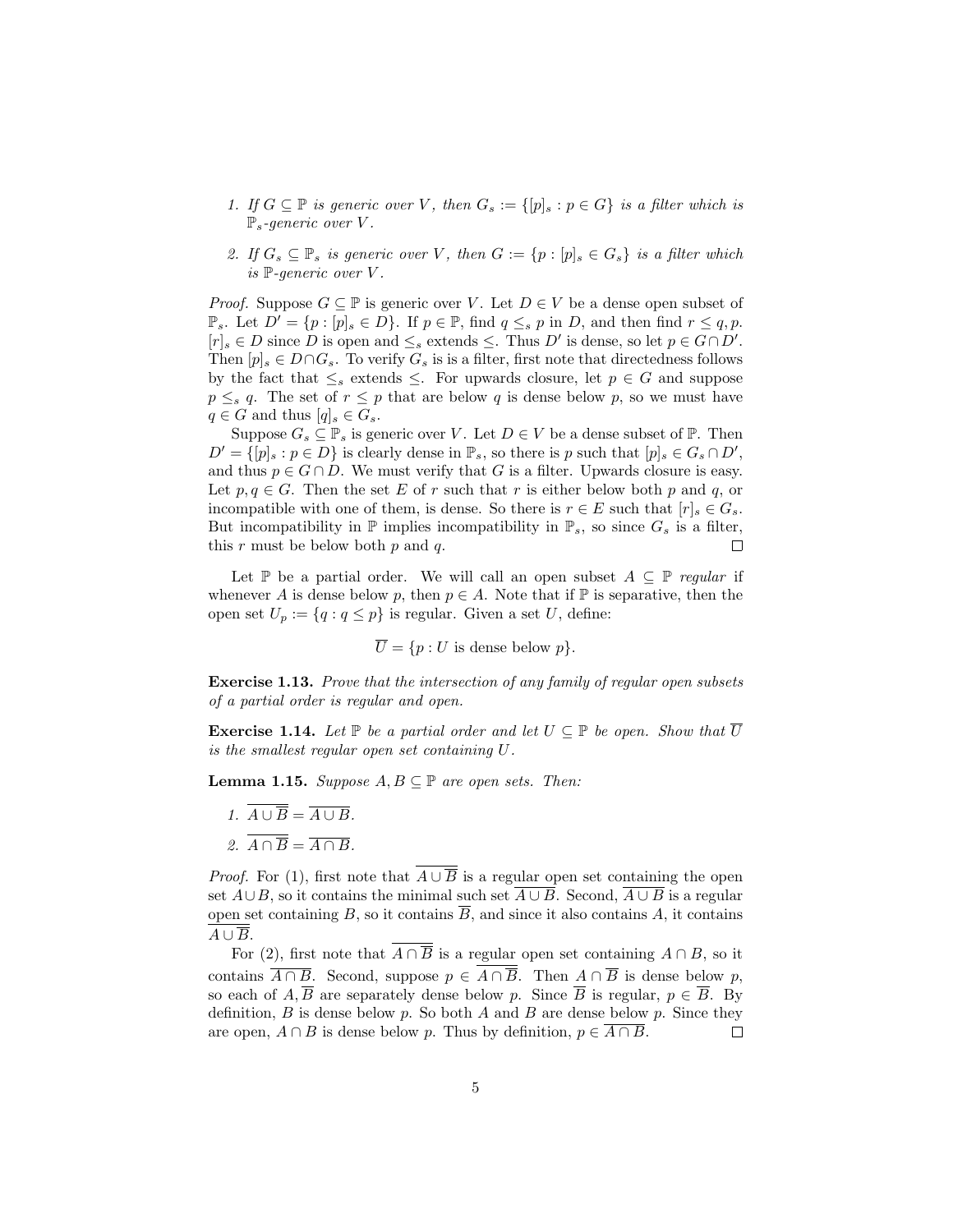**Theorem 1.16.** Let  $\mathbb{P}$  be a separative partial order. There is a complete Boolean algebra  $\mathcal{B}(\mathbb{P})$  that has a dense subset isomorphic to  $\mathbb{P}$ .

*Proof.* Let  $\mathbb P$  be as hypothesized. The universe of  $\mathcal B(\mathbb P)$  is the collection of all regular open subsets of  $\mathbb P$ . For regular open sets A, B, we define the operations as follows:

- $A \wedge B = A \cap B$ .
- $A \vee B = \overline{A \cup B}$ .
- $\neg A = \{p \in \mathbb{P} : U_p \cap A = \emptyset\}.$
- $1 = \mathbb{P}, 0 = \emptyset$ .

To verify the first four axioms for Boolean algebras, we use an induction argument along with Lemma 1.15, and the fact that these equations hold for the ordinary set operations. Suppose  $f$  is a function obtained by composing the operations  $\wedge$ ,  $\vee$  finitely many times. Let  $f'$  be the result of replacing each instance of  $\vee$  with  $\cup$ . We suppose inductively that for a function f using  $\lt n$ applications of  $\land$ ,  $\lor$ , and any regular open sets  $A_1, \ldots, A_n$  to plug in to the free variables of f, we have  $f(A_1, \ldots, A_n) = f'(A_1, \ldots, A_n)$ .

Suppose then that f is a function using n applications of  $\land$ ,  $\lor$ , and so f =  $g_1 \wedge g_2$  or  $g_1 \vee g_2$  for some functions  $g_1, g_2$  with fewer applications. Suppose first that  $f = g_1 \vee g_2$ . Let  $\vec{A}$  be a sequence of  $n + 1$  regular open sets. Then

$$
f(\vec{A}) = \overline{g_1(\vec{A}) \cup g_2(\vec{A})}.
$$

By induction, this equals

$$
\overline{g'_1(\vec{A})} \cup \overline{g'_2(\vec{A})}.
$$

By two applications of Lemma 1.15, this equals

$$
\overline{g'_1(\vec{A}) \cup g'_2(\vec{A})},
$$

which is equal to  $f'(\vec{A})$  by the definition of  $f \mapsto f'$ . If  $f = g_1 \wedge g_2$ , then again by induction,

$$
f(\vec{A}) = g_1(\vec{A}) \cap g_2(\vec{A}) = \overline{g'_1(\vec{A})} \cap \overline{g'_2(\vec{A})} = \overline{g'_1(\vec{A})} \cap \overline{g'_2(\vec{A})}.
$$

The last equality holds because the preceding term is already regular open. Applying Lemma 1.15 twice again, we get that this equals

$$
\overline{g'_1(\vec{A}) \cap g'_2(\vec{A})} = \overline{f'(\vec{A})}.
$$

This completes the induction argument. Thus the identities involving ∧ and ∨ transfer from those for the corresponding set operations.

For the identity axiom, note that if A is regular open, then  $\overline{A \cup \emptyset} = \overline{A} = A$ , and  $A \cap \mathbb{P} = A$ .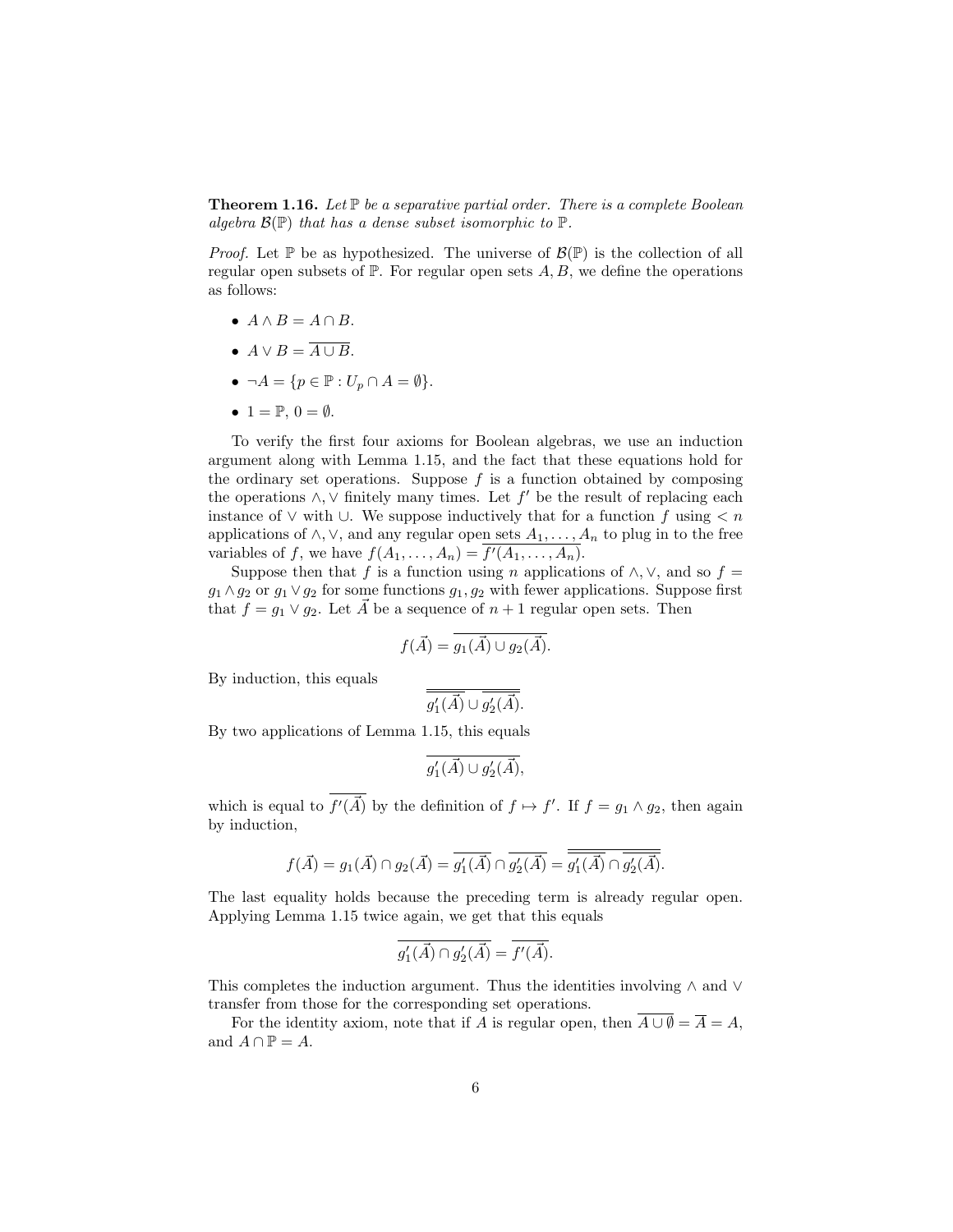For complements, we first check that if A is regular open, then  $\neg A$  is regular open. It is open because if  $U_p \cap A = \emptyset$  and  $q \leq p$ , then  $U_q \cap A = \emptyset$ . If  $\neg A$  is dense below p, then suppose to the contrary that  $p \notin \neg A$ . Then  $U_p \cap A \neq \emptyset$ , so there is  $q \leq p$  in A. But by assumption, there is  $r \leq q$  such that  $U_r \cap A = \emptyset$ , a contradiction since A is open. For the complementation axiom, let A be regular open and let  $p \in \mathbb{P}$ . For all  $q \leq p$ , either  $U_q \cap A = \emptyset$ , or there is  $r \leq q$  in A, so  $A \cup \neg A$  is dense below p and thus  $p \in \overline{A \cup \neg A}$ . Also, there is no p which is in A and such that  $U_p \cap A = \emptyset$ .

To show completeness, we only need to check that every family of regular open sets has a greatest lower bound. But this follows from the fact that the intersection of such a family is regular open. Alternatively, suppose  $\{A_i : i \in I\}$ is a collection of regular open sets. Then  $\bigcup_{i\in I} A_i$  is the smallest regular open set containing  $\bigcup_{i \in I} A_i$ , so it is smallest regular open set containing each  $A_i$ , and thus it is the least upper bound.

Finally, we note that if  $\mathbb P$  is separative, then  $p \mapsto U_p$  is a map into the regular open subsets of P, with the property that  $p \leq q$  iff  $U_p \subseteq U_q$ . Every regular nonempty regular open set A contains some  $U_p$ , so the range of the map is dense.  $\Box$ 

To complete our goal for this section, we just need to do the following:

**Exercise 1.17.** Suppose  $\mathbb{P}$  is a dense suborder of  $\mathbb{Q}$ . Show that if G is  $\mathbb{P}$ -generic over V, then the upward closure of G is a Q-generic filter over V. Show that if G is Q-generic over V, then  $G \cap \mathbb{P}$  is  $\mathbb{P}\text{-}generic over V$ .

Exercise 1.18. Suppose  $A, B$  are complete Boolean algebras,  $D \subseteq A$  and  $E \subseteq B$ are dense, and  $\pi : D \to E$  is an order-isomorphism. Then  $\pi$  can be extended to a Booelan isomorphism from A to B.

**Exercise 1.19.** Suppose  $\mathbb{B}$  is a complete Boolean algebra and  $\{b_i : i \in I\} \subseteq \mathbb{B}$ . Let  $b = \sup_{i \in I} b_i$ . Show that  $a \wedge b = 0$  iff  $a \wedge b_i = 0$  for all  $i \in I$ .

### 1.3 Projections

Suppose P and Q are partial orders. A map  $\pi : \mathbb{Q} \to \mathbb{P}$  is called a projection when:

- 1.  $\pi$  is order-preserving.
- 2.  $\pi(1_{\mathbb{Q}}) = 1_{\mathbb{P}}$ .
- 3. Whenever  $p \leq \pi(q)$ , there is  $q' \leq q$  such that  $\pi(q') \leq p$ .

**Exercise 1.20.** Suppose  $\pi : \mathbb{Q} \to \mathbb{P}$  is a projection. Show that if D is dense in Q, then  $\pi[D]$  is dense in  $\mathbb P$ , and if D is open and dense in  $\mathbb P$ , then  $\pi^{-1}[D]$  is dense in Q.

A key example of a projection is the map from a product to one coordinate. Let P, Q be partial orders. We define a partial order on  $\mathbb{P} \times \mathbb{Q}$  by  $(p_1, q_1) \leq$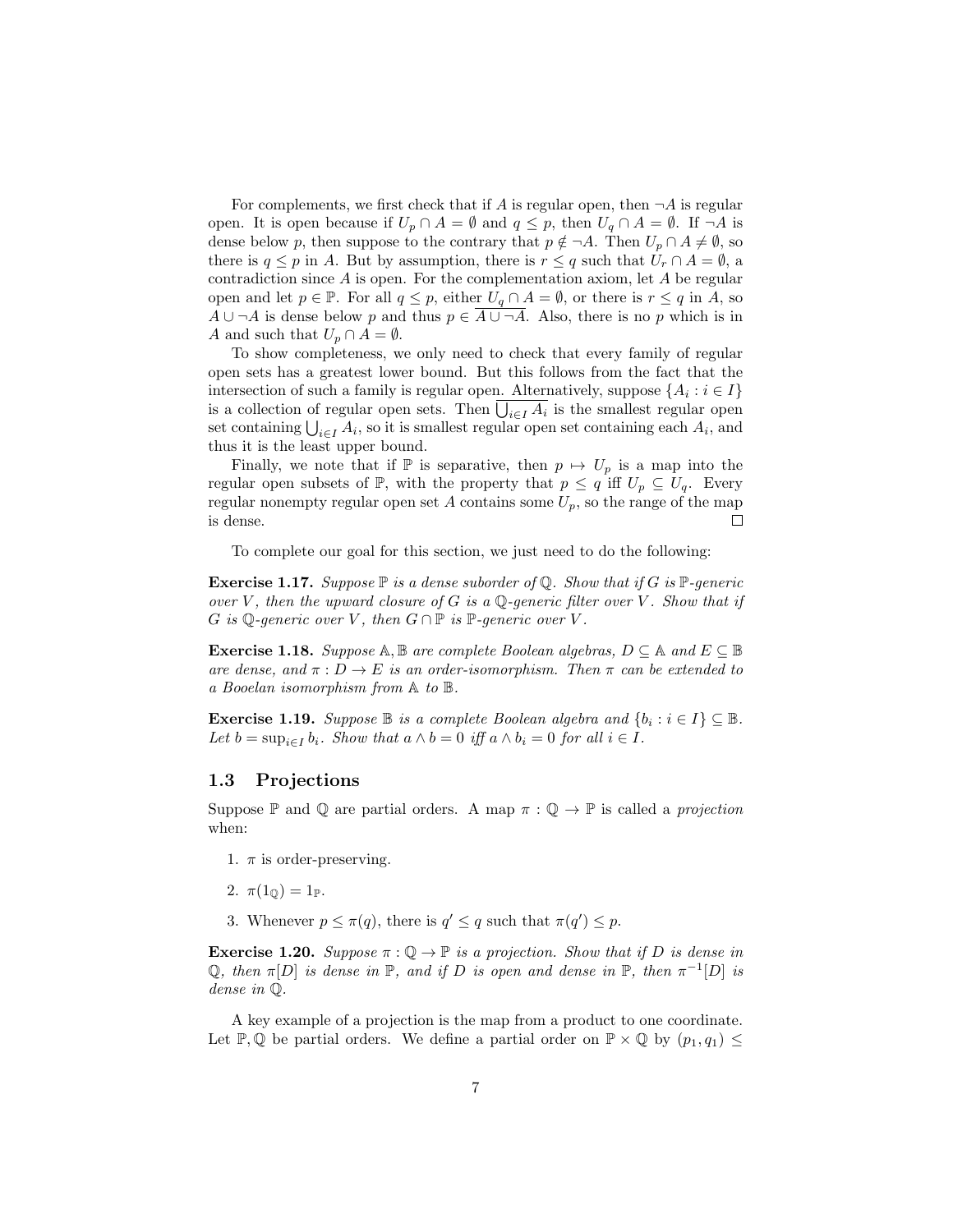$(p_0, q_0)$  iff  $p_1 \leq p_0$  and  $q_1 \leq q_0$ . We have two projection maps,  $\pi_0 : \mathbb{P} \times \mathbb{Q} \to \mathbb{P}$ and  $\pi_1 : \mathbb{P} \times \mathbb{Q} \to \mathbb{Q}$ , defined by  $\pi_0(p,q) = p$  and  $\pi_1(p,q) = q$ .

More generally, consider a family of partial orders indexed by a set,  $\langle \mathbb{P}_x :$  $x \in X$ . An *ideal* over X is a collection  $I \subseteq \mathcal{P}(X)$  closed under pairwise unions and subsets. We can form the *I*-support product of the  $\mathbb{P}_x$ 's:

$$
\prod_{x \in X}^{I} \mathbb{P}_x := \{ f \in \prod_{x \in X} \mathbb{P}_x : \{ x : f(x) \neq 1_{\mathbb{P}_x} \in I \} \}.
$$

We put a partial order on  $\prod_x^I \mathbb{P}_x$  by putting  $f \leq g$  when  $f(x) \leq g(x)$  for all  $x \in X$ . Typical examples include taking I to be all finite subsets of X, or all countable subsets of  $X$ , or simply all subsets of  $X$ . These are known respectively as finite-support, countable-support, and full-support products.

If  $Y \subseteq X$ , then  $I \upharpoonright Y := \{A \in I : A \subseteq Y\}$  is an ideal on Y. We have a natural projection

$$
\pi: \prod_{x \in X}^{I} \mathbb{P}_x \to \prod_{x \in Y}^{I \upharpoonright Y} \mathbb{P}_x
$$

given by  $\pi(f) = f \upharpoonright Y$ . Note that for each such Y,

$$
\prod\nolimits_{x \in X}^I \mathbb{P}_x \cong \prod\nolimits_{x \in Y}^{I \upharpoonright Y} \mathbb{P}_x \times \prod\nolimits_{x \in X \setminus Y}^{I \upharpoonright (X \setminus Y)} \mathbb{P}_x.
$$

Projections are a very general tool for doing iterations of forcing. If  $\pi : \mathbb{P} \to$ Q is a projection and G is a filter over  $\mathbb{P}$ , then we often write  $\mathbb{Q}/G$  for  $\pi^{-1}[G]$ . Note that this is usually not separative.

**Theorem 1.21.** Suppose  $\mathbb{P}, \mathbb{Q}$  are partial orders in V and  $\pi : \mathbb{Q} \to \mathbb{P}$  is a projection.

- 1. If G is P-generic over V and H is  $\mathbb{Q}/G$ -generic over  $V[G]$ , then H is Q-generic over V, and G is the upward-closure of  $\pi[H]$ .
- 2. If H is Q-generic over V and G is the upward-closure of  $\pi[H]$ , then G is  $\mathbb{P}\text{-}generic over V, and H is \mathbb{Q}/G\text{-}generic over V[G].$

*Proof.* For (1), suppose G is P-generic over V and H is  $\mathbb{Q}/G$ -generic over V[G]. Let  $D \in V$  be a dense open subset of Q. Let  $D' \in V[G]$  be the set  $D \cap \pi^{-1}[G]$ . We claim D' is dense in  $\mathbb{Q}/G$ . This suffices, since then  $H \cap D \neq \emptyset$ . So let  $q \in \mathbb{Q}/G$  and let  $D_q = D \cap U_q$ , which is dense below q.  $\pi[D_q]$  is dense below  $\pi(q)$  so by genericity there is  $p \in \pi[D_q] \cap G$ .  $p = \pi(q')$  for some  $q' \leq q$ , and  $q' \in D'$ . To show the last claim, note for any  $p \in G$ ,  $\{q : \pi(q) \leq p\}$  is dense in  $\mathbb{Q}/G$ .

For  $(2)$ , suppose H is Q-generic over V, and let G be the upward-closure of  $\pi[H]$  in  $\mathbb{P}$ . Let  $D \in V$  be a dense open subset of  $\mathbb{P}$ . Then  $\pi^{-1}[D]$  is dense in Q, so  $H \cap \pi^{-1}[D] \neq \emptyset$ , and G is P-generic over V. Now suppose  $D \in V[G]$  is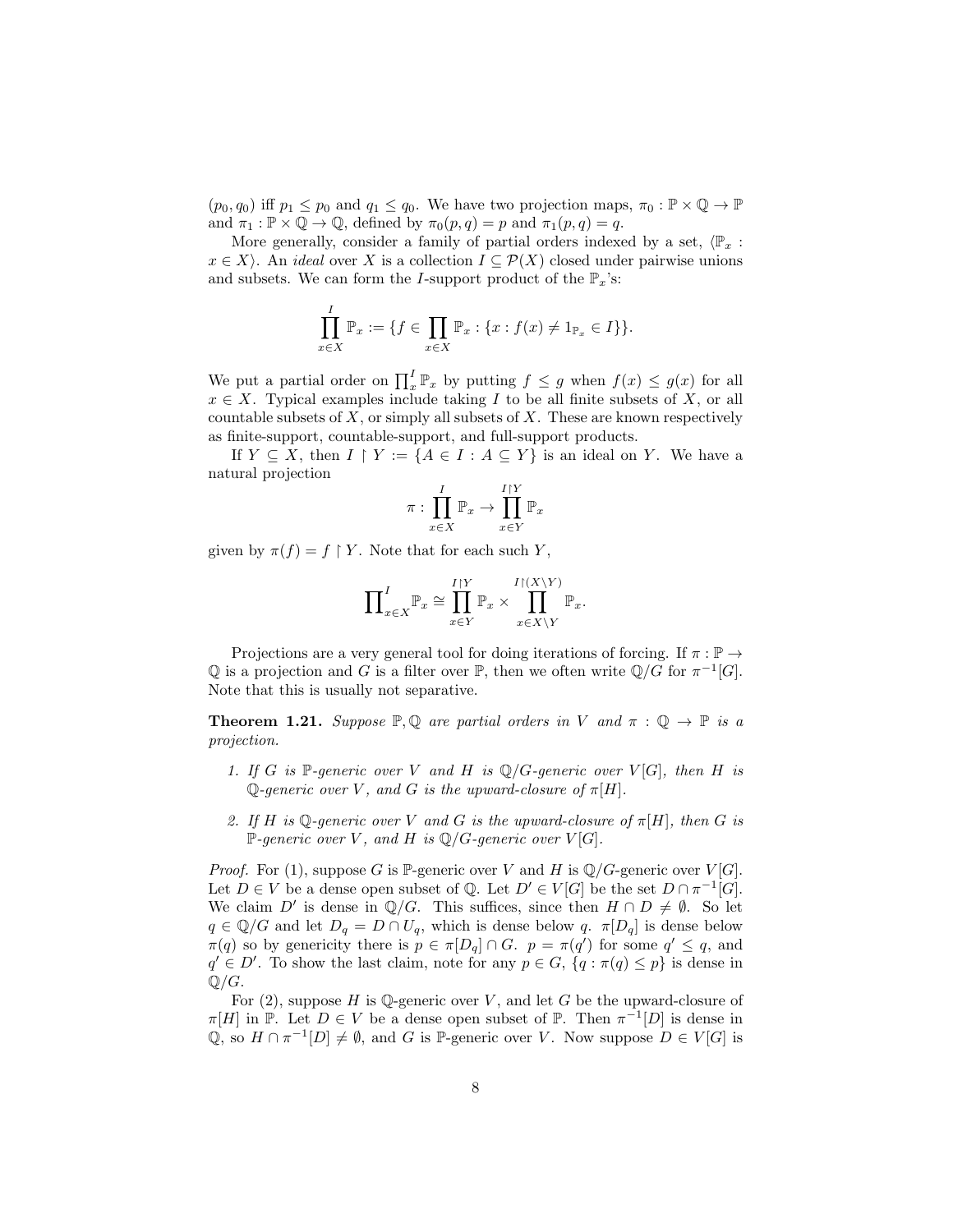a dense open subset of  $\mathbb{Q}/G$ . Let  $\dot{D} \in V$  be a P-name such that  $\dot{D}^G = D$ . Let  $p_0 \in G$  force that  $\dot{D}$  is a dense open subset of  $\mathbb{Q}/\dot{G}$ , and let  $q_0 \in H$  be such that  $\pi(q_0) = p_0$ . We claim that the set  $E = \{q \leq q_0 : \pi(q) \Vdash q \in D\}$  is dense below  $q_0$ . Let  $q \leq q_0$ . Let  $p \leq \pi(q)$  be such that for some  $d \leq q$ ,  $p \Vdash \check{d} \in \dot{D}$ . Since p forces  $\pi(d) \in \dot{G}$ , let  $p' \leq p, \pi(d)$ . Let  $d' \leq d$  be such that  $\pi(d') \leq p'$ . Then  $\pi(d') \Vdash \check{d}' \in \mathbb{Q}/G$ , and since  $\check{D}$  is forced to be open,  $\pi(d') \Vdash \check{d}' \in \check{D}$ . Thus E is dense below  $q_0$ , so let  $q_1 \in E \cap H$ . Then  $q_1 \in D \cap H$ , showing that H is  $\mathbb{Q}/G$ -generic over  $V[G]$ .  $\Box$ 

**Exercise 1.22.** Suppose  $\pi : \mathbb{P} \times \mathbb{Q} \rightarrow \mathbb{P}$  is the natural projection and G is P-generic over V. Show that the separative quotient of  $(\mathbb{P} \times \mathbb{Q})/G$  is isomorphic to the separative quotient of Q.

As a corollary of Theorem 1.21 and the above exercise, we have:

**Corollary 1.23.** For partial orders  $\mathbb{P}, \mathbb{Q} \in V$ , the following are equivalent:

- 1.  $G \times H$  is  $\mathbb{P} \times \mathbb{Q}$ -generic over V.
- 2. G is P-generic over V, and H is  $\mathbb Q$ -generic over  $V[G]$ .
- 3. H is  $\mathbb{Q}$ -generic over V, and G is  $\mathbb{P}$ -generic over  $V[H]$ .

### 1.4 Complete Embeddings and Forcing Equivalence

Suppose  $\mathbb{P}, \mathbb{Q}$  are complete Boolean algebras. A map  $e : \mathbb{P} \to \mathbb{Q}$  is called an embedding if is an injection that preserves the algebraic operations. It is called a *complete embedding* if it preserves least upper bounds.  $\mathbb{P}$  is called a *complete* subalgebra of  $\mathbb Q$  if it is a Boolean substructure and the identity map is a complete embedding.

**Exercise 1.24.** Suppose  $e : \mathbb{P} \to \mathbb{Q}$  is an embedding. Show that the following are equivalent:

- 1. e is complete.
- 2. For all maximal antichains  $A \subseteq \mathbb{P}$ ,  $e[A]$  is maximal in  $\mathbb{Q}$ .
- 3. For all  $q \in \mathbb{Q}$ , there is  $p \in \mathbb{P}$  such that for all  $p' \leq p$ ,  $e(p') \wedge q \neq 0$ .
- 4. For all Q-generic H,  $e^{-1}[H]$  is  $\mathbb P$ -generic.

**Remark 1.25.** Conditions  $(2)-(4)$  above also make sense for partial orders generally. We sometimes speak of complete embeddings in this general context, by which we mean one of these conditions.

Suppose  $\mathbb{P} \subseteq \mathbb{Q}$  are Boolean algebras and F is a filter on  $\mathbb{P}$ . Then the upward closure of  $F$  is a filter on  $\mathbb Q$ . Let  $I$  be its dual ideal. We can form the quotient Boolean algebra  $\mathbb{Q}/I$  by putting  $q \sim q'$  iff the symmetric difference  $(q - q')$   $\vee$  $(q'-q) \in I$ , and defining the operations on equivalence classes as the equivalence class of the operations applied to representatives. It is straightforward to check that this is well-defined.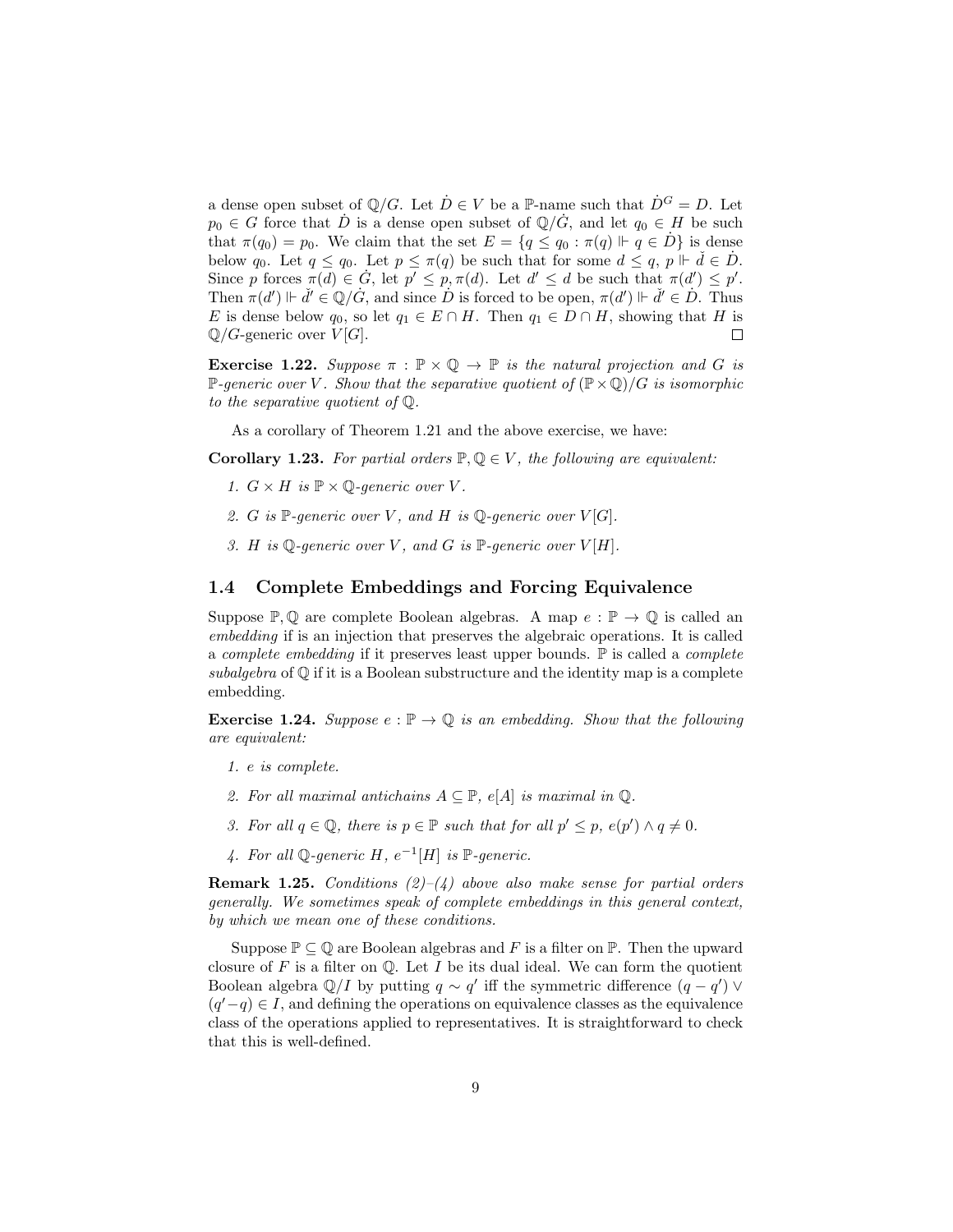**Lemma 1.26.** Suppose  $\mathbb{P}, \mathbb{Q}$  are complete Boolean algebras in V and  $e : \mathbb{P} \to \mathbb{Q}$ is a complete embedding. If  $G \subseteq \mathbb{P}$  is generic over V, then let  $\mathbb{Q}/G$  denote the quotient algebra of  $\mathbb Q$  by the dual ideal to the upward closure of e[G]. Then  $\mathbb Q/G$ is complete in  $V[G]$ .

*Proof.* Without loss of generality,  $\mathbb{P} \subseteq \mathbb{Q}$  and e is the identity map. Suppose  $p \Vdash \dot{S} \subseteq \mathbb{Q}/G$ . Let  $a = \sup\{q \wedge ||[q]_G \in \dot{S}|| : q \in \mathbb{Q}\}$ . Let G be generic with  $p \in G$ . If  $[q]_G \in \dot{S}^G$ , then  $[||[q]_{\dot{G}} \in \dot{S}||]_G = [1]_G$  so  $[q]_G = [q \wedge ||[q]_{\dot{G}} \in \dot{S}||]_G$  and thus  $[q]_G \leq [a]_G$ .

We want to show that  $[a]_G$  is the least upper bound of  $\dot{S}^G$ . Suppose  $[0]_G$  <  $[b]_G \leq [a]_G$ . It suffices to find some q such that  $[b \wedge q \wedge ||[q]_G \in S||]_G \neq [0]_G$ , since such a q must be in  $\dot{S}^G$ . If such a q does not exist, then let  $p' \leq p$  force this and also force that  $[0]_G < [b \wedge a]_G$ . We must have that

$$
p'\wedge b\wedge q\wedge ||[q]_{\dot G}\in \dot S||=0 \text{ for all } q\in {\mathbb Q}.
$$

For otherwise we could take a  $\mathbb{Q}$ -generic H containing  $p' \wedge b \wedge q \wedge ||[q]_{\dot{G}} \in \dot{S}||$  for some q, and then if  $G' = H \cap \mathbb{P}$ , we would have  $[b \wedge q \wedge ||[q]_G \in \dot{S}||]_{G'} \neq [0]_{G'}$ . Taking the supremum in  $\mathbb{Q}$ , we have  $p' \wedge b \wedge a = 0$ , and so  $p' \Vdash [b \wedge a]_{\dot{G}} = [0]_{\dot{G}}$ , a contradiction.

**Lemma 1.27.** Suppose  $\mathbb{P}, \mathbb{Q}$  are complete Boolean algebras, and  $\mathbb{P}$  is a complete subalgebra of  $\mathbb Q$ . Then the map  $\pi : \mathbb Q \to \mathbb P$  given by:

$$
\pi(q) = \inf\{p \in \mathbb{P} : q \le p\}
$$

is a projection. Furthermore,  $\pi(q) = ||[\check{q}]_{\dot{G}} > 0||$ .

*Proof.* It is clear that  $\pi$  preserves order and that  $\pi(1) = 1$ . Suppose  $p \leq \pi(q)$ is in  $\mathbb{P} \setminus \{0\}$ . Then  $p \wedge q > 0$ , since otherwise  $q \leq \neg p$ , and then  $p \leq \pi(q) \leq \neg p$ , which is impossible. Thus  $0 < p \wedge q \leq q$ , and  $\pi(p \wedge q) \leq p$ .

This also shows that no  $p \leq \pi(q)$  can force  $[\check{q}]_{\check{G}} = 0$ , so  $\pi(q) \leq ||[\check{q}]_{\check{G}} > 0||$ . Further, since  $q \leq \pi(q)$ ,  $\neg \pi(q) \leq \neg q$ , so any nonzero  $p \leq \neg \pi(q)$  forces  $[\check{q}]_{\check{G}} =$ 0.

**Lemma 1.28.** Suppose  $\mathbb{P}, \mathbb{Q}$  are complete Boolean algebras in V, and  $\mathbb{P}$  is a complete subalgebra of Q.

- 1. If G is P-generic over V and  $\tilde{H}$  is  $\mathbb{Q}/G$ -generic over  $V[G]$ , then  $H := \{q :$  $[q]_G \in H$  is Q-generic over V.
- 2. If H is Q-generic over V, then  $G = H \cap \mathbb{P}$  is  $\mathbb{P}\text{-}generic over V$ , and  $\tilde{H} := \{ [q]_G : q \in H \}$  is  $\mathbb{Q}/G$ -generic over  $V[G]$ .

*Proof.* For (1), suppose  $G, \tilde{H}$  are as hypothesized, and let  $D \in V$  be a dense subset of Q. It suffices to show that  $D := \{[q]_G : q \in D\}$  is dense in  $\mathbb{Q}/G$ . If not, let  $p \in G$  and  $q \in \mathbb{Q}$  be such that  $p \Vdash [\check{q}]_{\check{G}} > 0 \land \neg \exists d \in D([d]_{\check{G}} \leq [\check{q}]_{\check{G}})$ . Then  $p \wedge q \neq 0$ , so let  $d \in D$  be such that  $d \leq p \wedge q$ . Let H' be Q-generic over V with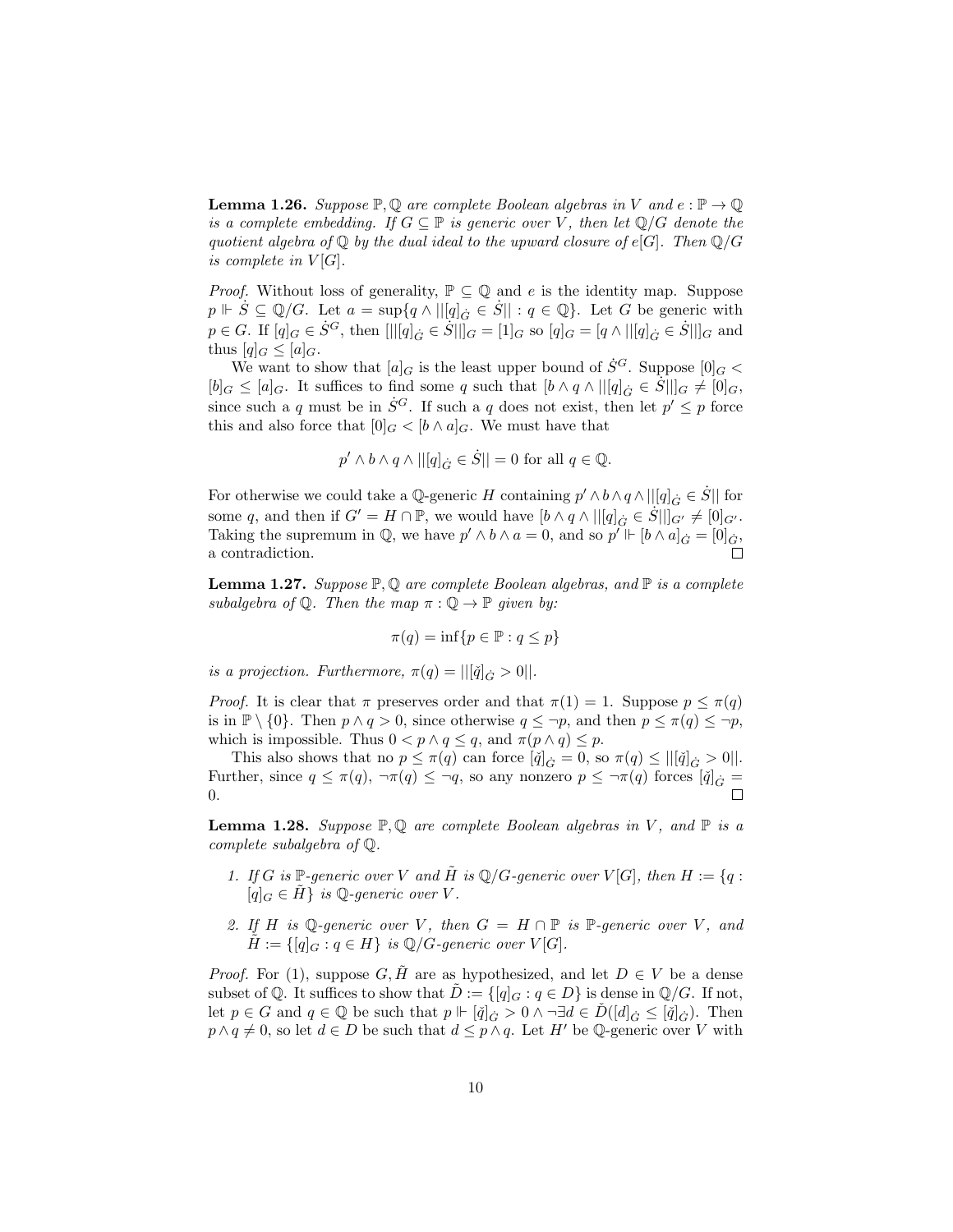$d \in H$ . Then  $G' = H' \cap \mathbb{P}$  is  $\mathbb{P}$ -generic over  $V, p \in G'$ , and  $0 < [d]_{G'} \leq [q]_{G'}$ , a contradiction.

For (2), let H be as hypothesized, and let  $G = H \cap \mathbb{P}$ . Suppose D is a dense open subset of  $\mathbb{Q}/G$  in  $V[G]$ . Let D be a P-name such that  $D^G = D$ . We may assume that  $\dot{D}$  is forced to be open and dense. Let  $\pi: \mathbb{Q} \to \mathbb{P}$  be the projection of Lemma 1.27. Let  $E = \{q \in \mathbb{Q} : \pi(q) \Vdash [\check{q}]_{\check{G}} \in D\}$ . We claim E is dense. Since  $\pi(q) \Vdash [\check{q}]_G > 0$ , there is some  $p \leq \pi(q)$  and some q' such that  $p \Vdash [q']_G \leq [q]_G$ and  $[q']_{\dot{G}} \in \dot{D}$ . We must have  $p \perp (q'-q)$ , so if  $q'' = q' \wedge q$ , then  $p \Vdash [q'']_{\dot{G}} \in \dot{D}$ and  $p \wedge q'' > 0$ . Thus  $p \wedge q'' \in E$ , and  $p \wedge q'' \leq q$ . Thus there is  $q \in H \cap \overline{E}$ , and  $\pi(q) \in G$ , so  $[q]_G \in D$ .  $\Box$ 

**Lemma 1.29.** Suppose  $\mathbb P$  is a complete subalgebra of  $\mathbb Q$ , and  $\pi : \mathbb Q \to \mathbb P$  is the projection of Lemma 1.27. Let  $G \subseteq \mathbb{P}$  be generic. Then the  $\pi$ -based quotient  $f\!or\!i$ ng  $\pi^{-1}[G]$  is forcing-equivalent to the quotient boolean algebra  $\mathbb{Q}/G$ .

*Proof.* Since  $\pi(q) = ||[q] \neq 0||$ ,  $\pi^{-1}[G]$  is exactly those elements whose equivalence class is nonzero in  $\mathbb{Q}/G$ . The separative quotient of  $\pi^{-1}[G]$  is simply equal to  $\mathbb{Q}/G \setminus \{[0]\}$ . For if  $q_0, q_1 \in \pi^{-1}[G]$ , and  $(q_0 - q_1) \vee (q_1 - q_0)$  is in the dual ideal to G, then for every  $q_2 \in \pi^{-1}[G]$  such that  $q_2 \leq q_1, q_2 \wedge q_0 \wedge q_1$  is positive in  $\mathbb{Q}/G$ . So being equivalent in the sense of the dual ideal to G implies being equivalent in the separative quotient. If  $q_0, q_1$  are not equivalent modulo G, then one of  $(q_0 - q_1)$ ,  $(q_1 - q_0)$  is positive, and this separates  $q_0$  from  $q_1$ .  $\Box$ 

**Theorem 1.30.** Suppose  $\mathbb P$  and  $\mathbb Q$  are partial orders.  $\mathcal B(\mathbb P_s) \cong \mathcal B(\mathbb Q_s)$  if and only if the following holds. Letting  $\ddot{G}$ ,  $\ddot{H}$  be the canonical names for the generic filters for  $\mathbb{P}, \mathbb{Q}$  respectively, there is a  $\mathbb{P}$ -name h and a  $\mathbb{Q}$ -name q such that:

- 1.  $\Vdash_{\mathbb{P}} \dot{h}$  is a Q-generic filter,
- 2.  $\Vdash_{\mathbb{Q}} \dot{g}$  is a  $\mathbb{P}\text{-}generic filter$ ,
- 3.  $\Vdash_{\mathbb{P}} \dot{G} = \dot{g}^{\dot{h}}, \text{ and } \Vdash_{\mathbb{Q}} \dot{H} = \dot{h}^{\dot{g}}.$

*Proof.* By Lemma 1.12 and Theorem 1.16, for any partial order  $\mathbb{R}$ , we can easily translate between R-names and  $\mathcal{B}(\mathbb{R}_s)$ -names, so it suffices to assume P and Q are complete Boolean algebras. For the forward direction, if  $\iota : \mathbb{P} \to \mathbb{Q}$  is an isomorphism, it works to set h to be the P-name for  $\iota[\dot{G}]$ , and g to be the Q-name for  $\iota^{-1}[\dot{H}].$ 

Suppose the names  $\dot{g}, \dot{h}$  satisfy the above hypotheses. Let  $e : \mathbb{P} \to \mathbb{Q}$  be defined by  $e(p) = ||\tilde{p} \in \dot{g}||$ . It is easy to see that e preserves meets. It also preserves joins because for generic filters  $G, a \vee b \in G$  iff  $a \in G$  or  $b \in G$ . It is also immediate that it is order- and incompatibility-preserving.

Claim 1: e preserves maximal antichains. This is because if  $A \subseteq \mathbb{P}$  is a maximal antichain, then it is forced by  $\mathbb Q$  that  $\dot{g} \cap A \neq \emptyset$ , so it is forced that  $e[A] \cap H \neq \emptyset$ . This cannot happen if there is  $q > 0$  such that  $q \perp e[A]$ .

Claim 2:  $e(p) > 0$  for all  $p > 0$ . Suppose  $p > 0$  is in  $\mathbb{P}$ . Let G be  $\mathbb{P}$ -generic over V with  $p \in G$ . Let  $h = h^G$ , which is Q-generic over V. Let  $g = g^h$ . Then  $p \in G = g$ , so some condition in  $\mathbb Q$  forces  $p \in \dot{g}$ .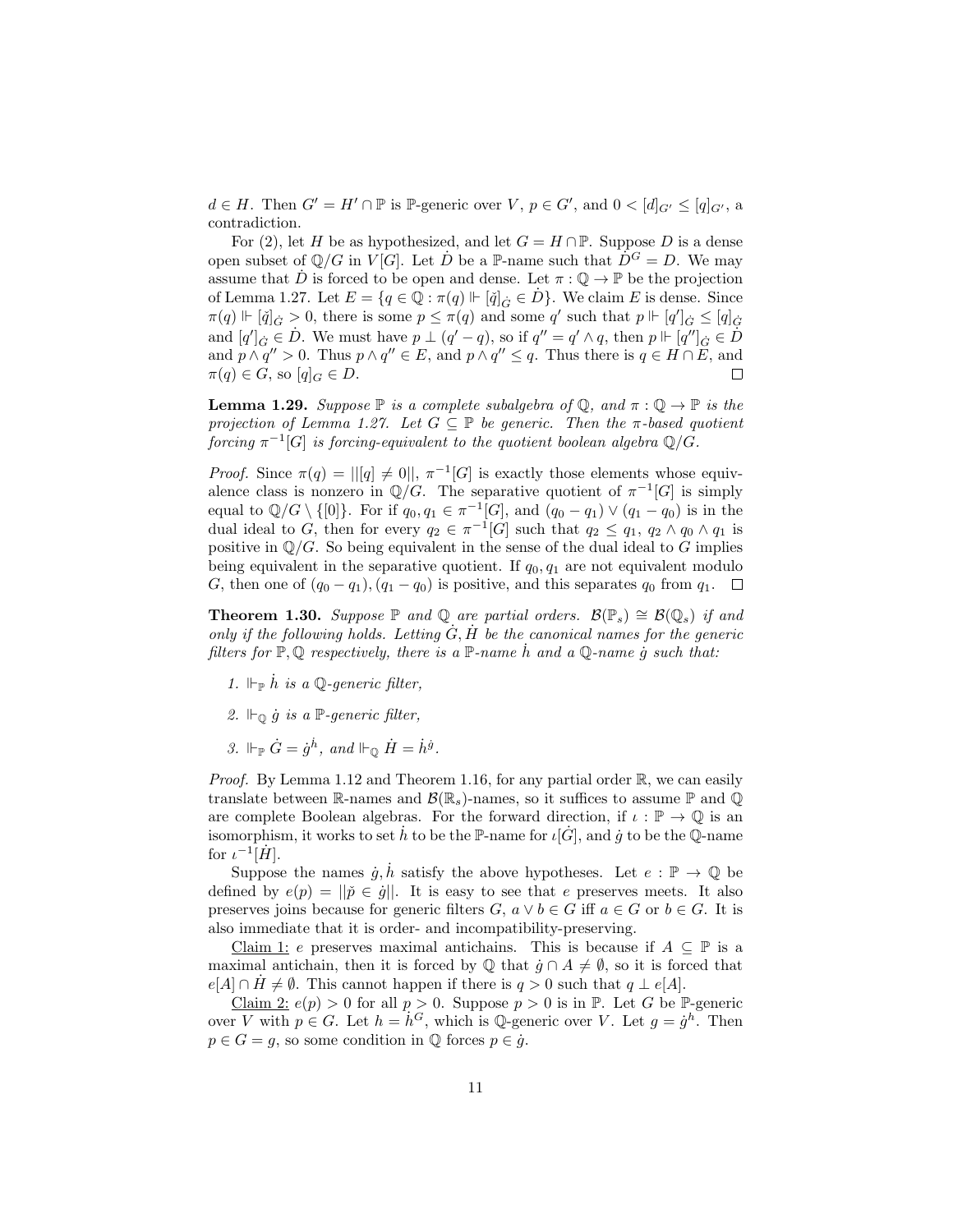Claim 3: The range of e is dense. Suppose  $q > 0$  is in Q. Let  $H_0$  be Q-generic over V with  $q \in H_0$ . Let  $g = \dot{g}^{H_0}$ . By hypothesis,  $H_0 = \dot{h}^g$ . Since g is generic, there is  $p \in g$  such that  $p \Vdash q \in \dot{h}$ . Let H be any other Q-generic filter with  $e(p) \in H$ . Then  $p \in \dot{g}^H$  and  $q \in \dot{h}^g = H$ . By separativity,  $e(p) \leq q$ .

It follows from Claim 2 that  $e$  is injective. By Claim 1,  $e$  is a complete embedding. Since its range is dense, if  $q \in \mathbb{Q}$ , then  $q = \sup\{e(p) : e(p) \leq q\}$  $e(\sup\{p : e(p) \leq q\})$ , so e is surjective.  $\Box$ 

**Exercise 1.31.** Suppose  $\mathbb{P}, \mathbb{Q}$  are partial orders. Show that the following are equivalent:

- 1. There is a complete embedding  $e : \mathcal{B}(\mathbb{P}_s) \to \mathcal{B}(\mathbb{Q}_s)$ .
- 2. There is a projection  $\pi : \mathbb{Q}_s \to \mathcal{B}(\mathbb{P}_s)$ .
- 3. There is a  $\mathbb{Q}$ -name g for a  $\mathbb{P}$ -generic filter such that for all  $p \in \mathbb{P}$ , there is  $q \in \mathbb{Q}$  such that  $q \Vdash p \in \dot{q}$ .

### 1.5 Iterations

Suppose  $\mathbb P$  is a partial order and  $\dot{\mathbb Q}$  is a  $\mathbb P$ -name for a partial order. We define  $\mathbb{P} * \mathbb{Q}$  as the set of pairs  $(p, \dot{q})$  such that  $p \in \mathbb{P}$  and  $1 \Vdash_{\mathbb{P}} \dot{q} \in \mathbb{Q}$ . But this is a bit problematic because of the following example. Let  $\tau$  be a P-name and let  $\alpha$  be an ordinal. Suppose  $(p, \sigma) \in \tau$ , and  $q \perp p$ . Define:

$$
\sigma' = \{(r, x) : r \le p \text{ and } r \Vdash x \in \sigma\} \cup \{(q, \check{\alpha})\}.
$$

Let  $\tau' = \tau \cup \{(p, \sigma')\}$ . Then  $1 \Vdash \tau' = \tau$ . So there is typically a proper class of P-names that are forced to be elements of some other P-name.

But whenever  $\tau \in V$  is a P-name, G is P-generic over  $V, x \in \tau^G$ , then there is  $(p, \sigma) \in \tau$  such that  $p \in G$  and  $\sigma^G = x$ . If  $(\sigma')^G = \sigma^G$ , there is  $q \in G$  such that  $q \Vdash \sigma' = \sigma$ . So if  $1 \Vdash \sigma \in \tau$ , then we can select a maximal antichain  $A \subseteq \mathbb{P}$ of conditions q such that for some  $\sigma_q \in \text{trcl}(\tau)$ ,  $q \Vdash \sigma_q = \sigma$ . We can fuse these together by taking:

$$
\sigma' = \{(r, x) : \exists q \in A (r \le q \text{ and } r \Vdash x \in \sigma_q\}.
$$

Then  $1 \Vdash \sigma' = \sigma$ , and rank $(\sigma') \leq \max\{\text{rank}(\mathbb{P}), \text{rank}(\tau)\}\$ . Thus we have a set that functions as a complete collection of representatives of names for elements of  $\tau$ .

Thus officially, we can define  $\mathbb{P} * \mathbb{Q}$  as the collection of  $(p, \dot{q})$  such that  $p \in \mathbb{P}$ ,  $q \in V_{\text{max} {\text{rank}(\mathbb{P}), \text{rank}(\mathbb{Q})}}$ , and  $1 \Vdash \dot{q} \in \mathbb{Q}$ . We say  $(p_1, \dot{q}_1) \leq (p_0, \dot{q}_0)$  iff  $p_1 \leq p_0$ and  $p_1 \Vdash \dot{q}_1 \leq \dot{q}_0$ . It is easy to see that this order is transitive, but it may not be antisymmetric: There will often be distinct names  $\dot{q}_0, \dot{q}_1$  such that for some p,  $p \Vdash \dot{q}_0 = \dot{q}_1$ . So to turn this from a preorder into a partial order, we mod out by the equivalence relation  $(p, \dot{q}_0) \sim (p, \dot{q}_1)$  when  $p \Vdash \dot{q}_0 = \dot{q}_1$ . So really officially, we take  $\mathbb{P} \ast \mathbb{Q}$  to be the induced partial order on such equivalence classes. Note that this equivalence is finer than the separativity equivalence.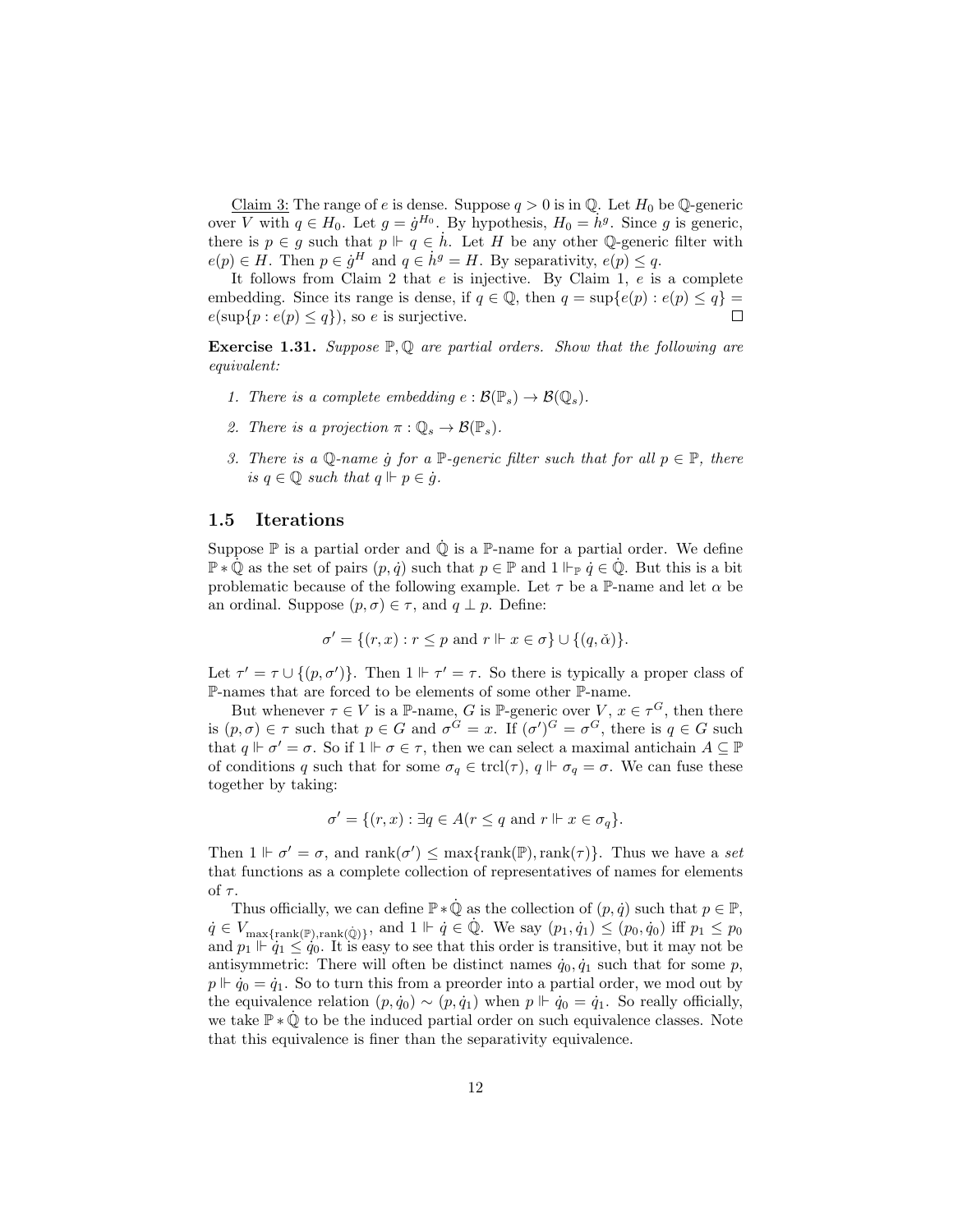Note that there is a natural projection  $\pi : \mathbb{P} * \dot{\mathbb{Q}} \to \mathbb{P}$  given by  $\pi(p, \dot{q}) = p$ . Note also that the map  $p \mapsto (p, 1)$  is a complete embedding of  $\mathbb P$  into  $\mathbb P * \mathbb Q$ . We have two notions of quotient forcing, one defined via projections, and the other via complete embeddings. As we have seen, they yield equivalent notions of forcing after forcing with P. We now show that these are equivalent to forcing with the evaluation of  $\dot{\mathbb{Q}}$ .

**Lemma 1.32.** Suppose  $\mathbb P$  is a poset,  $\dot{\mathbb Q}$  is a  $\mathbb P$ -name for a poset, and  $G \subseteq \mathbb P$  is generic. Then  $(\mathbb{P} * \dot{\mathbb{Q}})/G$  and  $\dot{\mathbb{Q}}^G$  have isomorphic separative quotients.

*Proof.* Let  $G \subseteq \mathbb{P}$  be generic. Let us take  $(\mathbb{P} * \mathbb{Q})/G$  in the projection sense. First note that  $(\mathbb{P} * \mathbb{Q})/G = G \times \{q : (1,q) \in \mathbb{P} * \mathbb{Q}\}\$  and  $\mathbb{Q}^G = \{q^G : (1,q) \in \mathbb{P} * \mathbb{Q}\}.$ For each P-name for an element  $\dot{q}$  of  $\dot{Q}$ , the equivalence class of  $(1, \dot{q})$  in the separative quotient includes  $G \times {\{\dot{q}\}}$ . For let  $p \in G$  be arbitrary. For every  $(p', \dot{q}') \leq (p, \dot{q})$ , we have  $(p', \dot{q}') \leq (1, \dot{q})$ , and for every  $(p', \dot{q}') \leq (1, \dot{q})$ , there is  $p'' \in G$  such that  $(p'', \dot{q}') \leq (p, \dot{q}).$ 

Claim: For  $\dot{q}_0^G, \dot{q}_1^G \in \mathbb{Q}^G$ ,  $\dot{q}_1^G \leq_s \dot{q}_0^G$  iff  $(1, \dot{q}_1) \leq_s (1, \dot{q}_0)$ .

Given the claim, we define a map  $\phi : \mathbb{Q}_s^{\dot{G}} \to ((\mathbb{P} * \mathbb{Q})/G)_s$  by  $\phi([q^G]) = [(1, q)],$ where the square brackets indicate the equivalence class. The claim implies that the map is well-defined on the equivalence classes, and order-preserving and injective. By the argument in the first paragraph, it is surjective.

Suppose  $\dot{q}_1^G \leq_s \dot{q}_0^G$ . Let  $p_1 \in G$  be such that  $p_1 \Vdash \dot{q}_1 \leq_s \dot{q}_0$ . Let  $(p_2, \dot{q}_2) \leq$  $(1, \dot{q}_1)$  be in  $(\mathbb{P} * \dot{\mathbb{Q}})/G$ . Let  $(p_3, \dot{q}_3)$  be such that  $p_3 \in G$ ,  $p_3 \leq p_1, p_2$ , and  $p_3 \Vdash \dot{q}_3 \leq \dot{q}_2, \dot{q}_0$ . Thus  $(p_2, \dot{q}_2)$  is compatible with  $(1, \dot{q}_0)$ , so  $(1, \dot{q}_1) \leq_s (1, \dot{q}_0)$ .

Suppose  $\dot{q}_1^G \nleq_s \dot{q}_0^G$ . Let  $(p, \dot{q}_2)$  be such that  $p \in G$  and  $p \Vdash \dot{q}_2 \leq \dot{q}_1$  and  $\dot{q}_2 \perp \dot{q}_0$ . Then  $(p, \dot{q}_2) \leq (1, \dot{q}_1)$  and  $(p, \dot{q}_2) \perp (1, \dot{q}_0)$ . Thus  $(1, \dot{q}_1) \nleq_s (1, \dot{q}_0)$ .

Corollary 1.33. Suppose  $\mathbb P$  is a poset and  $\dot{\mathbb Q}$  is a  $\mathbb P$ -name for a poset. Then forcing with  $\mathbb{P} * \dot{\mathbb{Q}}$  is the same as forcing with  $\mathbb{P}$  and then with  $\dot{\mathbb{Q}}^G$ , where G is the generic for  $\mathbb P$ . Furthermore, if  $G \subseteq \mathbb P$  is generic, then in  $V[G], \dot{\mathbb Q}^G$  is forcing-equivalent to  $(\mathbb{P} * \dot{\mathbb{Q}})/G$  (in either sense).

If  $\mathbb{P} * \dot{\mathbb{Q}}$  is a two-step iteration and  $\dot{\mathbb{R}}$  is a  $\mathbb{P} * \dot{\mathbb{Q}}$ -name for a partial order, then we can form  $(\mathbb{P} * \mathbb{Q}) * \mathbb{R}$ . This can also be written as  $\mathbb{P} * (\mathbb{Q} * \mathbb{R})$ , via a translation of names. Every  $\mathbb{P} * \dot{\mathbb{Q}}$ -name  $\tau$  can be rewritten as a  $\mathbb{P}$ -name for a  $\dot{\mathbb{Q}}$ -name  $\tilde{\tau}$  and vice versa. This is defined inductively on rank. Given  $\tau$ , we put

$$
\tilde{\tau} = \{ (p, \langle \dot{q}, \tilde{\sigma} \rangle) : ((p, \dot{q}), \sigma) \in \tau \}.
$$

(The angled brackets indicate that we take a name for the given ordered pair.) A straightforward induction shows that whenever  $G * H$  is  $\mathbb{P} * \dot{\mathbb{Q}}$ -generic, then  $\tau^{G*H} = (\tilde{\tau}^G)^H$ , and for any  $\mathbb{P}*\dot{\mathbb{Q}}$ -names  $\tau_1, \ldots, \tau_n$  and any formula  $\varphi(v_1, \ldots, v_n)$ ,

$$
(p,\dot{q}) \Vdash^V_{\mathbb{P} * \dot{\mathbb{Q}}} \varphi(\tau_1,\ldots,\tau_n) \Leftrightarrow p \Vdash^V_{\mathbb{P}} (\dot{q} \Vdash^V_{\dot{\mathbb{Q}}} \varphi(\tilde{\tau}_1,\ldots,\tilde{\tau}_n)).
$$

This allows a translation of  $\mathbb R$  and of names for its elements, in a way that respects the ordering in the iterations.

We will revisit iterations and introduce those of transfinite length in later chapters.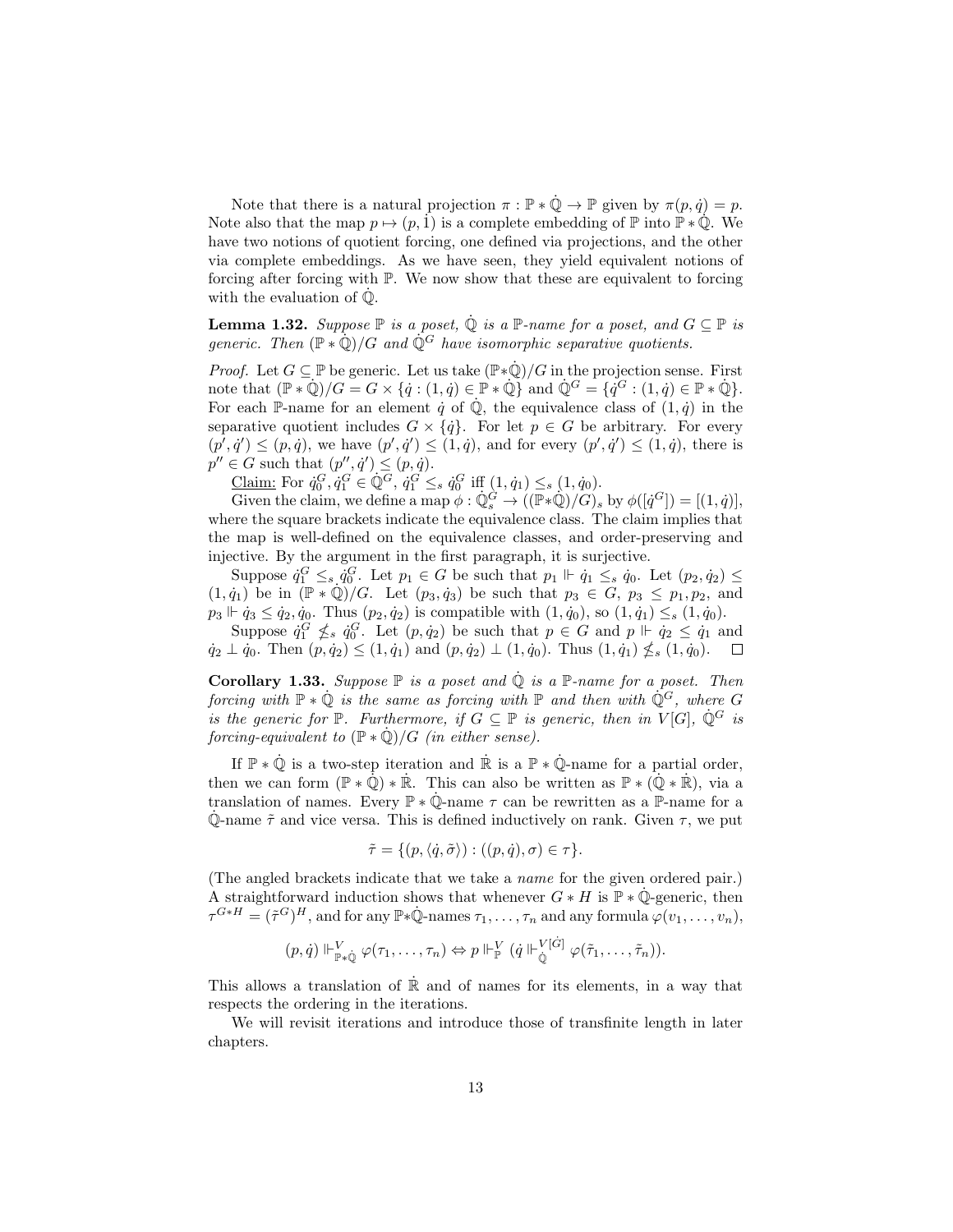# 2 Easton's Theorem

Easton's Theorem says that cardinal arithmetic on regular cardinals can be whatever we want, subject to some basic constraints. Let us first describe those constraints.

**Proposition 2.1.** If  $\mu$  is a cardinal and  $\kappa \leq \lambda$  are cardinals, then  $\mu^{\kappa} \leq \mu^{\lambda}$ .

**Theorem 2.2** (König). Suppose  $\langle \kappa_i : i \in I \rangle$  and  $\langle \lambda_i : i \in I \rangle$  are sequences of cardinals such that  $\kappa_i < \lambda_i$  for all i. Then  $\sum_i \kappa_i < \prod_i \lambda_i$ .

*Proof.* S be the disjoint union of the  $\kappa_i$  and let  $f : S \to \prod_i \lambda_i$  be a function. It suffices to show that f is not surjective. For each i, there is  $\alpha_i < \lambda_i$  such that for all  $\beta < \kappa_i$ ,  $f(\beta)(i) \neq \alpha_i$ . Then the sequence  $\langle \alpha_i : i \in I \rangle$  is not in  $f[S]$ .  $\Box$ 

Corollary 2.3. For all cardinals  $\lambda \geq 2$  and all infinite cardinals  $\kappa$ ,  $cf(\lambda^{\kappa}) > \kappa$ .

Proof. Let  $\langle \kappa_i : i < \kappa \rangle$  be such that each  $\kappa_i < \lambda^{\kappa}$ , and let  $\lambda_i = \lambda^{\kappa}$  for each i. By König's Theorem,  $\sum_{i \leq \kappa} \kappa_i \leq \prod_{i \leq \kappa} \lambda_i = (\lambda^{\kappa})^{\kappa} = \lambda^{\kappa}$ .  $\Box$ 

**Theorem 2.4** (Easton). Assume GCH. Let F be a function such that dom  $F$ is contained in the regular cardinals,  $\text{ran } F$  is contained in the cardinals, and

- 1. For  $\kappa_0 < \kappa_1$  in dom F,  $F(\kappa_0) \leq F(\kappa_1)$ .
- 2. For all  $\kappa \in \text{dom } F$ ,  $cf(F(\kappa)) > \kappa$ .

Then there is a forcing extension preserving all regular cardinals, in which for all  $\kappa \in \text{dom } F$ ,  $2^{\kappa} = F(\kappa)$ .

**Exercise 2.5.** Suppose that  $V \subseteq W$  are transitive models of set theory and  $\kappa$  is a regular cardinal in both models. Show that for all ordinals  $\alpha \in V$ , if  $V \models cf(\alpha) = \kappa$ , then  $W \models cf(\alpha) = \kappa$ .

We will prove the above theorem assuming that  $F$  is a set rather than a proper class. If we start with a model containing an inaccessible cardinal  $\kappa$ , then any function F as above with domain contained in  $\kappa$  will preserve the inaccessibility of  $\kappa$ . In the extension,  $V_{\kappa}$  will be a model of ZFC plus any cardinal arithmetic on the regular cardinals below  $\kappa$  satisfying the above constraints.

However, we don't need inaccessible cardinals to achieve the consistency of, for example,  $ZFC +$  "For all regular  $\kappa$ ,  $2^{\kappa} = \kappa^{++}$ ." This can be done assuming just the consistency of ZFC, using a forcing that is a proper class. Class forcing involves some technical issues that we do not plan to treat in this course. For a definitive reference on class forcing, see the book by Prof. Sy Friedman.

Suppose  $\kappa$  is a regular cardinal and  $\lambda$  is an ordinal. We define a partial order  $Add(\kappa, \lambda)$ , which is otherwise known as "adding  $\lambda$  Cohen subsets of  $\kappa$ ." We take the set of all partial functions on  $\kappa \times \lambda$  into  $\{0, 1\}$  of size  $\lt \kappa$  ordered by  $p \lt q$ if  $p \supset q$ . Easton's Theorem is that if V satisfies GCH, then the desired model is obtained by forcing with the "Easton-support" product of  $Add(\kappa, F(\kappa))$  over  $\kappa \in \text{dom } F$ .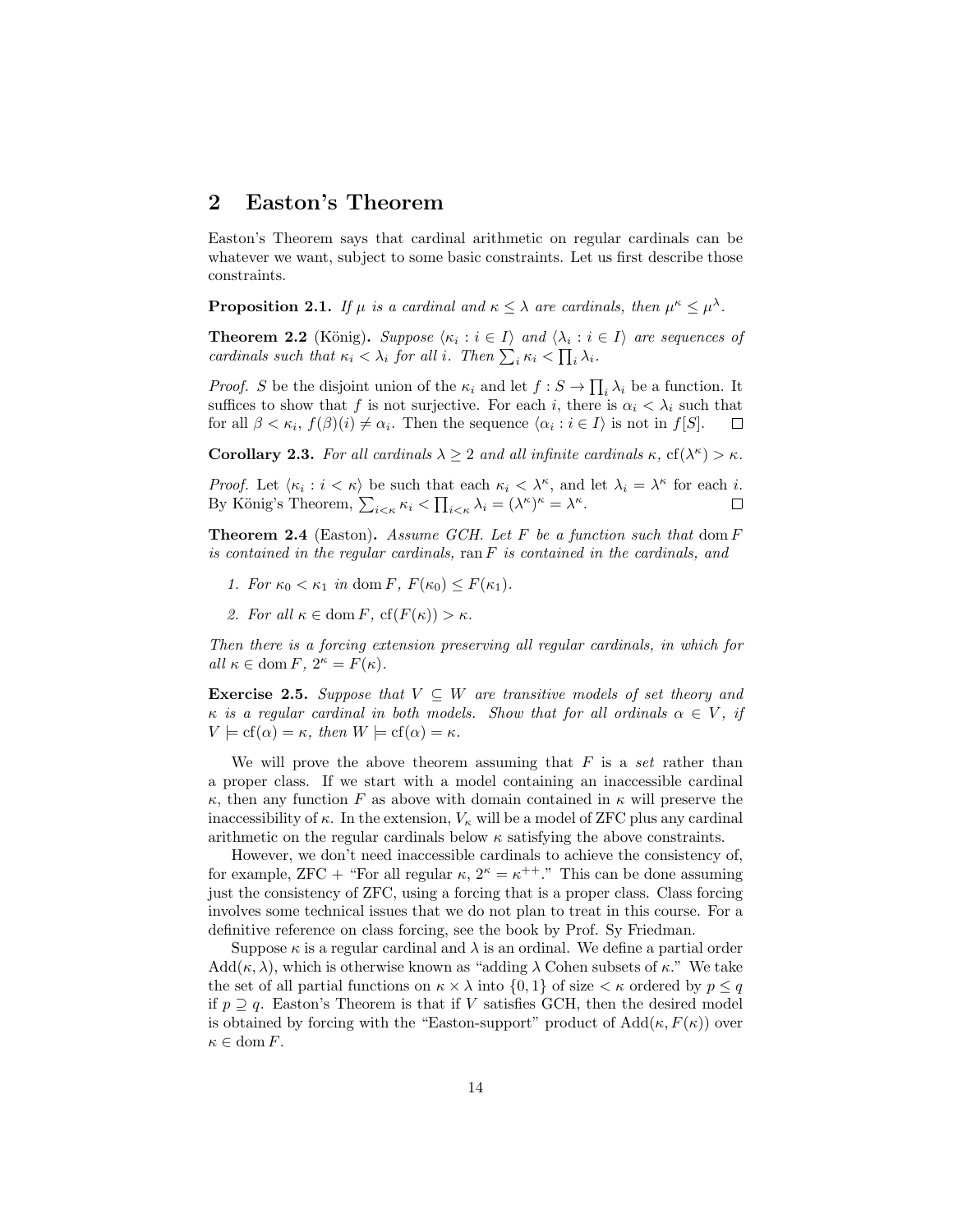### 2.1 Some combinatorial forcing lemmas

A partial order is called  $\kappa$ -closed if every descending sequence of length less than  $\kappa$  has a lower bound. A partial order is called  $\kappa$ -distributive if the intersection of fewer than  $\kappa$  dense open sets is dense.

**Lemma 2.6.** If  $\mathbb P$  is  $\kappa$ -closed, then  $\mathbb P$  is  $\kappa$ -distributive.

*Proof.* Let  $\mu < \kappa$  and let  $\langle D_i : i < \mu \rangle$  be a sequence of dense open subsets of  $\mathbb{P}$ . Let  $p_0 \in \mathbb{P}$  be arbitrary. We will construct a descending sequence  $\langle p_i : i \leq \mu \rangle$ such that  $p_{i+1} \in D_i$ . Since the sets are open,  $p_{\mu} \in \bigcap_{i \leq \mu} D_i$ . Given  $p_i$ , let  $p_{i+1} \in D_i$  be less than  $p_i$ . Given the sequence  $\langle p_i : i \langle \alpha \rangle$  up to a limit ordinal  $\alpha$ , use *κ*-closure to find a lower bound  $p_{\alpha}$ .  $\Box$ 

**Lemma 2.7.** Suppose  $\mathbb{P}$  is a separative partial order.  $\mathbb{P}$  is  $\kappa$ -distributive iff forcing with  $\mathbb P$  adds no new sequences of ordinals of length  $\lt \kappa$ .

*Proof.* Suppose  $\mathbb P$  is  $\kappa$ -distributive. Let  $\mu < \kappa$  and let f be a  $\mathbb P$ -name for a function from  $\mu$  to ordinals. For each  $\alpha < \mu$ , the set  $D_{\alpha}$  of p that decide  $f(\alpha)$ is dense open. If  $p \in \bigcap_{\alpha < \mu} D_{\alpha}$ , then p decides all values of  $\tilde{f}$ .

Suppose  $\mu < \kappa$  and P adds no new sequences of ordinals of length  $\mu$ . Let  $\langle D_{\alpha} : \alpha \langle \mu \rangle$  be a sequence of dense open subsets of P. For each  $\alpha$ , let  $A_{\alpha} \subseteq D_{\alpha}$  be a maximal antichain. If  $G \subseteq \mathbb{P}$  is generic, then for each  $\alpha$  there is a unique  $p_{\alpha} \in A_{\alpha} \cap G$ . The sequence  $\langle p_{\alpha} : \alpha < \mu \rangle$  is in V. Let q be such that  $q \Vdash \forall \alpha < \mu(\hat{G} \cap \check{A}_{\alpha} = {\{\check{p}_{\alpha}\}})$ . By separativity,  $q \leq p_{\alpha}$  for all  $\alpha < \mu$ , so  $q \in \bigcap_{\alpha < \mu} D_{\alpha}$  by openness.  $\Box$ 

A partial order  $\mathbb P$  is said to have the *κ*-chain-condition (*κ*-c.c.) if all antichains  $A \subseteq \mathbb{P}$  have cardinality  $\lt \kappa$ .

**Exercise 2.8.** Show that  $\mathbb{P}$  is  $\kappa$ -c.c. iff  $\mathcal{B}(\mathbb{P})$  has no chains of length  $\kappa$ .

**Lemma 2.9.** Suppose  $\kappa$  is a regular cardinal and  $\mathbb{P}$  is  $\kappa$ -c.c. Then  $\mathbb{P}$  preserves regular cardinals  $>\kappa$ .

*Proof.* Suppose  $\lambda$  is a regular cardinal  $\geq \kappa$ , and let f be a P-name for a function from  $\delta$  to  $\lambda$ , where  $\delta < \lambda$ . For each  $\alpha < \delta$ , let  $A_{\alpha} \subseteq \mathbb{P}$  be a maximal antichain of conditions deciding  $f(\alpha)$ . Each  $A_{\alpha}$  has size  $\lt \kappa$ . For each  $\alpha$ , let

$$
X_{\alpha} = \{ \beta : \exists p \in A_{\alpha}(p \Vdash \dot{f}(\check{\alpha}) = \check{\beta}) \}.
$$

Then each  $X_{\alpha}$  is a subset of  $\lambda$  of size  $\langle \lambda \rangle$ . Let  $X = \bigcup_{\alpha \leq \delta} X_{\alpha}$ , which has size  $\langle \lambda \rangle$ . Since  $\lambda$  is regular in V, there is  $\beta \langle \lambda \rangle$  be such that  $X \subseteq \beta$ . We claim  $1 \Vdash \text{ran } f \subseteq X$ . For if not, then there is  $p \in \mathbb{P}$  and  $\alpha < \delta$  such that  $p \Vdash \dot{f}(\check{\alpha}) \notin \check{X}$ . But there is  $a \in A_{\alpha}$  such that p is compatible with a, and  $a \Vdash f(\check{\alpha}) \in \check{X}$ , a contradiction.

**Lemma 2.10** (Easton). Suppose  $\mathbb P$  is  $\kappa$ -c.c.,  $\mathbb Q$  is  $\kappa$ -distributive, and  $\mathbb P_{\mathbb Q}$   $\mathbb P$  is  $\kappa$ -c.c. Then  $\Vdash_{\mathbb{P}}$  is  $\Diamond$  is  $\kappa$ -distributive.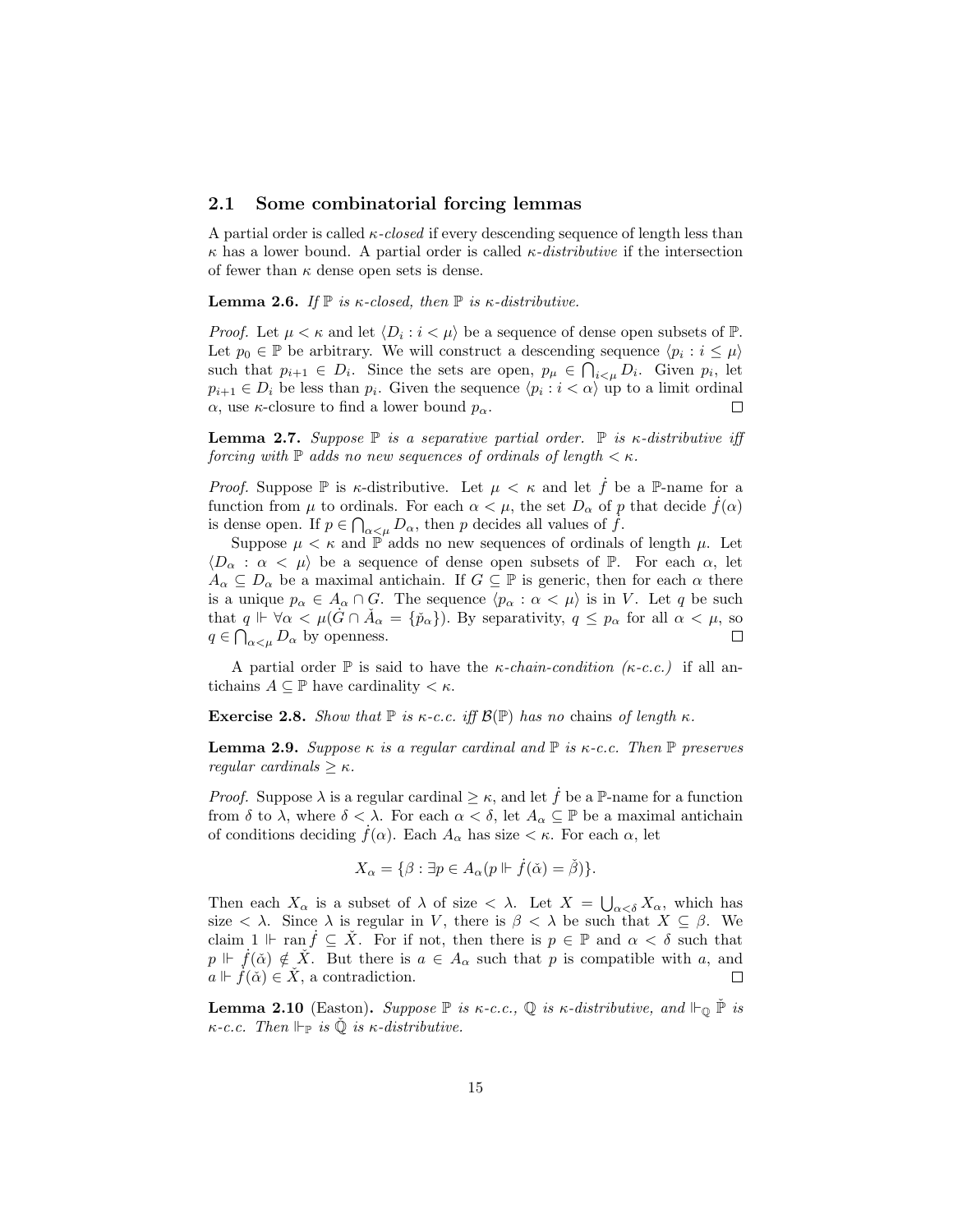*Proof.* Let  $G \times H$  be  $(\mathbb{P} \times \mathbb{Q})$ -generic over V. Let  $\mu \lt \kappa$  and let  $f : \mu \to \text{Ord}$ be in  $V[G][H]$ . We must show that  $f \in V[G]$ . Let  $\tau \in V[H]$  be a P-name for f. For each  $\alpha < \mu$ , let  $A_{\alpha} \subseteq \mathbb{P}$  be a maximal antichain such that each  $p \in A_{\alpha}$ decides  $\tau(\check{\alpha})$  to be some ordinal  $\beta^p_\alpha$ . Since  $\mathbb P$  is  $\kappa$ -c.c. in  $V[H]$ , each  $A_\alpha$  has size  $\langle \kappa$ . Let

$$
\tau' = \{ (p, \langle \check{\alpha}, \check{\beta}_{\alpha}^p \rangle) : \alpha < \delta \text{ and } p \in A_{\alpha} \}.
$$

Then  $1 \Vdash_{\mathbb{P}}^{\mathcal{V}[H]} \tau' = \tau$ . Otherwise, there is some  $q \in \mathbb{P}$  and some  $\alpha < \mu$  such that  $q \Vdash \tau(\check{\alpha}) \neq \tau'(\check{\alpha})$ , but q is compatible with some  $p \in A_{\alpha}$ , and by construction,  $p \Vdash \tau'(\check{\alpha}) = \check{\beta}^p_{\alpha} = \tau(\check{\alpha})$ . So we have that  $(\tau')^G = \tau^G = f$ . Now since every set in V is coded by a set of ordinals, and since  $\tau' \subseteq V$  and  $|\tau'| < \kappa$ , we have that  $\tau' \in V$  by the distributivity of Q. Thus  $(\tau')^G = f \in V[G]$ .  $\Box$ 

The next lemma shows a key situation in which the hypotheses of the previous lemma hold.

# **Lemma 2.11.** If  $\mathbb{Q}$  is  $\kappa$ -closed and  $\mathbb{P}$  is  $\kappa$ -c.c., then  $\mathbb{P}_{\mathbb{Q}} \mathbb{P}$  is  $\kappa$ -c.c.

*Proof.* If not, then some  $q_0 \in \mathbb{Q}$  forces that there is an antichain of size  $\kappa$ contained in P. Let A be a  $\mathbb Q$ -name for such an antichain, let f be a name for an injection from  $\kappa$  to  $\dot{A}$ . Recursively choose a descending sequence  $\langle q_\alpha : \alpha < \kappa \rangle$ starting with  $q_0$  as above, such that for each  $\alpha$ ,  $q_{\alpha+1} \Vdash f(\check{\alpha}) = \check{p}_{\alpha}$ , for some  $p_{\alpha} \in \mathbb{P}$ . Then  $\langle p_{\alpha} : \alpha < \kappa \rangle$  is an antichain in  $\mathbb{P}$ , since for  $\alpha < \beta < \kappa$ ,  $q_{\beta+1} \Vdash \check{p}_{\beta} \perp \check{p}_{\alpha}$ . But the ordering on  $\mathbb P$  is determined in V, so  $p_{\alpha} \perp p_{\beta}$ . This contradicts the  $\kappa$ -c.c. of  $\mathbb{P}$ .  $\Box$ 

**Lemma 2.12.** Suppose  $\mathbb P$  is a  $\kappa$ -c.c. partial order of size  $\lambda$ . Let  $\mu$ ,  $\delta$  be cardinals. Then  $\mathbb P$  forces that

$$
(\mu^{\delta})^{V[G]} \leq ((\lambda \cdot \mu)^{<\kappa})^{\delta})^V.
$$

*Proof.* Let f be a P-name for a function from  $\delta$  to  $\mu$ . For each  $\alpha < \delta$ , let  $A_{\alpha}$ be a maximal antichain of conditions deciding  $f(\alpha)$ . For each such  $A_{\alpha}$ , there are  $\mu^{<\kappa}$  possibilities for the function  $g_\alpha: A_\alpha \to \mu$  defined by  $g(p) =$  the value β such that  $p \Vdash \dot{f}(\alpha) = \beta$ . We construct a name  $\tau$  by putting:

$$
\tau = \bigcup_{\alpha < \delta} \{ (p, \langle \alpha, g_{\alpha}(p) \rangle) : p \in A_{\alpha} \}.
$$

This is forced to be equal to  $\hat{f}$  by similar arguments as before. Now to build such a name directly, we would choose for each  $\alpha < \delta$ , an antichain  $A_{\alpha}$  and a function  $g_{\alpha}: A_{\alpha} \to \mu$ . There are at most  $\lambda^{<\kappa} \cdot \mu^{<\kappa} = (\lambda \cdot \mu)^{<\kappa}$  many choices for each  $\alpha$ , and so at most  $((\lambda \cdot \mu)^{<\kappa})^{\delta}$  many choices for the whole sequence.  $\Box$ 

# 2.2 Adding Cohen sets

Let  $\kappa$  be a regular cardinal and let X be a set. We define  $Add(\kappa, X)$  as the set of partial functions from  $\kappa \times X$  to 2 of size  $\lt \kappa$ , partially ordered by  $p \leq q$  when  $p \supseteq q$ .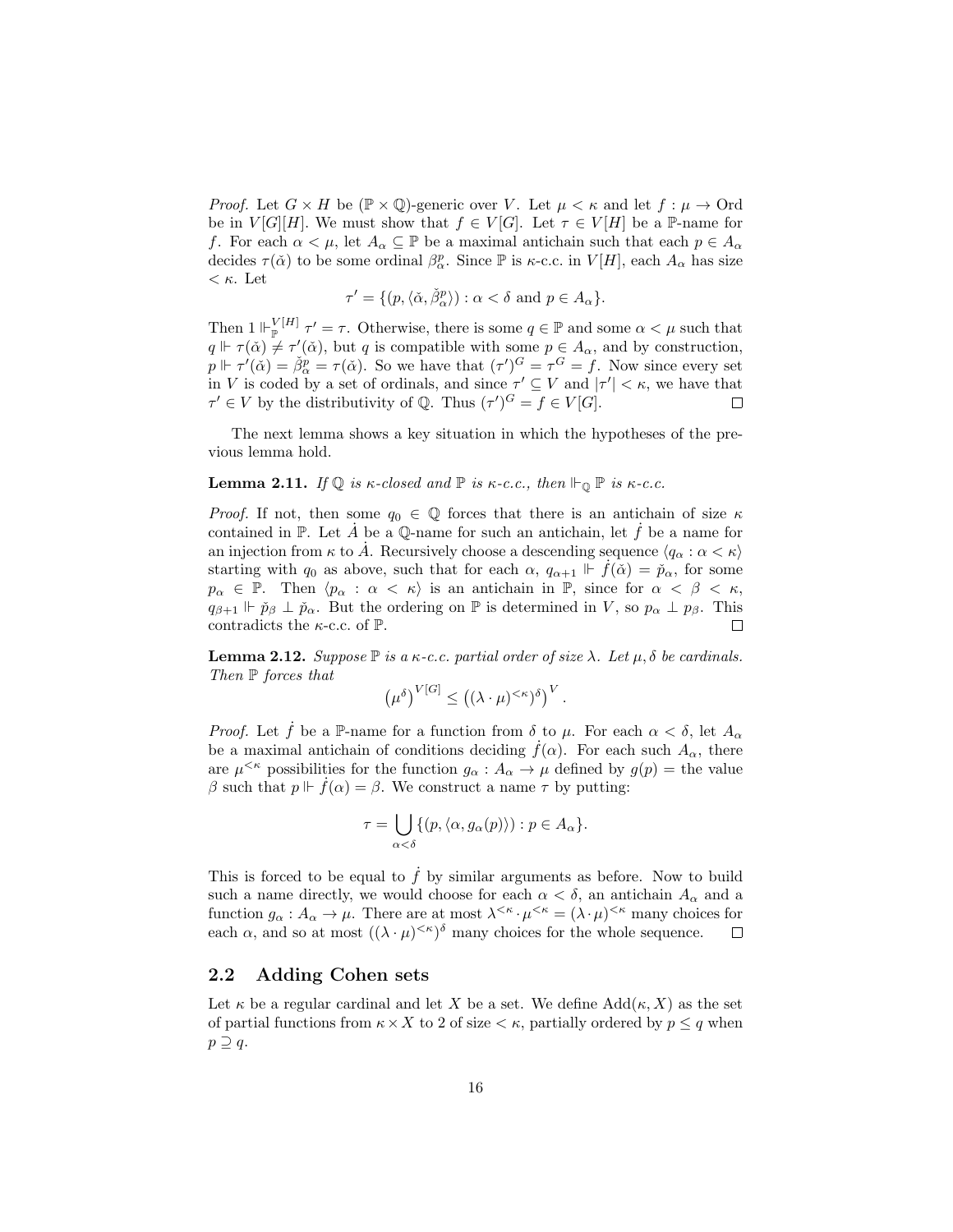**Lemma 2.13.** Let  $\kappa$  be a regular cardinal and let X be a set.

- 1.  $Add(\kappa, X)$  is  $\kappa$ -closed.
- 2. Add $(\kappa, X)$  is  $(2^{<\kappa})^+$ -c.c.
- 3. Add( $\kappa$ , X) forces that  $2^{\kappa} \geq |X|$ .

*Proof.* (1) is easy. For (2), let  $\langle p_{\alpha} : \alpha < (2^{<\kappa})^+ \rangle \subseteq \text{Add}(\kappa, X)$ .

<u>Case 1</u>:  $D = \bigcup_{\alpha} \text{dom } p_{\alpha}$  is a set of size  $\leq 2^{<\kappa}$ . Since  $\kappa$  is regular,  $(2^{<\kappa})^{<\kappa}$  $2^{<\kappa}$ . So there is a set  $Y \subseteq (2^{<\kappa})^+$  of size  $(2^{<\kappa})^+$  and a set  $d \in D^{<\kappa}$  such that for all  $\alpha \in X$ , dom  $p_{\alpha} = d$ . There are at most  $2^{< \kappa}$  possibilities for  $p_{\alpha} \restriction d$ , so there is  $Y' \subseteq Y$  of size  $(2^{< \kappa})^+$  and a single  $q \in \text{Add}(\kappa, X)$  such that  $p_\alpha = q$  for all  $\alpha \in Y'$ . So in particular, the  $p_{\alpha}$ 's do not form an antichain.

<u>Case 2</u>: *D* has size  $(2<sup>{k}</sup>)$ <sup>+</sup>. Enumerate *D* as  $\langle x_i : i < (2<sup>{k}</sup>)$ <sup>+</sup> $\rangle$ . There is an ordinal  $\eta < \kappa$  and a set  $Y \subseteq (2^{<\kappa})^+$  of full size such that for all  $\alpha \in Y$ , the ordertype of  $\{i : x_i \in \text{dom } p_\alpha\}$  is  $\eta$ . Let  $d_\alpha = \text{dom } p_\alpha$ , and let  $\langle d_\alpha(i) : i < \eta \rangle$ enumerate  $d_{\alpha}$  in increasing order.

<u>Case 2a:</u> For all  $i < \eta$ ,  $\sup\{j < (2^{<\kappa})^+ : d_\alpha(i) = x_j\} < (2^{<\kappa})^+$ . Then by the regularity of  $(2^{<\kappa})^+$ ,  $\bigcup_{\alpha \in Y} d_\alpha$  has size  $\leq 2^{<\kappa}$ . This puts us back in Case 1.

<u>Case 2b:</u> There is  $i < \eta$  such that  $\sup\{j < (2^{<\kappa})^+ : d_\alpha(i) = x_j\} = (2^{<\kappa})^+$ . Let  $\xi$  be the least such i. Then  $\{d_{\alpha}(i): i < \xi \text{ and } \alpha \in Y\}$  has size  $\leq 2^{<\kappa}$ . Thus there is a set  $Y' \subseteq Y$  of full size and a set d such that  $d_{\alpha} \restriction \xi = d$  for all  $\alpha \in Y'$ . Let  $Y'' \subseteq Y'$  and  $q \in Add(\kappa, X)$  be such that  $Y''$  is of full size and  $p_{\alpha} \restriction d = q$ for all  $\alpha \in Y''$ . Let  $\alpha \in Y''$  be arbitrary. Let  $i_{\alpha} = \sup\{j : \exists i < \eta (d_{\alpha}(i) = x_j\}.$ Let  $\alpha' > \alpha$  be such that  $d_{\alpha}(\xi)$  has index greater than  $i_{\alpha}$ . Then  $p_{\alpha} \cup p_{\alpha'}$  is a common extension of  $p_{\alpha}, p_{\alpha'}$ , so the collection was not an antichain. (Note that we can continue this recursively to find a set of full size of pairwise-compatible conditions.)

For (3), first note that if  $G \subseteq \text{Add}(\kappa, X)$  is a generic filter, then  $\bigcup G$  is a function from  $\kappa \times X$  to 2. We claim that for  $x \neq y$  in  $X, G \restriction \kappa \times \{x\} \neq G \restriction$  $\kappa \times \{y\}$ . For let  $p \in \text{Add}(\kappa, X)$  be arbitrary. Since  $|\text{dom } p| < \kappa$ , let  $\gamma < \kappa$ be such that p is undefined at both  $(\gamma, x)$  and  $(\gamma, y)$ . Let  $p' \leq p$  be such that  $p'(\gamma, x) \neq p'(\gamma, y)$ . Thus densely often, conditions force the slices of G at x and y to be distinct functions.  $\Box$ 

**Exercise 2.14.** Use Lemma 2.12 to compute the exact value of  $2^{\kappa}$  that is forced by  $\mathrm{Add}(\kappa, X)$ .

Thus under GCH,  $Add(\kappa, X)$  is  $\kappa$ -closed and  $\kappa^+$ -c.c., and thus preserves all regular cardinals. This is not so if GCH fails just below  $\kappa$ :

**Proposition 2.15.** For all regular cardinals  $\kappa$  and all nonempty X, Add( $\kappa$ , X) forces  $2^{<\kappa} = \kappa$ . Thus if  $2^{\mu} > \kappa$  for some  $\mu < \kappa$ , then Add $(\kappa, X)$  collapses the  $cardinal$   $2^{\mu}$ .

*Proof.* Let  $x \in X$ . If  $G \subseteq \text{Add}(\kappa, X)$  is generic and  $\alpha, \beta < \kappa$  let  $f_{\alpha, \beta} : \beta \to 2$ be the function defined by  $f_{\alpha,\beta}(i) = G(\alpha + i, x)$ . In the generic extension, there is a bijection between these functions and  $\kappa$ . Let  $p \in \text{Add}(\kappa, X)$  and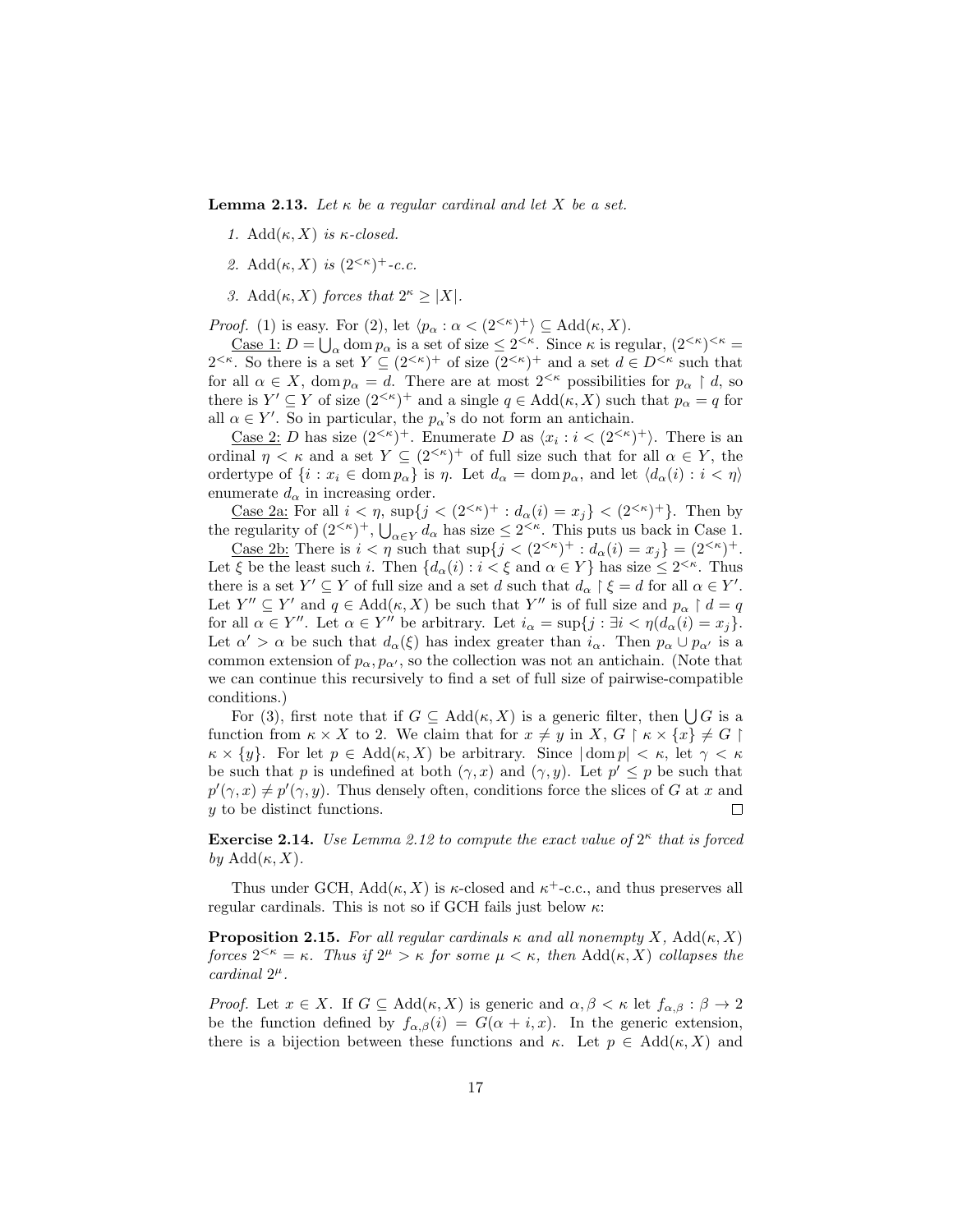$f \in 2^{<\kappa}$  be arbitrary. Let  $\xi < \kappa$  be such that  $p(i, x)$  is undefined for  $i \geq \xi$ . Let  $p' \leq p$  be such that  $p'(\xi + i, x) = f(i)$  for  $i \in \text{dom } f$ . Then p' forces that  $f \in \{f_{\alpha,\beta} : \alpha, \beta < \kappa\}.$  Thus this collection is forced to include all of  $2^{<\kappa}$ .  $\Box$ 

### 2.3 Proof of Easton's Theorem

We say a set of ordinals X is an Easton set if for all regular cardinals  $\kappa$ ,  $|X \cap \kappa|$  $\kappa$ . For a set of ordinals Z, we define the *Easton ideal* on Z as the set of all Easton subsets of Z. We say an ideal is  $\kappa$ -complete for a cardinal  $\kappa$  if it is closed under unions of size  $\lt \kappa$ .

**Lemma 2.16.** Suppose Z is a set of ordinals, and  $\kappa$  is a regular cardinal such that  $\kappa \leq \min(Z)$ . Then the Easton ideal on Z is  $\kappa^+$ -complete.

*Proof.* Fix a regular cardinals  $\mu > \kappa$ . Let  $\langle X_i : i < \delta < \mu \rangle$  be Easton subsets of Z. For each i,  $X_i \cap \mu$  is a set of size  $\lt \mu$ , so the set  $\mu \cap \bigcup_i X_i = \bigcup_i (X_i \cap \mu)$  has size  $< \mu$ .  $\Box$ 

Let  $F$  be a function satisfying the hypotheses of Easton's Theorem. Let  $Z \subseteq \text{dom } F$  and let E be the Easton ideal on Z. Consider the partial order:

$$
\mathbb{P}_Z := \prod_{\kappa \in Z}^E \text{Add}(\kappa, F(\kappa)).
$$

Let  $\mathbb P$  denote  $\mathbb P_{\text{dom}(F)}$ . For an ordinal  $\alpha$ , let  $\mathbb P_{\leq \alpha}$  denote  $\mathbb P_{\text{dom}(F)\cap \alpha}$ , and let  $\mathbb P_{\leq \alpha}$ ,  $\mathbb{P}_{>\alpha}$ ,  $\mathbb{P}_{\geq \alpha}$  denote the obvious analogous things.

**Lemma 2.17.** Suppose Z, F are as above and  $\kappa \le \min(Z)$ . Then  $\mathbb{P}_Z$  is  $\kappa$ closed.

*Proof.* Suppose  $\langle p_i : i < \delta < \kappa \rangle \subseteq \mathbb{P}_Z$ . For each  $\alpha \in \mathbb{Z}$ , there is a greatest lower bound  $p_{\delta}(\alpha)$  for the sequence  $\langle p_i(\alpha) : i < \delta < \kappa \rangle$ . Since the support of each  $p_i$ is Easton and E | Z is  $\kappa$ -complete, the sequence  $\langle p_{\delta}(\alpha) : \alpha \in Z \rangle$  is a member of  $\prod_{\alpha\in\mathbb{Z}}^E \text{Add}(\alpha, F(\alpha))$  and a lower bound to the sequence  $\langle p_i : i < \delta \rangle$ .  $\Box$ 

**Lemma 2.18.** If  $\kappa$  is a regular cardinal, then  $\mathbb{P}_{\leq \kappa}$  has the  $\kappa^+$ -c.c.

*Proof.* Any function from ordinals to functions on  $n$ -tuples of ordinals can be coded as a function on  $(n + 1)$ -tuples of ordinals. Thus  $\mathbb{P}_{\leq \kappa}$  can be regarded as a collection of partial functions of size  $\lt \kappa$  on  $\theta^3$  to 2 for some ordinal  $\theta$ . More specifically, if  $\theta = \max{\kappa, \sup_{\alpha \leq \kappa} F(\alpha)}$ , it is the set of partial functions p on  $\theta^3$  to 2 such that:

- 1.  $\{\alpha : \exists \beta \exists \gamma (\alpha, \beta, \gamma \in \text{dom } p)\}\$ is an Easton subset of  $(\kappa + 1) \cap \text{dom } F$ .
- 2. For all  $\alpha$ ,  $\{\beta : \exists \gamma(\alpha, \beta, \gamma \in \text{dom } p\}$  is a bounded subset of  $\alpha$ .
- 3. For all  $\alpha$  and  $\beta$ ,  $\{\gamma : (\alpha, \beta, \gamma \in \text{dom } p\})$  is a subset of  $F(\alpha)$  of size  $\langle \alpha, \beta \rangle$ .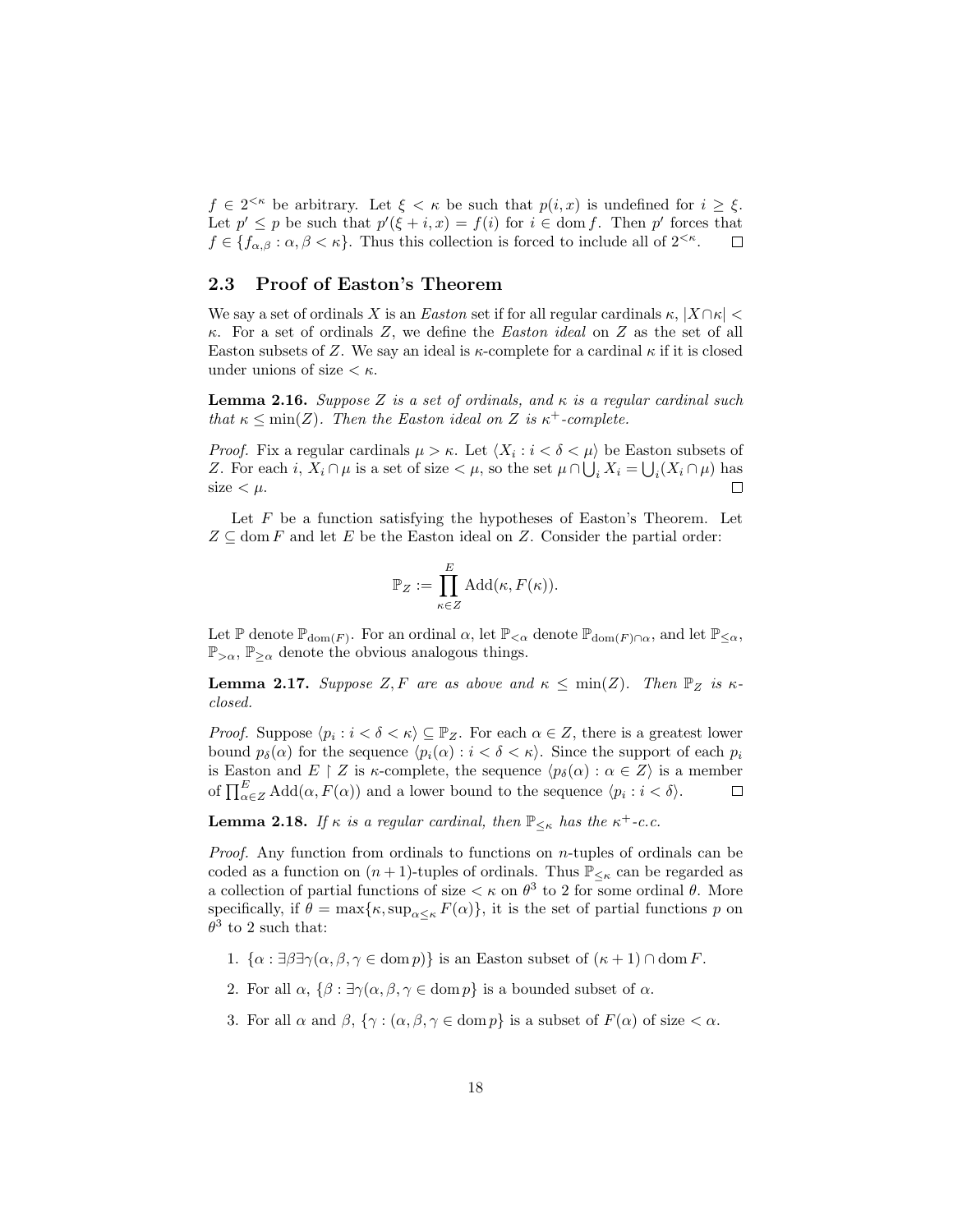The ordering is  $p \leq q$  when  $p \supseteq q$ . The family has the property that if p, q agree on dom  $p \cap \text{dom } q$ , then  $p \cup q$  is in the family. Thus there is an order and antichain preserving embedding of  $\mathbb{P}_{\leq \kappa}$  into  $\text{Add}(\kappa, \theta)$ . The latter has the  $(2^{<\kappa})^+ = \kappa^+$ -c.c., so  $\mathbb{P}_{\leq \kappa}$  does also.  $\Box$ 

### Lemma 2.19. P preserves regular cardinals.

*Proof.* Suppose  $\kappa$  is a regular cardinal in V. Suppose to the contrary that there is some condition p and an ordinal  $\delta < \kappa$  such that  $p \Vdash \text{cf}(\check{\kappa}) = \delta$ . Since  $\delta$  is a cofinality, it must be regular in V. Write  $\mathbb P$  as  $\mathbb P_{\leq \delta} \times \mathbb P_{> \delta}$ , and let  $p_0, p_1$  be the projections of p to the respective factors. Let  $G_1$  be  $\mathbb{P}_{> \delta}$ -generic over V with  $p_1 \in G_1$ . Since  $\mathbb{P}_{>\delta}$  is  $\delta^+$ -closed,  $V[G_1] \models cf(\kappa) > \delta$ . Since  $\mathbb{P}_{\leq \delta}$  is  $\delta^+$ -c.c. in  $V[G_1]$ , forcing with it over  $V[G_1]$  preserves that  $cf(\kappa) > \delta$ . Taking  $G_0 \subseteq \mathbb{P}_{\leq \delta}$ generic over  $V[G_1]$  with  $p_0 \in G_0$ , we get a contradiction to what we assumed p forces.  $\Box$ 

**Lemma 2.20.** For each  $\kappa \in \text{dom } F$ ,  $\mathbb{P}$  forces that  $2^{\kappa} = F(\kappa)$ .

*Proof.* If  $\kappa \in \text{dom } F$ , then since  $\mathbb P$  projects onto  $\text{Add}(\kappa, F(\kappa))$ ,  $\mathbb P$  forces that there is an injection from  $F(\kappa)$  to  $2^{\kappa}$ .  $\mathbb{P}_{\leq \kappa}$  is  $\kappa^+$ -c.c. and  $\mathbb{P}_{>\kappa}$  is  $\kappa^+$ -closed. By Easton's Lemma,  $\mathbb{P}_{> \kappa}$  adds no subsets of  $\kappa$ , even after forcing with  $\mathbb{P}_{< \kappa}$ . So it suffices to show that the inequality  $2^{\kappa} \leq F(\kappa)$  is forced by  $\mathbb{P}_{\leq \kappa}$ .

Note that  $|\mathbb{P}_{\leq \kappa}| = F(\kappa)^{<\kappa} = F(\kappa)$ , by GCH and the fact that  $cf(F(\kappa)) > \kappa$ . Let  $G \subseteq \mathbb{P}_{\leq \kappa}$  be generic. By Lemma 2.12,

$$
(2^{\kappa})^{V[G]} \le \left( ((F(\kappa) \cdot 2)^{<\kappa^+})^{\kappa} \right)^V = (F(\kappa)^{\kappa})^V = F(\kappa).
$$

 $\Box$ 

This concludes the proof of Easton's Theorem.

What happens to the powers of cardinals not in dom F? Suppose  $\kappa$  is such a cardinal. If  $\kappa$  is regular, then we can extend F to F' by setting  $F'(\kappa)$  to be the least possible value that yields a function satisfying the hypotheses of Easton's Theorem. Let  $\theta = \max{\kappa^+, \sup_{\alpha < \kappa} F(\alpha)}$ . If  $cf(\theta) \leq \kappa$ , then  $F'(\kappa) = \theta^+$ . Otherwise,  $cf(\theta) > \kappa$  and  $F'(\kappa) = \theta$ . If  $\mathbb{P}'$  is the Easton forcing defined via  $F'$ , then if G' is  $\mathbb{P}'$ -generic over  $V, V[G']$  has the same cardinals as V and satisfies  $2^{\kappa} = F(\kappa)$ .  $\mathbb{P}'$  canonically projects to  $\mathbb{P}$ , yielding  $\mathbb{P}$ -generic G. In  $V[G]$ , we must have  $2^{\kappa} \leq F'(\kappa)$ . By the monotonicity of the power function and König's Theorem, this is the smallest possible value, so  $V[G] \models 2^{\kappa} = F(\kappa)$ .

What if  $\kappa$  is singular? If dom F is bounded below  $\kappa$ , then we may compute as before. For some  $\mu < \kappa$ ,  $\mathbb{P}_{\leq \kappa}$  has the  $\mu^+$ -c.c., so if G is  $\mathbb{P}_{\leq \kappa}$ -generic, then

$$
(2^{\kappa})^{V[G]} \leq (|\mathbb{P}_{<\kappa}|^{\mu})^{\kappa} = |\mathbb{P}_{<\kappa}|^{\kappa} \leq (\sup_{\alpha < \kappa} F(\alpha))^{\kappa} \leq ((2^{\kappa})^{\kappa})^{V[G]} = (2^{\kappa})^{V[G]}.
$$

In the above inequalities, we mean to compute the unrelativized terms in  $V$ . By Easton's Lemma,  $\mathbb{P}_{> \kappa}$  adds no subsets of  $\kappa$  after forcing with  $\mathbb{P}_{< \kappa}$ .

If dom F is unbounded below  $\kappa$ , then  $\mathbb{P}_{<\kappa}$  does not have the  $\kappa^+$ -c.c., so the name-counting argument alone doesn't give enough information. We need the following: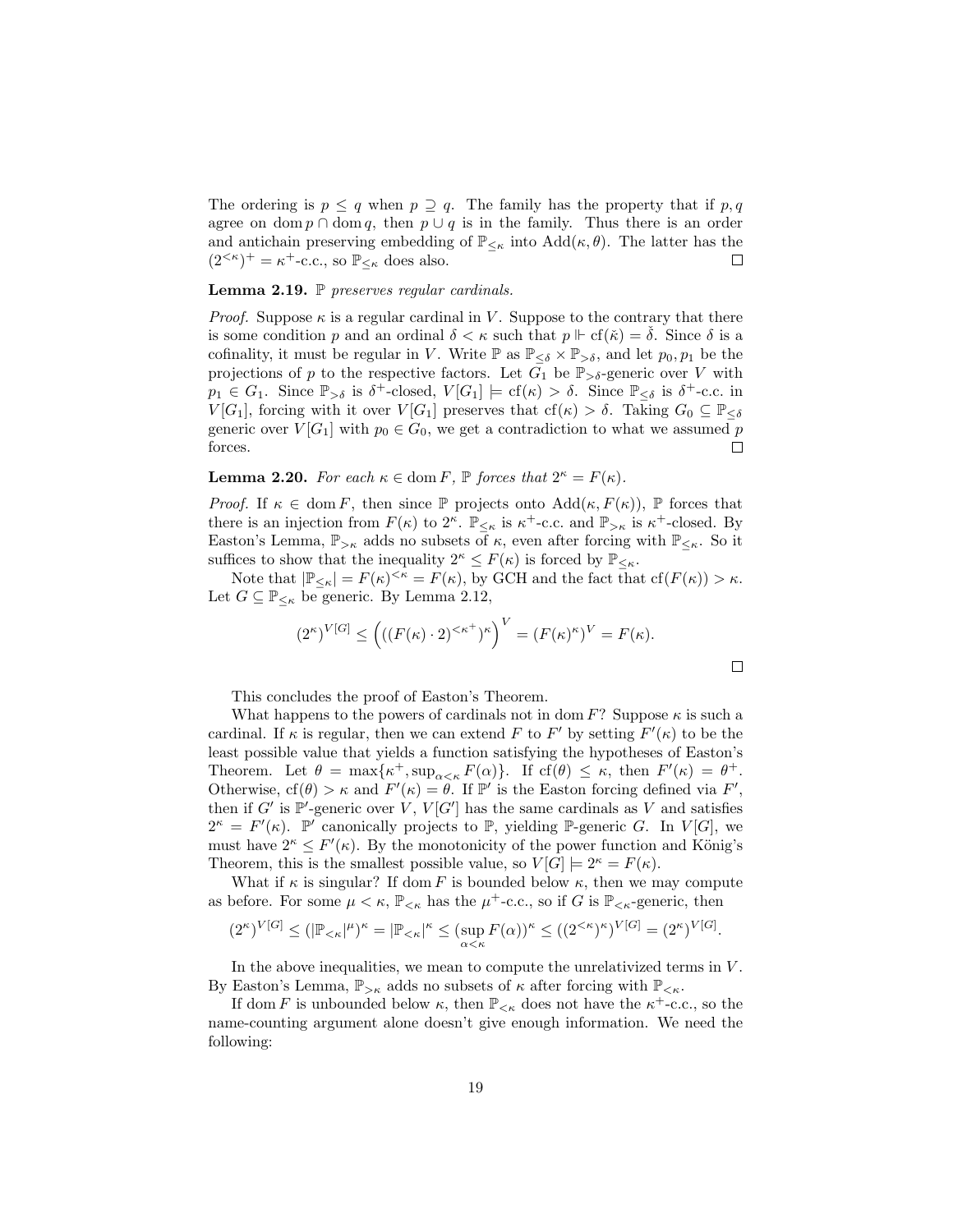**Lemma 2.21.** For all infinite cardinals  $\kappa$ ,  $2^{\kappa} = (2^{<\kappa})^{\text{cf}(\kappa)}$ .

*Proof.* Let  $\langle \kappa_i : i < \text{cf}(\kappa) \rangle$  be an increasing sequence with limit  $\kappa$ .

$$
2^{\kappa} = 2^{\sum_i \kappa_i} = \prod_i 2^{\kappa_i} \le \prod_i 2^{<\kappa} = (2^{<\kappa})^{\mathrm{cf}(\kappa)} \le (2^{\kappa})^{\mathrm{cf}(\kappa)} = 2^{\kappa}
$$

 $\Box$ 

We split  $\mathbb P$  as  $\mathbb P_{\leq cf(\kappa)} \times \mathbb P_{>cf(\kappa)}$ . Let  $\theta = \sup_{\alpha < \kappa} F(\alpha)$ . We know that P forces  $2^{<\kappa} = \theta$ . So it suffices to compute the value forced for  $\theta^{\text{cf}(\kappa)}$ . By Easton's Lemma, it suffices to compute the value forced by  $\mathbb{P}_{\leq cf(\kappa)}$ . If G is  $\mathbb{P}_{\leq cf(\kappa)}$ -generic, then

$$
(\theta^{\mathrm{cf}(\kappa)})^{V[G]}\leq ((\theta\cdot |\mathbb{P}_{\leq \mathrm{cf}(\kappa)}|)^{\mathrm{cf}(\kappa)})^{\mathrm{cf}(\kappa)}=\theta^{\mathrm{cf}(\kappa)}.
$$

The latter two terms are computed in  $V$ . There are two cases. In the first case,  $F(\alpha)$  is not eventually constant below  $\kappa$ , so  $cf(\theta) = cf(\kappa)$ . Then  $\theta^{cf(\kappa)} = \theta^+$ . In the second case,  $\theta$  is the eventual value of  $F(\alpha)$ , and by the requirements on F,  $cf(\theta) > \kappa$ . So in this case,  $\theta^{cf(\kappa)} = \theta$ .

The point is that if F is such that  $\kappa$  is forced to be a singular strong limit, then it is forced that  $2^k = \kappa^+$ . Producing a model where this fails requires large cardinals beyond measurable.

# 3 Large cardinals

# 3.1 Normal ideals

Suppose  $Z \subseteq \mathcal{P}(X)$ . For collections of subsets of Z indexed by  $X, \langle A_x : x \in X \rangle$ , we define the following operations. The *diagonal intersection*:

$$
\Delta_{x \in X} A_x := \{ z \in Z : \forall x \in z (z \in A_x) \}
$$

The diagonal union:

$$
\nabla_{x \in X} A_x := \{ z \in Z : \exists x \in z (z \in A_x) \}
$$

An ideal I on Z is called *normal* when it is closed under diagonal unions, or equivalently, when its dual filter  $I^*$  is closed under diagonal intersections. We say a set  $A \subseteq Z$  is *I*-measure-zero when  $A \in I$ , *I*-measure-one when  $A \in I^*$ , and I-positive when  $A \notin I$ . I-positive is equivalent to having nonempty intersection with each I-measure-one set.

Suppose  $Z \subseteq \mathcal{P}(X)$ ,  $n < \omega$ , and  $|X| \geq n$ . Let  $\langle A_{\vec{x}} : \vec{x} \in X^n \rangle \subseteq \mathcal{P}(Z)$ . We define the diagonal intersection and union of sets indexed by  $n$ -tuples:

$$
\Delta_{\vec{x}\in X^n} A_{\vec{x}} := \{ z : \forall \vec{x} \in z^n (z \in A_{\vec{x}}) \}
$$
  

$$
\nabla_{\vec{x}\in X^n} A_{\vec{x}} := \{ z : \exists \vec{x} \in z^n (z \in A_{\vec{x}}) \}
$$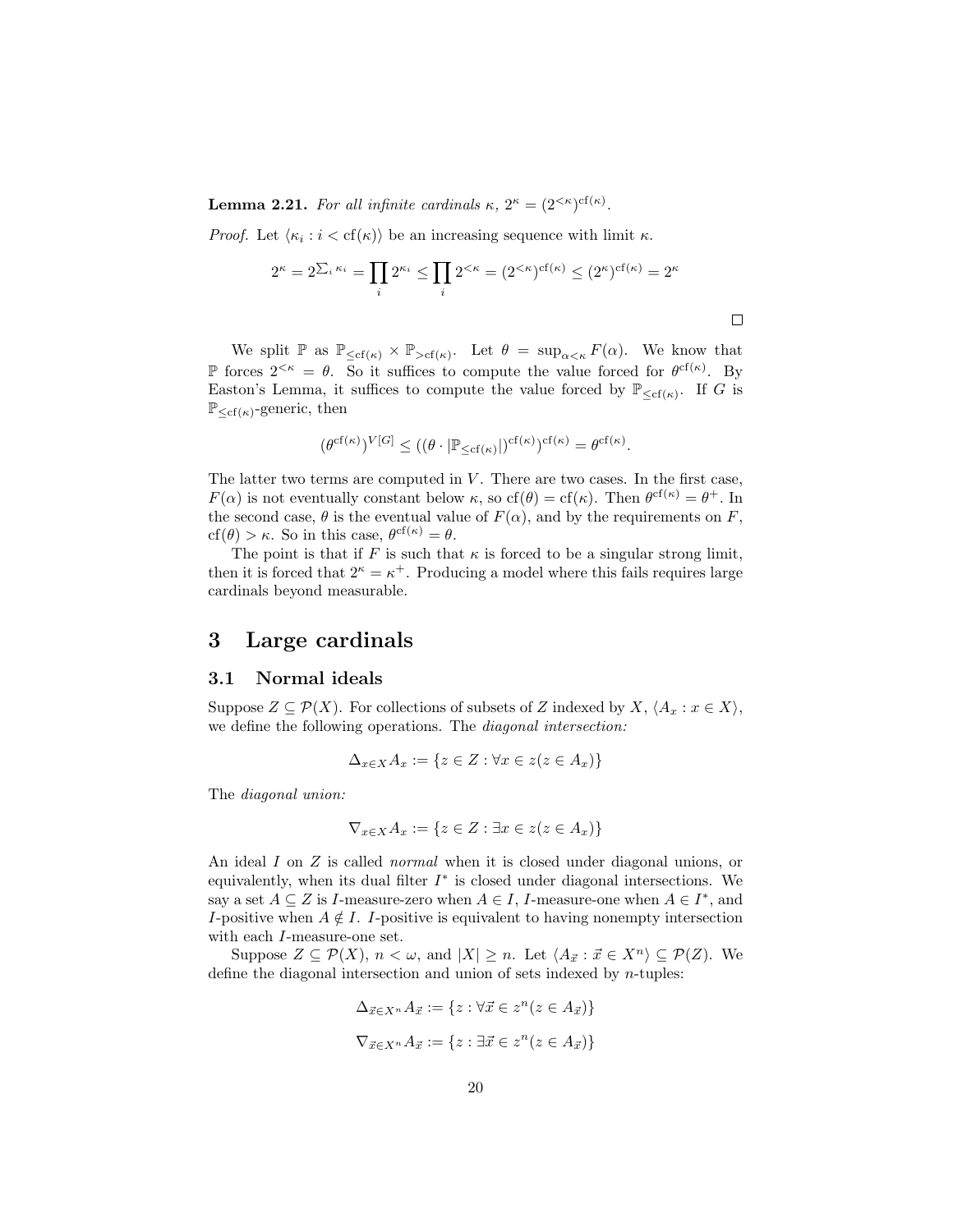**Lemma 3.1** (Fodor). Suppose X is an infinite set,  $Z \subseteq \mathcal{P}(X)$ , and I is an ideal on Z. The following are equivalent:

- 1. I is normal.
- 2. For each  $n < \omega$ , I is closed under diagonal unions indexed by n-tuples.
- 3. For each  $n < \omega$ , each I-positive  $A \subseteq Z$ , and each function  $f : A \to X^n$ such that  $f(z) \in z^n$  for all  $z \in A$ , there is an I-positive  $B \subseteq A$  on which f is constant.

*Proof.* Suppose I is normal. We prove (2) by induction on n. For  $n = 1$ , it is true by definition. Suppose it is true for n. Let  $\langle A_{\vec{x}} : x \in X^{n+1} \rangle \subseteq I$ . For each  $x \in X$ , let  $B_x = \nabla_{\vec{y} \in X^n} A_{\langle x \rangle \supset \vec{y}}$ . By the induction hypothesis, each  $B_x$  is in I. Let  $C = \nabla_{x \in X} B_x$ . Then  $C \in I$ . Note that

$$
C = \{ z : \exists x \in z (z \in B_x) \} = \{ z : \exists x \in z (\exists \vec{y} \in z^n (z \in A_{x \cap \vec{y}})) \}
$$
  
= 
$$
\{ z : \exists \vec{v} \in z^{n+1} (z \in A_{\vec{v}}) \} = \nabla_{\vec{v} \in X^{n+1}} A_{\vec{v}}.
$$

Now suppose  $I$  is closed under diagonal intersection by *n*-tuples. Suppose A is I-positive and  $f: A \to X^n$  is such that  $f(z) \in z^n$  for each  $z \in A$ . Assume towards a contradiction that there is no  $I$ -positive set on which  $f$  is constant. Then for each  $\vec{x} \in X^n$ ,  $f^{-1}[\{\vec{x}\}] \in I$ , and so  $\nabla_{\vec{x} \in X^n} f^{-1}[\{\vec{x}\}] \in I$ . But

$$
\nabla_{\vec{x}\in X^n} f^{-1}[\{\vec{x}\}] = \{z : \exists \vec{x} \in z^n (f(z) = \vec{x})\} = A,
$$

which is a contradiction.

Suppose that (3) holds for  $n = 1$ . Suppose  $\langle A_x : x \in X \rangle \subseteq I$ . If  $\nabla A_x \notin I$ , then it is I-positive. Let  $f : \nabla A_x \to X$  be such that for each  $z \in \nabla A_x$ ,  $f(z) \in z \in A_{f(z)}$ . Let  $B \subseteq \nabla A_x$  be *I*-positive on which f is constant with value  $x_0$ . Then  $B \subseteq A_{x_0}$ , which is impossible since  $B \notin I$ .  $\Box$ 

The functions in clause (3) of Fodor's Lemma are called *regressive*.

An important example of a normal ideal is the *nonstationary ideal*, whose dual filter is called the *club filter*. A set  $C \subseteq Z \subseteq \mathcal{P}(X)$  is called a *closed* unbounded subset of  $Z$ , or a "club" subset of  $Z$ , when there is some function  $f: X^{<\omega} \to X$  such that  $C = \{z: f[z^{<\omega}] \subseteq z\}$ , the set of z that are closed under f. We sometimes denote this set by  $C_f$ . The club filter on Z is the collection of all supersets of clubs. A set is called stationary when it has nonempty intersection with every club. The dual ideal to the club filter is the collection of all nonstationary sets.

An ideal I on  $Z \subseteq \mathcal{P}(X)$  is called fine if for all  $x \in X$ ,  $\hat{x} := \{z : x \in z\} \in I^*$ .

**Lemma 3.2.** For any  $Z \subseteq \mathcal{P}(X)$ , the nonstationary ideal on Z is normal and fine.

*Proof.* For fineness, let  $x_0 \in X$ , and let  $f: Z \to X$  be constant with value  $x_0$ . Then  $C_f = \hat{x}_0$ .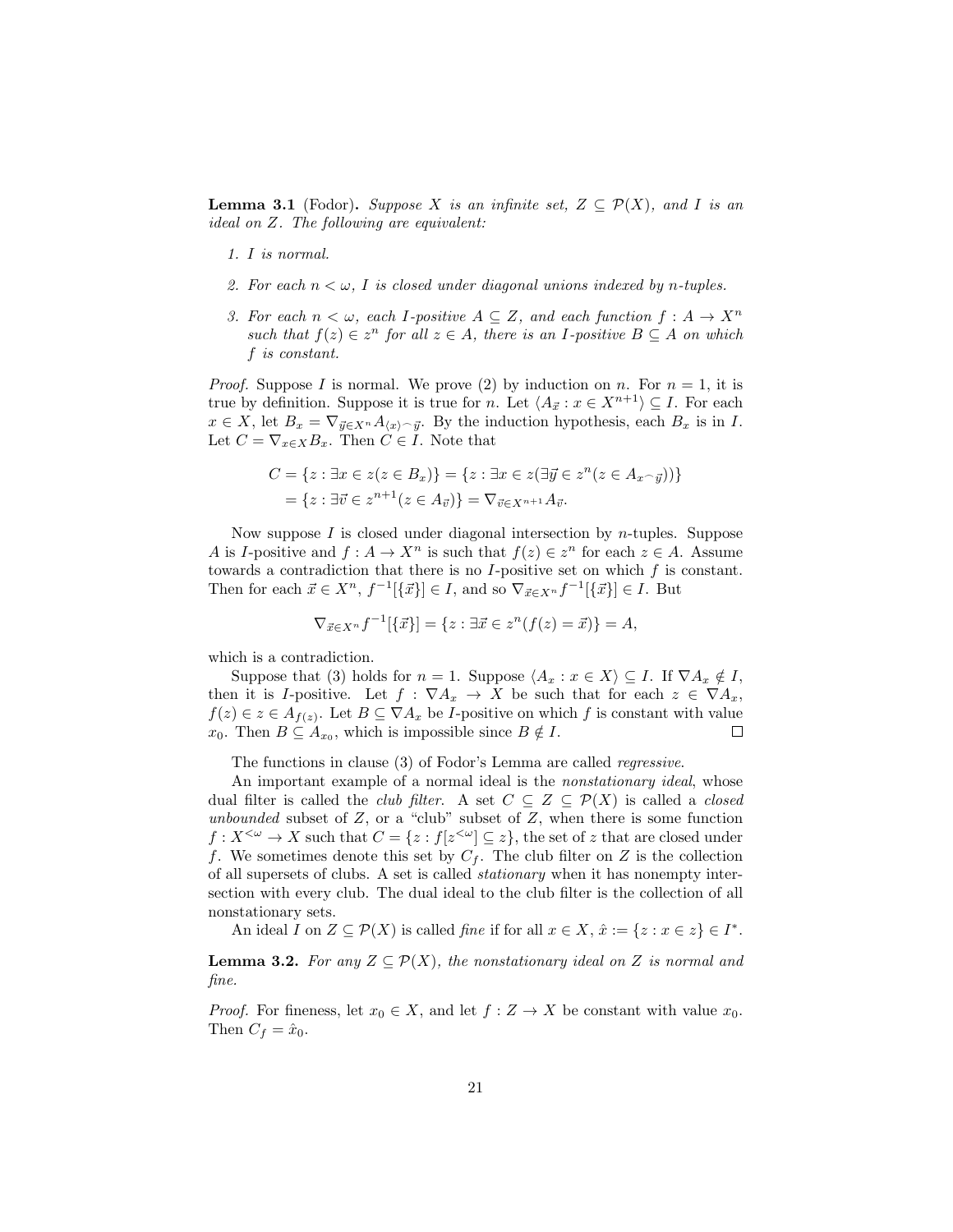For normality, let  $\langle A_x : x \in X \rangle$  be a sequence of sets in the club filter, and for each  $x \in X$ , let  $f_x: X^{\leq \omega} \to X$  be such that  $A \supseteq C_{f_x}$ . Fix some  $x_0 \in X$ . Define  $f: X^{\leq \omega} \to X$  by  $f(\vec{v}) = x_0$  for  $\vec{v}$  of length 1, and  $f(\langle v_0, v_1, \ldots, v_n \rangle) =$  $f_{v_0}(\langle v_1,\ldots,v_n\rangle)$  for  $\vec{v}$  of longer length. If z is closed under f, then for all  $x \in z$ , z is closed under  $f_x$ . Thus  $C_f \subseteq \nabla A_x$ .  $\Box$ 

Lemma 3.3. Normal fine ideals are countably complete.

*Proof.* Let I be a normal fine ideal on  $Z \subseteq \mathcal{P}(X)$ . First consider the case that X is finite. Then Z and  $\mathcal{P}(Z)$  are finite, so we can take the union of all members of I to find a maximal element. Thus I is  $\kappa$ -complete for all  $\kappa$ .

Suppose X is infinite, and let  $\langle x_i : i \langle \omega \rangle$  enumerate distinct elements of X. First we claim that the set of  $z \in Z$  such that  $\{x_i : i < \omega\} \subseteq z$  is Imeasure-one. Suppose towards a contradiction that this fails, so that the set  $B = \{z : \{x_i : i < \omega\} \nsubseteq z\}$  is *I*-positive. Let  $C = \hat{x}_0 \cap B$ , which is also I-positive. For each  $z \in B$ , there is a largest n such that  $\{x_0, \ldots, x_n\} \subseteq z$ . Call this  $n_z$ . Let  $f : B \to X$  be such that  $f(z) = x_{n_z}$ . f is regressive on an I-positive set, so there is an I-positive  $C \subseteq B$  and an  $m < \omega$  such that  $f(z) = x_m$  for all  $z \in C$ . This implies that for all  $z \in C$ ,  $x_{m+1} \notin z$ . But  $\hat{x}_{m+1} \cap C$  is *I*-positive, a contradiction.

Now let  $\langle A_i : i \langle \omega \rangle \subseteq I$ . Suppose towards a contradiction that  $B =$  $\bigcup_{i<\omega} A_i \notin I$ . Let  $C = \{z \in B : \{x_i : i<\omega\} \subseteq z\}$ , which is also *I*-positive. For  $z \in C$ , let  $f(z) = x_n$ , where *n* is such that  $z \in A_n$ . Then *f* has a constant value  $x_m$  on an *I*-positive set  $D \subseteq C$ . Then  $D \subseteq A_m$ , a contradiction.  $\Box$ 

Question. Is it possible to have an ideal which is normal but not countably complete?

**Corollary 3.4.** Suppose I is a normal fine ideal on  $Z \subseteq \mathcal{P}(X)$ . Then I is closed under diagonal unions indexed by all finite subsets of X. Furthermore, if A is I-positive and  $f: A \to X^{\leq \omega}$  is such that  $f(z) \in z^{\leq \omega}$  for all  $z \in A$ , then there is an I-positive  $B \subseteq A$  such that f is constant on B.

*Proof.* Suppose  $\langle A_{\vec{x}} : \vec{x} \in X^{\langle \omega \rangle} \subseteq I$ . For each  $n < \omega$ , let  $B_n = \nabla_{\vec{x} \in X^n} A_{\vec{x}}$ . Then each  $B_n$  is in I. By countable completness,  $\bigcup_{n<\omega} B_n \in I$ , and  $\bigcup B_n =$  ${z : \exists \vec{x} \in z^{\leq \omega} (z \in A_{\vec{x}}) } = \nabla_{\vec{x} \in X^{\leq \omega}} A_{\vec{x}}.$ 

Now suppose A is I-positive and  $f : A \to X^{\leq \omega}$  is regressive. By countable completeness, there is some  $n < \omega$  and some *I*-positive  $B \subseteq A$  such that  $f(z) \in$  $z^n$  for all  $z \in B$ . By Fodor's Lemma, there is some *I*-positive  $C \subseteq B$  such that  $f$  is constant on  $C$ .  $\Box$ 

**Theorem 3.5.** For any  $Z \subseteq \mathcal{P}(X)$ , the nonstationary ideal on Z is the smallest normal fine ideal.

*Proof.* Let I be a normal fine ideal on  $Z \subseteq \mathcal{P}(X)$ . Suppose towards a contradiction that there is some nonstationary set that is not in  $I$ . Then there is some  $f: X^{\leq \omega} \to X$  and an I-positive  $A \subseteq Z$  such that all  $z \in A$  are not closed under f. For  $z \in A$ , let  $g(z) \in z^{\leq \omega}$  be such that  $f(g(z)) \notin z$ . By the above corollary,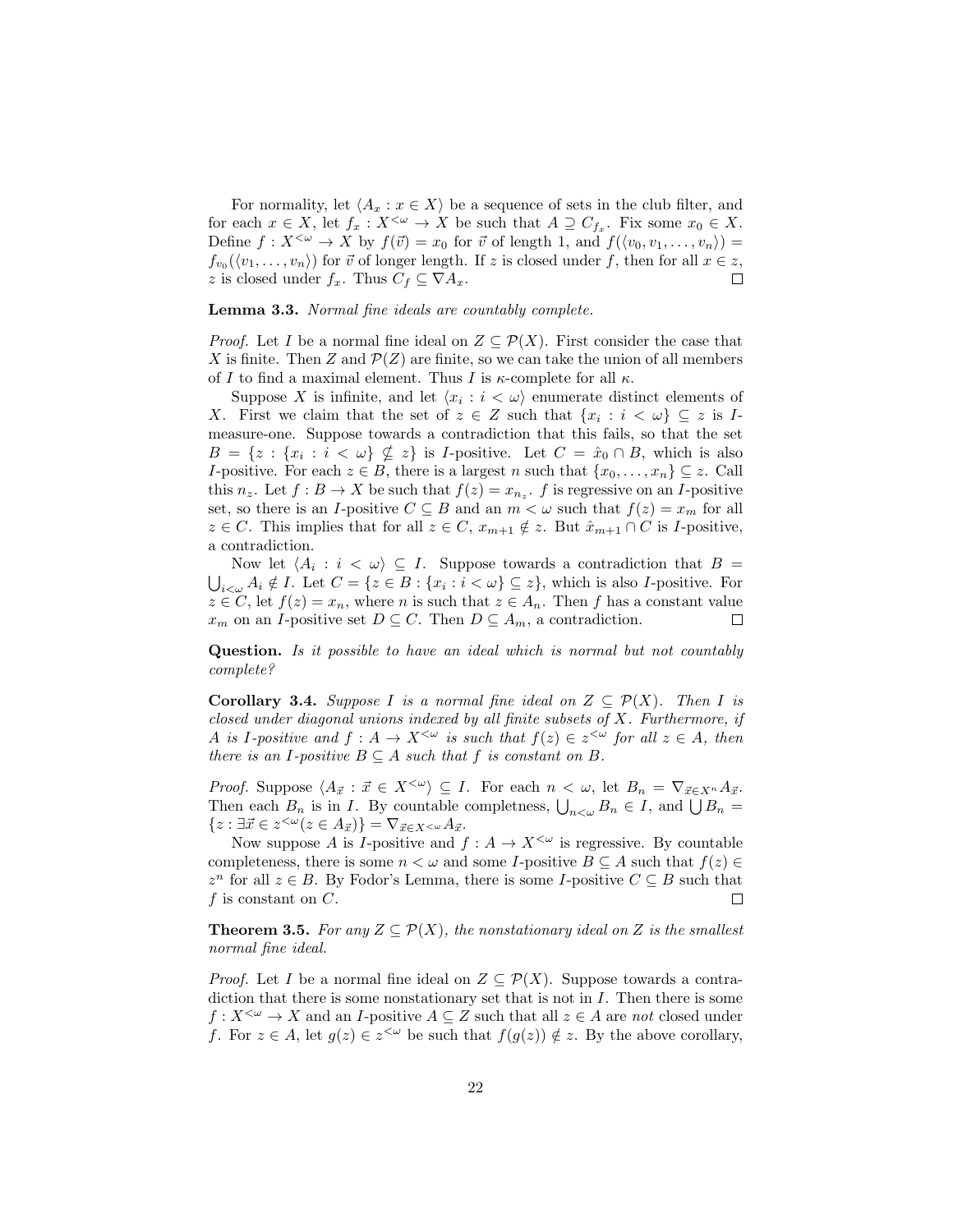there is an I-positive  $C \subseteq B$  and a  $\vec{v} \in X^{\leq \omega}$  such that  $g(z) = \vec{v}$  for all  $z \in C$ . Thus for all  $z \in C$ ,  $f(\vec{v}) \notin z$ . This contradicts fineness.  $\Box$ 

If I is an ideal on a set Z, then  $\mathcal{P}(Z)/I$  is a Boolean algebra under the ordinary set operations, modulo  $I$ . If  $I$  is normal, then the algebra enjoys some degree of completeness:

**Lemma 3.6.** Suppose I is a normal fine ideal on  $Z \subseteq \mathcal{P}(X)$ . If  $\langle A_x : x \in X \rangle$ is a sequence of subsets of Z, then  $[\nabla A_x]_I$  is the least upper bound to the set  $\{[A_x]_I : x \in X\}$  in the Boolean algebra  $\mathcal{P}(Z)/I$ .

*Proof.* Note that for any  $x \in X$ ,  $A_x = I A_x \cap \hat{x}$ .  $z \in A_x \cap \hat{x}$  iff  $x \in z \in A_x$ , which implies  $z \in \nabla_y A_y$ . Thus  $A_x = I A_x \cap \hat{x} \subseteq \nabla_y A_y$ , so  $[\nabla_y A_y]_I$  is an upper bound to the collection in  $\mathcal{P}(Z)/I$ .

To show it is the least upper bound, suppose  $B \subseteq \nabla A_x$  is *I*-positive. Then for each  $z \in B$ , there is  $x \in z$  such that  $z \in A_x$ . Let  $f : B \to X$  be a regressive function that chooses such witnesses. Let  $C \subseteq B$  be *I*-positive on which f is constant with value  $x_0$ . Then C is an I-positive subset of  $A_{x_0}$ . Therefore, every element less than  $[\nabla_x A_x]_I$  is compatible with some  $[A_y]_I$ . This means there cannot be a strictly smaller upper bound  $[D]_I$  to the collection, since in that case,  $[\nabla A_x \setminus D]$  would be a positive element less than  $[\nabla A_x]$  and incompatible with all  $[A_y]_I$ .  $\Box$ 

**Corollary 3.7.** If I is a normal fine ideal on  $Z \subseteq \mathcal{P}(X)$ , and  $\mathcal{P}(Z)/I$  has the  $|X|^{+}$ -c.c., then  $\mathcal{P}(Z)/I$  is a complete Boolean algebra.

# 3.2 Measurable cardinals

**Definition.** A cardinal  $\kappa > \omega$  is measurable when there is an ultrafilter U over  $\kappa$  such that U is nonprincipal (no singleton is in U) and  $\kappa$ -complete (U is closed under  $\langle \kappa\text{-}sized\text{ }intersections\rangle$ .

We will assume all ultrafilters considered below to be nonprincipal.

Exercise 3.8. Show that there exists a measurable cardinal iff there exists an  $\omega_1$ -complete ultrafilter over some set.

Lemma 3.9. Measurable cardinals are regular.

*Proof.* Let U be a  $\kappa$ -complete nonprincipal ultrafilter on  $\kappa$ . Suppose  $\delta < \kappa$ and  $\langle \alpha_i : i < \delta \rangle \subseteq \kappa$ . Since U is  $\kappa$ -complete and nonprincipal, for each  $i < \delta$ ,  $A_i := \{ \beta < \kappa : \beta > \alpha_i \} \in \mathcal{U}$ .  $\bigcup_{i < \delta} A_i \in \mathcal{U}$ , and thus there is some  $\alpha < \kappa$  such that  $\alpha > \alpha_i$  for all  $i < \delta$ .  $\Box$ 

Lemma 3.10. Measurable cardinals are strongly inaccessible.

*Proof.* Suppose otherwise. Let  $\delta < \kappa$  and let  $\langle f_{\alpha} : \alpha < \kappa \rangle$  be pairwise distinct functions from  $\delta$  to 2. For each  $\alpha < \delta$ , there is  $i_{\alpha} < 2$  such that

$$
A_{\alpha} := \{ \beta < \kappa : f_{\beta}(\alpha) = i_{\alpha} \} \in \mathcal{U}.
$$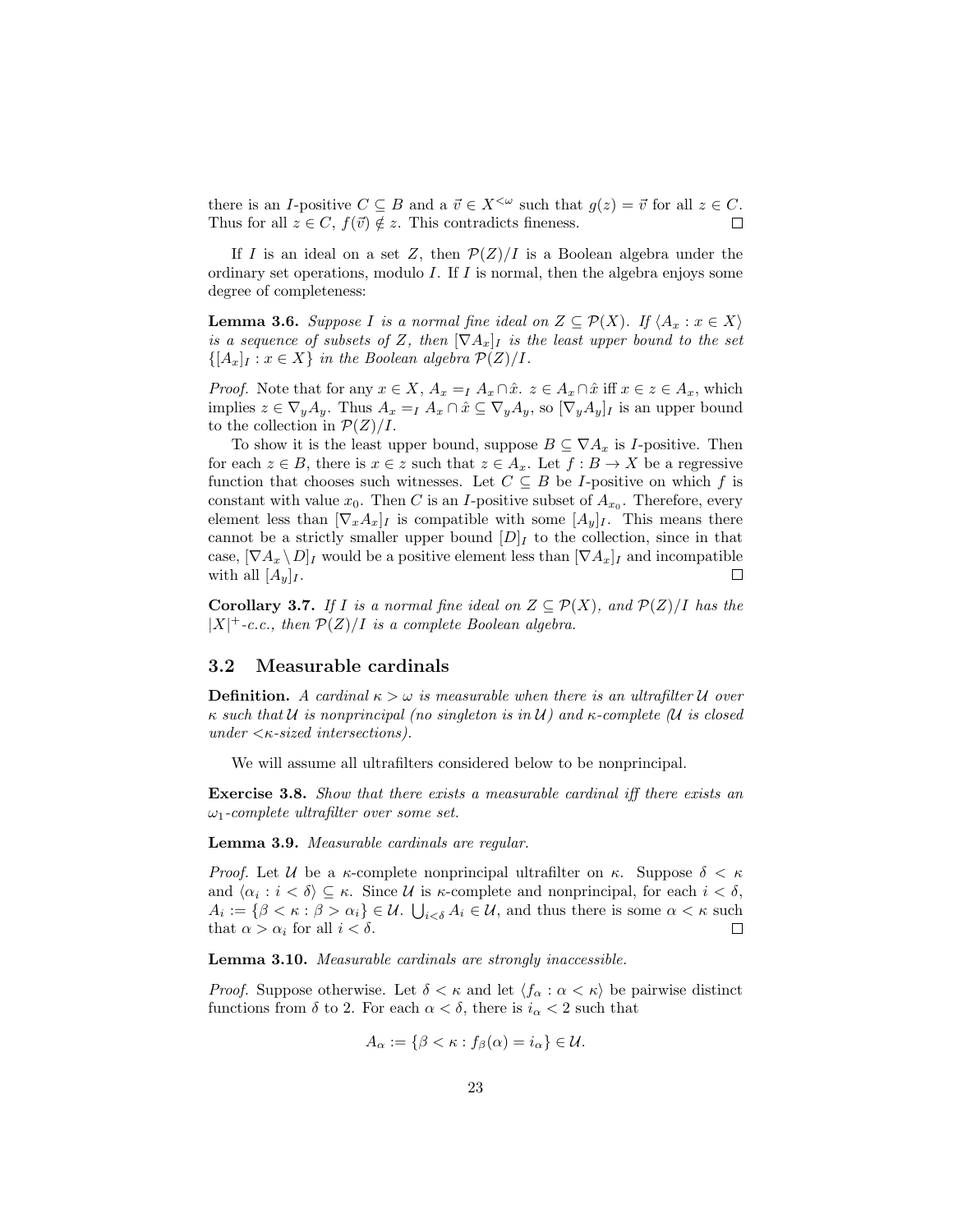Let  $A = \bigcap_{\alpha < \delta} A_{\alpha}$ . Let  $\beta_0 < \beta_1$  be in A. Then for each  $\alpha < \delta$ ,  $f_{\beta_0}(\alpha) =$  $f_{\beta_1}(\alpha) = i_{\alpha}$ . Thus  $f_{\beta_0} = f_{\beta_1}$ , a contradiction.

Suppose  $\kappa$  is measurable with witnessing measure U. Then we can form the ultrapower of the universe,  $V^{\kappa}/\mathcal{U}$ . Since  $\mathcal{U}$  is countably complete, there cannot be a descending chain in the membership relation of  $V^{\kappa}/\mathcal{U}$ . For suppose otherwise, and let  $\langle f_n : n < \omega \rangle$  be functions on  $\kappa$  such that for each  $n, A_n :=$  $\{\alpha : f_{n+1}(\alpha) \in f_n(\alpha)\}\in \mathcal{U}$ . Then there is  $\alpha \in \bigcap_{n<\omega} A_n$ , and we have that  $f_0(\alpha) \ni f_1(\alpha) \ni \cdots \ni f_n(\alpha) \ni \ldots$  This contradicts that membership is wellfounded in  $V$ .

By Mostowski's collapsing lemma,  $V^{\kappa}/\mathcal{U}$  is isomorphic to a transitive class M. Let  $\pi: V^{\kappa}/\mathcal{U} \to M$  be the transitive collapse map. For each  $x \in V$ , let  $c_x$  be the constant function on  $\kappa$  with value x. Then there is an elementary embedding  $j: V \to M$  given by:

$$
j(x) = \pi([c_x]_{\mathcal{U}}).
$$

**Lemma 3.11.** Suppose  $j: V \to M$  is derived from a  $\kappa$ -complete ultrafilter on κ. Then the least ordinal moved by j, called the critical point, is  $\kappa$ .

*Proof.* First note that for each  $\alpha < \kappa$ , the identity function on  $\kappa$  dominates  $c_{\alpha}$  modulo U. Thus the ordertype of the set of ordinals below  $j(\kappa)$  is at least  $\kappa + 1$ , so  $j(\kappa) > \kappa$ . Now suppose inductively that for some  $\beta < \kappa$ ,  $j(\alpha) = \alpha$  for each  $\alpha < \beta$ . Suppose  $[f]_{\mathcal{U}} < [c_{\beta}]_{\mathcal{U}}$ . Then  $f(\gamma) < \beta$  for all  $\gamma$  in a set  $X \in \mathcal{U}$ . By κ-completeness, there is some  $\alpha_0$  such that  $\{\gamma \in X : f(\gamma) = \alpha_0\} \in \mathcal{U}$ , so  $[f]_\mathcal{U} = [c_{\alpha_0}]\mathcal{U}$ . Thus the ordertype of the set of ordinals below  $j(\beta)$  is  $\beta$ , so  $j(\beta) = \beta$ .  $\Box$ 

#### Theorem 3.12. The following are equivalent:

- 1.  $\kappa$  is measurable.
- 2. There is an elementary embedding  $j: V \to M$ , definable from parameters with M a transitive class, having critical point  $\kappa$ .
- 3. There is a transitive set N and an elementary embedding  $j: V_{\kappa+1} \to N$ with critical point  $\kappa$ .

*Proof.* (1)  $\Rightarrow$  (2) is via the ultrapower construction, and clearly (2)  $\Rightarrow$  (3). To show  $(3) \Rightarrow (1)$ , assume we have such a map j. Let  $\mathcal{U} = \{X \subseteq \kappa : \kappa \in j(X)\}.$ By the elementarity of j, U is a filter. If  $\alpha < \kappa$ , then  $\kappa \notin j({\alpha}) = {\alpha}$ , so it is nonprincipal. To show  $\kappa$ -completeness, suppose  $\delta < \kappa$  and  $\langle X_\alpha : \alpha <$  $\delta$   $\subseteq$  U. This sequence can be coded into a single subset of κ, so that it makes sense to talk about it in  $V_{\kappa+1}$ .  $j(\langle X_{\alpha} : \alpha < \delta \rangle) = \langle j(X_{\alpha}) : \alpha < \delta \rangle$ , and  $M \models \kappa \in \bigcap_{\alpha < \delta} j(X_{\alpha})$ . By elementarity,  $j(\bigcap_{\alpha < \delta} X_{\alpha}) = \bigcap_{\alpha < \delta} j(X_{\alpha})$ , so  $\bigcap_{\alpha<\delta}X_{\alpha}\in\mathcal{U}.$ 

**Lemma 3.13.** Suppose  $j: V \to M$  is derived from a  $\kappa$ -complete ultrafilter on κ. Let  $\pi : V^{\kappa}/\mathcal{U}$  be the transitive collapse map. Then for all functions f with domain  $\kappa$ ,  $\pi([f]_{\mathcal{U}}) = j(f)(\pi([\text{id}]_{\mathcal{U}})).$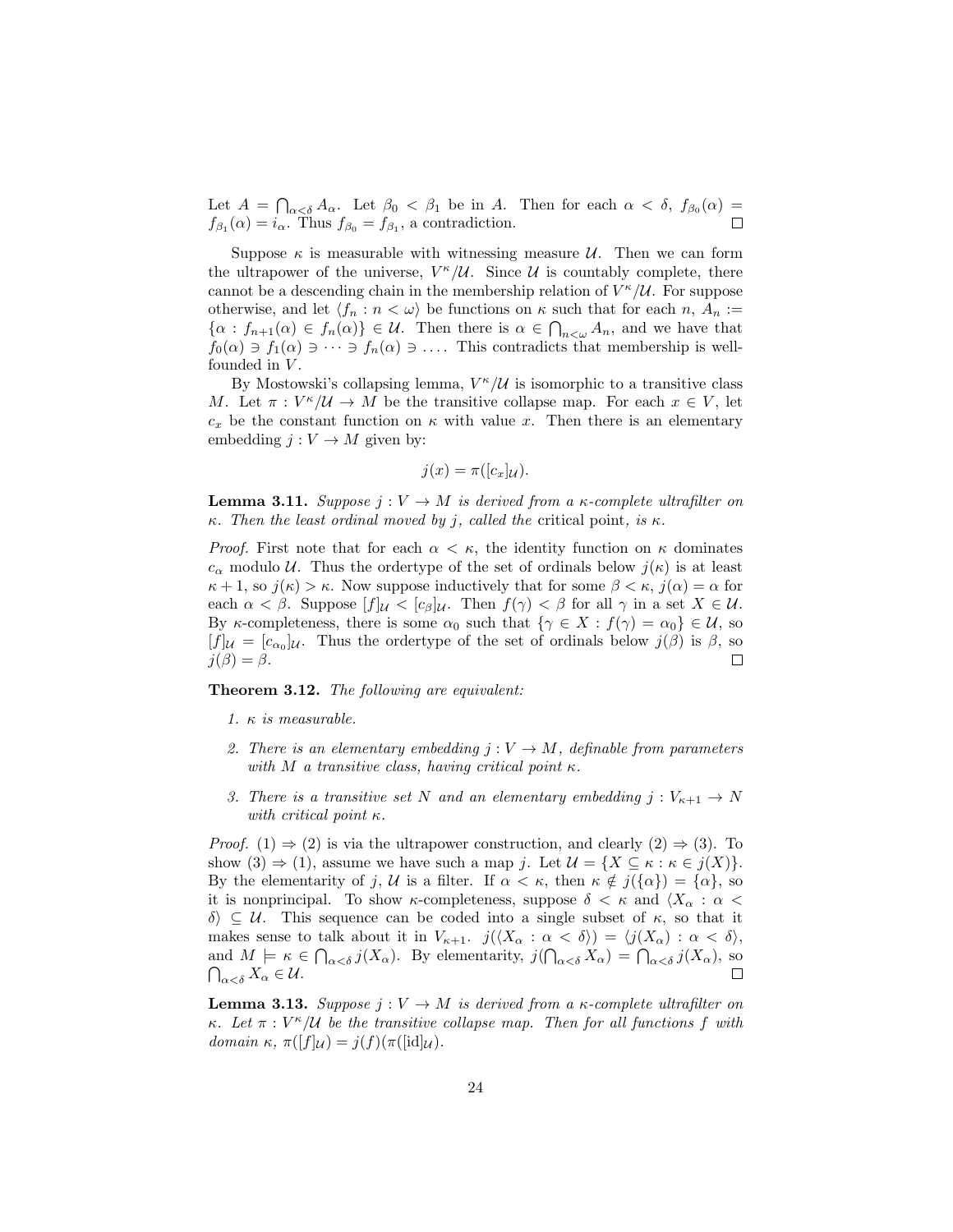*Proof.* Let  $c_f$  be the constant function with value f on  $\kappa$ . Then for all  $\alpha < \kappa$ ,  $c_f(\alpha)(\mathrm{id}(\alpha)) = f(\alpha)$ . Thus  $V^{\kappa}/\mathcal{U} \models [c_f]([\mathrm{id}]) = [f]$ .  $\Box$ 

**Theorem 3.14.** Suppose  $j: V \to M$  is derived from a  $\kappa$ -complete ultrafilter on κ. Then  $M^{\kappa} \subseteq M$ .

*Proof.* Let  $\langle x_{\alpha} : \alpha \langle \kappa \rangle \subseteq M$ . Let  $\pi : V^{\kappa}/\mathcal{U}$  be the transitive collapse map. For each  $\alpha$ , let  $f_{\alpha}$  be a function such that  $\pi([f_{\alpha}]) = x_{\alpha}$ . Let  $\langle f'_{\alpha} : \alpha < j(\kappa) \rangle =$  $j(\langle f_\alpha : \alpha < \kappa \rangle)$ . In M, we can compute  $\langle j(f_\alpha) : \alpha < \kappa \rangle$  by simply taking the restricted sequence  $\langle f'_{\alpha} : \alpha < \kappa \rangle$ . Finally note that:

$$
\langle j(f_\alpha)(\pi([id])) : \alpha < \kappa \rangle = \langle \pi([f_\alpha]) : \alpha < \kappa \rangle = \langle x_\alpha : \alpha < \kappa \rangle.
$$

The leftmost operation can be carried out in M since M has the objects  $\pi([id])$ and  $\langle j(f_\alpha) : \alpha < \kappa \rangle$ .  $\Box$ 

**Proposition 3.15.** Suppose  $j: V \to M$  is derived from a  $\kappa$ -complete ultrafilter on  $\kappa$ . Then  $M^{\kappa^+} \nsubseteq M$ .

*Proof.* We show that  $j[\kappa^+] \notin M$ . Suppose otherwise. Then  $j[\kappa^+]$  is represented by a function f on  $\kappa$ . We may assume that for all  $\alpha < \kappa$ ,  $f(\alpha)$  is a subset of  $\kappa^+$ . Let  $S = {\alpha : |f(\alpha)| \leq \kappa}$  and  $B = {\alpha : |f(\alpha)| > \kappa}.$ 

Suppose first that  $S \in \mathcal{U}$ . Let  $\gamma < \kappa^+$  be such that  $\gamma \notin \bigcup_{\alpha \in S} f(\alpha)$ . Then  $[c_{\gamma}]_{\mathcal{U}} \notin [f]_{\mathcal{U}}$ . But this contradicts that  $j(\gamma) \in j[\kappa^+] = [f]_{\mathcal{U}}$ . So we must have  $B \in \mathcal{U}$ . However, we inductively build a one-to-one function  $g : \kappa \to \bigcup_{\alpha \in B} f(\alpha)$ such that for all  $\alpha \in B$ ,  $g(\alpha) \in f(\alpha)$ . We just use the fact that each  $f(\alpha)$  is large and we need to choose a small number of points. We have that  $[g]_\mathcal{U} \in [f]_\mathcal{U}$ . But  $[g]_{\mathcal{U}}$  is not equal to any  $j(\alpha)$  because g is not constant on a large set.  $\Box$ 

**Lemma 3.16.** Suppose *U* is a normal κ-complete ultrafilter on κ. Then κ is represented in the ultrapower by the identity function.

*Proof.* If  $[f]_{\mathcal{U}} < [id]_{\mathcal{U}}$ , then  $f(\alpha) < \alpha$  on a set  $X \in \mathcal{U}$ . By normality, it is constant on some  $Y \in \mathcal{U}$ . Thus the ordertype of the set of ordinals below [id] is  $\Box$ κ.

**Lemma 3.17.** Suppose U is derived from an elementary embedding  $j: V \to M$ . Then  $U$  is normal.

*Proof.* By assumption,  $\mathcal{U} = \{X \subseteq \kappa : \kappa \in j(X)\}\$ . If f is regressive on a set  $X \in \mathcal{U}$ , then there is some  $\alpha < \kappa$  such that  $j(f)(\kappa) = \alpha$ . Thus  $\{\beta : f(\beta) = \alpha\} \in$  $\mathcal{U}.$  $\Box$ 

The following shows that many large cardinal properties weaker than measurability, such as strong inaccessibility, Mahloness, weak compactness, etc., reflect below a measurable.

**Theorem 3.18.** Suppose  $\kappa$  is measurable,  $\varphi(x, y)$  is a formula in the language of set theory, and  $a \in V_{\kappa}$ . If  $V_{\kappa+1} \models \varphi(\kappa, a)$ , then there is  $\delta < \kappa$  with  $a \in V_{\delta}$ such that  $V_{\delta+1} \models \varphi(\delta, a)$ .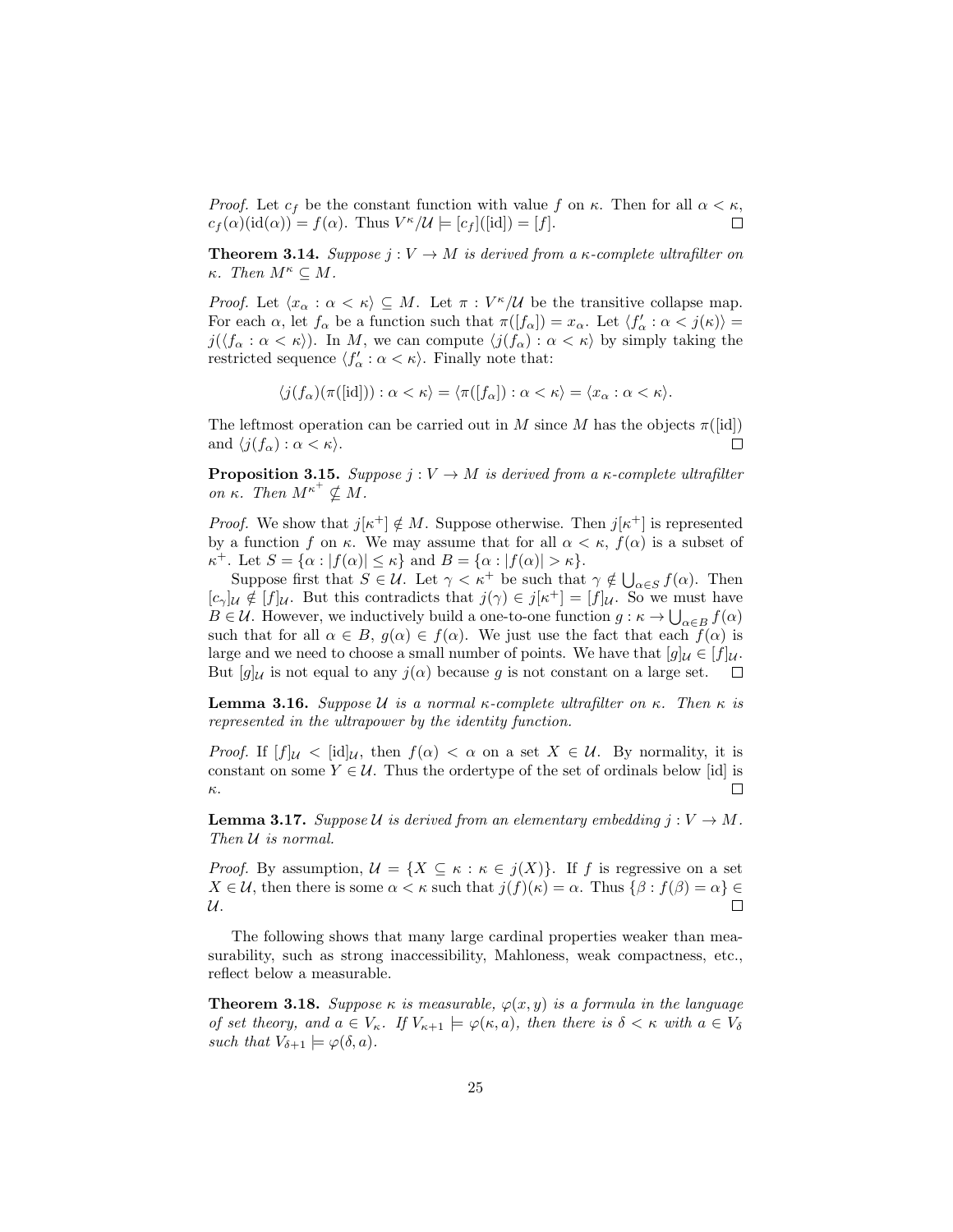*Proof.* Let U be a normal ultrafilter on  $\kappa$ . Let  $j: V \to M$  be derived from U. Then  $V_{\kappa+1}^M = V_{\kappa+1}$ , so  $M \models "V_{\kappa+1} \models \varphi(\kappa, a)$ ." Since  $\kappa = [\text{id}]_{\mathcal{U}}$  and  $j(a) = a$ , there is a set  $X \in \mathcal{U}$  such that for all  $\delta \in X$ ,  $V_{\delta+1} \models \varphi(\delta, a)$ .  $\Box$ 

**Proposition 3.19.** Suppose  $\kappa$  is measurable and  $2^{\alpha} = \alpha^+$  for all  $\alpha < \kappa$ . Then  $2^{\kappa} = \kappa^+$ .

*Proof.* Let  $j: V \to M$  be an elementary embedding derived from a normal ultrafilter on  $\kappa$ . By elementarity,  $M \models \forall \alpha < j(\kappa)(2^{\alpha} = \alpha^+)$ . Thus  $M \models$  $2^{\kappa} = \kappa^+$ . Because  $M^{\kappa} \subseteq \kappa$ , the bijection in M witnessing this statement is a bijection between  $\mathcal{P}(\kappa)^V$  and  $(\kappa^+)^V$ . So  $V \models 2^{\kappa} = \kappa^+$ .  $\Box$ 

**Lemma 3.20.** If  $j: V \to M$  is derived from a  $\kappa$ -complete ultrafilter on  $\kappa$ , then  $2^{\kappa} < j(\kappa) < (2^{\kappa})^+$ .

*Proof.* Since  $\mathcal{P}(\kappa) \subseteq M$  and M thinks  $j(\kappa)$  is inaccessible,  $(2^{\kappa})^V \leq (2^{\kappa})^M$  $j(\kappa)$ . Further, there are at most  $\kappa^{\kappa}$  ordinals below  $j(\kappa)$ , since every such ordinal is represented by the equivalence class of a function  $f : \kappa \to \kappa$ . Thus  $j(\kappa)$  $(2^{\kappa})^{+}.$  $\Box$ 

**Exercise 3.21.** Show that if U is a normal ultrafilter on  $\kappa$ ,  $j: V \to M$  is the embedding derived from U, and U' is the ultrafilter derived from j, then  $U' = U$ .

**Exercise 3.22.** Show that if U is a normal ultrafilter on  $\kappa$ ,  $j: V \to M$  is the embedding derived from  $\mathcal{U}$ , then  $\mathcal{U} \notin M$ .

### 3.3 Measurability and GCH: Kunen-Paris Theorem

**Lemma 3.23** (Silver). Suppose  $M \models \text{ZFC}$  and  $j : M \rightarrow N$  is an elementary embedding. Suppose  $\mathbb{P} \in M$  is a partial order. If there are filters  $G \subseteq \mathbb{P}$  and  $H \subseteq j(\mathbb{P})$  such that G is generic over M, H is generic over N, and  $j[G] \subseteq H$ , then j can be extended to an elementary embedding  $\hat{j}: M[G] \to N[H]$ .

*Proof.* Suppose  $M[G] \models \varphi(\tau_1^G, \ldots, \tau_n^G)$ , where  $\tau_1, \ldots, \tau_n$  are P-names from M. Then there is  $p \in G$  such that  $p \Vdash^M_{\mathbb{P}} \varphi(\tau_1,\ldots,\tau_n)$ . By the elementarity of  $j, j(p) \Vdash_{j(\mathbb{P})}^N \varphi(j(\tau_1), \ldots, j(\tau_n)).$  Since  $j(p) \in H$  and H is generic over N,  $N[H] \models \varphi(j(\tau_1)^H, \ldots, j(\tau_n)^H)$ . Thus if we define  $\hat{j}(\tau^G) = j(\tau)^H$  for all  $\mathbb{P}$ names  $\tau \in M$ , then  $\hat{j}$  is an elementary embedding from  $M[G]$  to  $N[H]$ .

**Remark 3.24.** A kind of converse to the above theorem holds. If  $G$  is  $\mathbb{P}$ -generic over M, then j can be extended to  $\hat{j}: M[G] \to N'$ , where N is a transitive subclass of N', iff we can find  $H \subseteq j(\mathbb{P})$  generic over N with  $N' = N[H]$  and  $j[G] \subseteq H$ .

**Theorem 3.25** (Levy-Solovay). Suppose  $\kappa$  is measurable and  $\mathbb{P} \in V_{\kappa}$  is a partial order. Then  $\kappa$  is measurable after forcing with  $\mathbb{P}$ .

*Proof.* Let  $j: V \to M$  witness that  $\kappa$  is measurable. Let  $G \subseteq \mathbb{P}$  be generic over V. Since  $j(\mathbb{P}) = \mathbb{P}$  and  $M \subseteq V$ ,  $G = j[G]$  is  $j(\mathbb{P})$ -generic over M. Thus j can be definably extended to  $\hat{j}V[G] \to M[G]$ , and thus  $\kappa$  is measurable in  $V[G]$ .  $\Box$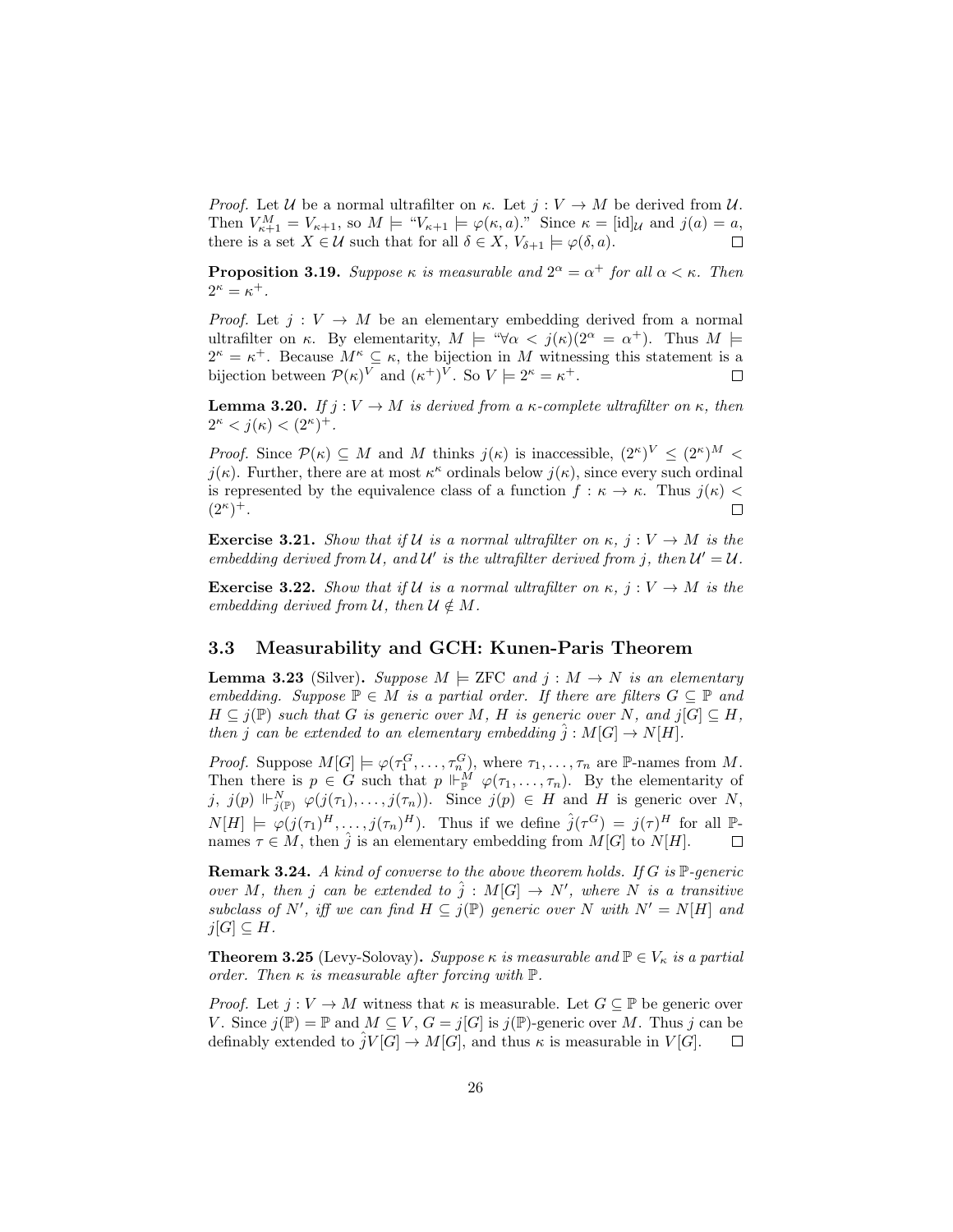Remark 3.26. The above argument applies to many other types of large cardinals besides measurable.

**Lemma 3.27.** Suppose M is a transitive model of  $ZFC^-$ ,  $\kappa$  is a regular cardinal in M, and  $\mathbb{P} \in M$  is a partial order that M thinks is  $\kappa$ -closed. Suppose that in V,  $M^{<\kappa} \subseteq M$  and  $\mathcal{P}(\mathbb{P})^M \leq \kappa$ . Then in V, there is a filter  $G \subseteq \mathbb{P}$  that is generic over M.

*Proof.* In V, enumerate the dense subsets of  $\mathbb P$  that live in M as  $\langle D_\alpha : \alpha < \kappa \rangle$ . Build a descending sequence  $\langle p_{\alpha} : \alpha < \kappa \rangle$  such that for all  $\alpha < \kappa$ ,  $p_{\alpha+1} \in D_{\alpha}$ . The construction continues at limit stages  $\lambda < \kappa$  because  $\langle p_{\alpha} : \alpha < \lambda \rangle \in M$ , and M thinks that there is a lower bound to the sequence. Let  $G = \{q : \exists \alpha$  $\kappa(q \geq p_{\alpha})\}$ . Then G is P-generic over M.  $\Box$ 

**Theorem 3.28** (Kunen-Paris). Assume GCH. Suppose  $\kappa$  is measurable and U is a κ-complete normal ultrafilter on κ. Let  $X \in \mathcal{P}(\kappa) \setminus \mathcal{U}$  be a set of regular cardinals. Let  $F: X \to \kappa$  be a function satisfying the hypotheses of Easton's Theorem. Then there is a generic extension in which  $\kappa$  is measurable and  $2^{\alpha} =$  $F(\alpha)$  for all  $\alpha \in X$ .

*Proof.* Let  $\mathbb P$  be the Easton forcing defined according to  $F$ ,

$$
\mathbb{P} = \prod_{\alpha \in X}^E \text{Add}(\alpha, F(\alpha)).
$$

Note that

$$
j(\mathbb{P}) \cong \mathbb{P} \times \prod_{\alpha \in j(X) \setminus \kappa}^{E} \text{Add}(\alpha, F(\alpha)) := \mathbb{P} \times \mathbb{Q}.
$$

For each  $p \in \mathbb{P}$ ,  $\text{sprt}(j(p)) = \text{sprt}(p)$ , so in the above representation of  $j(\mathbb{P})$ ,  $j(p) = (p, 1<sub>0</sub>).$ 

Since  $\kappa \notin j(X)$ ,  $\mathbb Q$  is  $\kappa^+$ -closed in M. By Lemma 3.20 and GCH,  $|j(\kappa)| =$  $|j(\mathbb{P})| = \kappa^+$ . By Lemma 3.27, there is a filter  $H \subseteq \mathbb{Q}$  which is generic over M.

Let  $G \subseteq \mathbb{P}$  be generic over V. Then G is generic over  $M[H] \subseteq V$ , so  $G \times H$ is  $j(\mathbb{P})$ -generic over M. Since  $j[G] = G \times \{1_0\}$ , the embedding can be extended to  $\hat{j}: V[G] \to M[G \times H]$ . Thus  $\kappa$  is measurable in  $V[G]$ . By Easton's Theorem,  $V[G] \models \forall \alpha \in X(2^{\alpha} = F(\alpha)).$  $\Box$ 

**Exercise 3.29.** Prove using similar techniques that if  $\kappa$  is measurable, then there is a forcing extension in which  $\kappa$  is measurable and GCH holds.

### 3.4 I-support iterations

Suppose  $\theta$  is an ordinal,  $\xi < \theta$ , and I is an ideal on  $\theta \setminus \xi$  containing all singletons. We say that a partial order  $\mathbb P$  is an *I-support iteration* if there is a sequence  $\langle \mathbb{P}_{\alpha}, \dot{\mathbb{Q}}_{\beta} : \xi \leq \alpha \leq \theta, \xi \leq \beta < \theta \rangle$  such that: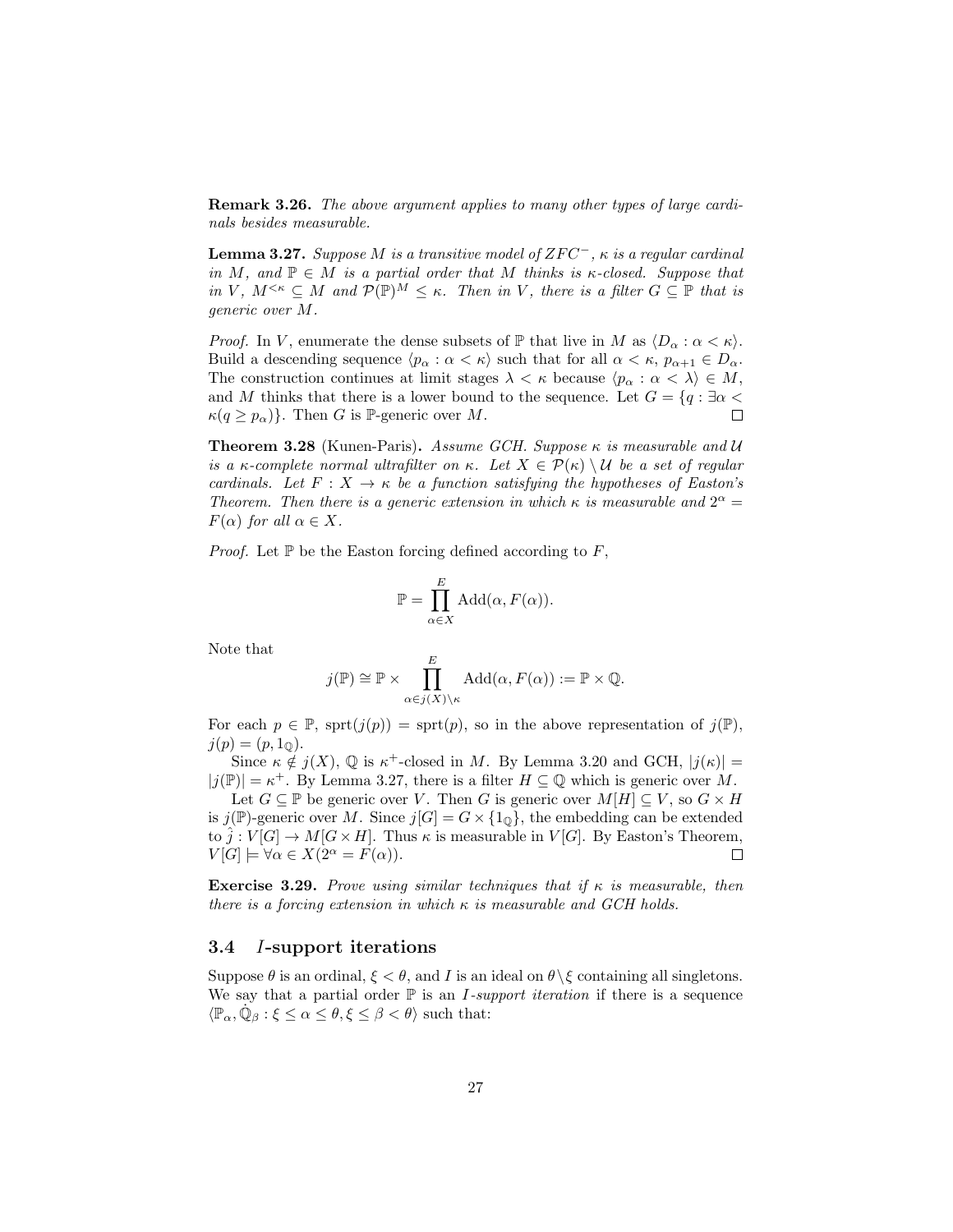- 1. For  $\xi \leq \alpha \leq \theta$ ,  $\mathbb{P}_{\alpha}$  is a collection of functions on  $\alpha \setminus \xi$  with some partial order  $\leq_\alpha$ , and  $\mathbb{P}_\theta = \mathbb{P}$ .
- 2. For  $\xi \leq \alpha < \theta$ ,  $\dot{\mathbb{Q}}_{\alpha}$  is a  $\mathbb{P}_{\alpha}$ -name for a partial order, and  $\mathbb{P}_{\alpha+1} \cong \mathbb{P}_{\alpha} * \dot{\mathbb{Q}}_{\alpha}$ , via the canonical map  $p \mapsto (p \restriction \alpha, p(\alpha))$ . The ordering  $\leq_{\alpha+1}$  is defined via this isomorphism and the two-step iteration ordering.
- 3. For limit  $\lambda \leq \theta$ ,  $p \in \mathbb{P}_{\lambda}$  iff for all  $\alpha \in [\xi, \lambda)$ ,  $p(\alpha)$  is a  $\mathbb{P}_{\alpha}$ -name for an element of  $\mathbb{Q}_{\alpha}$  and  $\{\alpha \in [\xi, \lambda) : p(\alpha) \neq \mathbb{I}_{\mathbb{Q}_{\alpha}}\} \in I$ . We put  $q \leq_{\lambda} p$  when  $q \restriction \alpha \leq_\alpha p \restriction \alpha$  for all  $\alpha \in [\xi, \lambda)$ .

Note that the map  $p \mapsto p \restriction \alpha$  is a projection from  $\mathbb{P}_{\theta}$  to  $\mathbb{P}_{\alpha}$  for  $\xi \leq \alpha < \theta$ , since if  $p \in \mathbb{P}_{\theta}$ ,  $q \in \mathbb{P}_{\alpha}$ , and  $q \leq p \restriction \alpha$ , the  $q \cup p \restriction (\theta \setminus \alpha)$  is an element of  $\mathbb{P}_{\theta}$ below p.

**Lemma 3.30.** Suppose κ is a regular cardinal, I is a κ-complete ideal on  $θ$ ,  $\langle \mathbb{P}_{\alpha}, \dot{\mathbb{Q}}_{\beta} : \alpha \leq \theta, \beta < \theta \rangle$  is an I-support iteration, and for each  $\alpha$ ,  $\mathbb{P}_{\alpha}$   $\dot{\mathbb{Q}}_{\alpha}$  is  $\check{\kappa}$ -(directed-)closed. Then  $\mathbb{P}_{\theta}$  is  $\kappa$ -(directed-)closed.

*Proof.* Let  $\delta < \kappa$  and let  $\langle p_{\alpha} : \alpha < \delta \rangle$  be descending (or directed) in  $\mathbb{P}_{\theta}$ . Let  $X = \bigcup_{\alpha < \delta} \text{sprt}(p_{\alpha}) \in I$ . We construct a lower bound q to the  $p_{\alpha}$ 's inductively. Since  $\mathbb{Q}_0$  is  $\kappa$ -closed, there is a lower bound  $q(0)$  to  $\langle p_\alpha(0) : \alpha < \delta \rangle$ . Suppose inductively that we have  $q \restriction \alpha$  for all  $\alpha < \beta \leq \theta$ , and that sprt $(q \restriction \alpha) \subseteq X$  for all  $\alpha < \beta$ . If  $\beta$  is a limit, then let  $q \restriction \beta = \bigcup_{\alpha < \beta} q \restriction \alpha$ . Then sprt $(q \restriction \beta) \subseteq X$ , and so  $q \restriction \beta \in \mathbb{P}_{\beta}$ , and it is a lower bound to all  $p_{\alpha} \restriction \beta$ , simply because  $q \restriction \gamma \leq p_{\alpha} \restriction \gamma$ for  $\gamma < \beta$  and  $\alpha < \delta$ . If  $\beta = \alpha + 1$ , then  $q \restriction \alpha \Vdash \langle p_{\gamma}(\alpha) : \gamma < \delta \rangle$  is a descending (or directed) sequence in  $\dot{\mathbb{Q}}_{\alpha}$ . If  $\alpha \notin X$ , let  $q(\alpha) = 1$ , so that we maintain the hypothesis that sprt $(q \restriction \beta) \subseteq X$ . Otherwise, let  $q(\alpha)$  be a name for a lower bound to  $\langle p_{\gamma}(\alpha) : \gamma < \delta \rangle$ .  $\Box$ 

**Lemma 3.31.** Suppose I is an ideal on  $\theta$ ,  $\langle \mathbb{P}_{\alpha}, \dot{\mathbb{Q}}_{\beta} : \alpha \leq \theta, \beta < \theta \rangle$  is an Isupport iteration, and  $\xi < \theta$ . Let  $\tilde{J}$  be a  $\mathbb{P}_{\xi}$ -name for the ideal generated by  $I \restriction (\theta \setminus \xi)$  by closing under subsets. Then there is a  $\mathbb{P}_{\xi}$ -name for a J-support iteration  $\langle \mathbb{R}_{\alpha}, \dot{\mathbb{S}}_{\beta} : \xi \leq \alpha < \theta, \xi \leq \beta < \theta \rangle$  and a dense embedding from  $\mathbb{P}_{\theta}$  to  $\mathbb{P}_{\xi} * \dot{\mathbb{R}}_{\theta}.$ 

*Proof.* As we learned in Section 1.5, forcing with  $\mathbb{P}_{\xi}$  and then with  $\dot{\mathbb{Q}}_{\xi}$  is equivalent to forcing with  $\mathbb{P}_{\xi+1}$ . Further, we have a translation  $T_{\xi+1}$  of  $\mathbb{P}_{\xi+1}$ -names into  $\mathbb{P}_{\xi}$ -names for  $\mathbb{Q}_{\xi}$ -names, yielding that  $\mathbb{P}_{\xi+2} \cong \mathbb{P}_{\xi} * (\mathbb{Q}_{\xi} * T_{\xi+1}(\mathbb{Q}_{\xi+1}))$ . For notational purposes, let  $T_{\xi}$  be the identity function, as no translation is required at that point. We want to propagate this situation inductively.

Suppose that  $\eta \leq \theta$  and we have a  $\mathbb{P}_{\xi}$ -name for a *J*-support iteration  $\langle \mathbb{R}_{\alpha}, \dot{\mathbb{S}}_{\beta} :$  $\xi \leq \alpha < \eta, \xi \leq \beta < \eta$  along with translation functions  $\langle T_{\alpha} : \xi \leq \alpha < \eta \rangle$ . Suppose inductively that:

1. For  $\xi \leq \alpha < \eta$ ,  $T_{\alpha}$  translates  $\mathbb{P}_{\alpha}$ -names into  $\mathbb{P}_{\xi} * \dot{\mathbb{R}}_{\alpha}$ -names. In particular, for every  $\sigma$  which is a  $\mathbb{P}_{\xi}$ -name for an  $\mathbb{R}_{\alpha}$ -name, there is a  $\mathbb{P}_{\alpha}$ -name  $\tau$  such that  $\Vdash_{\dot{\mathbb{F}}_{\xi}} (\Vdash_{\dot{\mathbb{R}}_{\alpha}} \sigma = T_{\alpha}(\tau)).$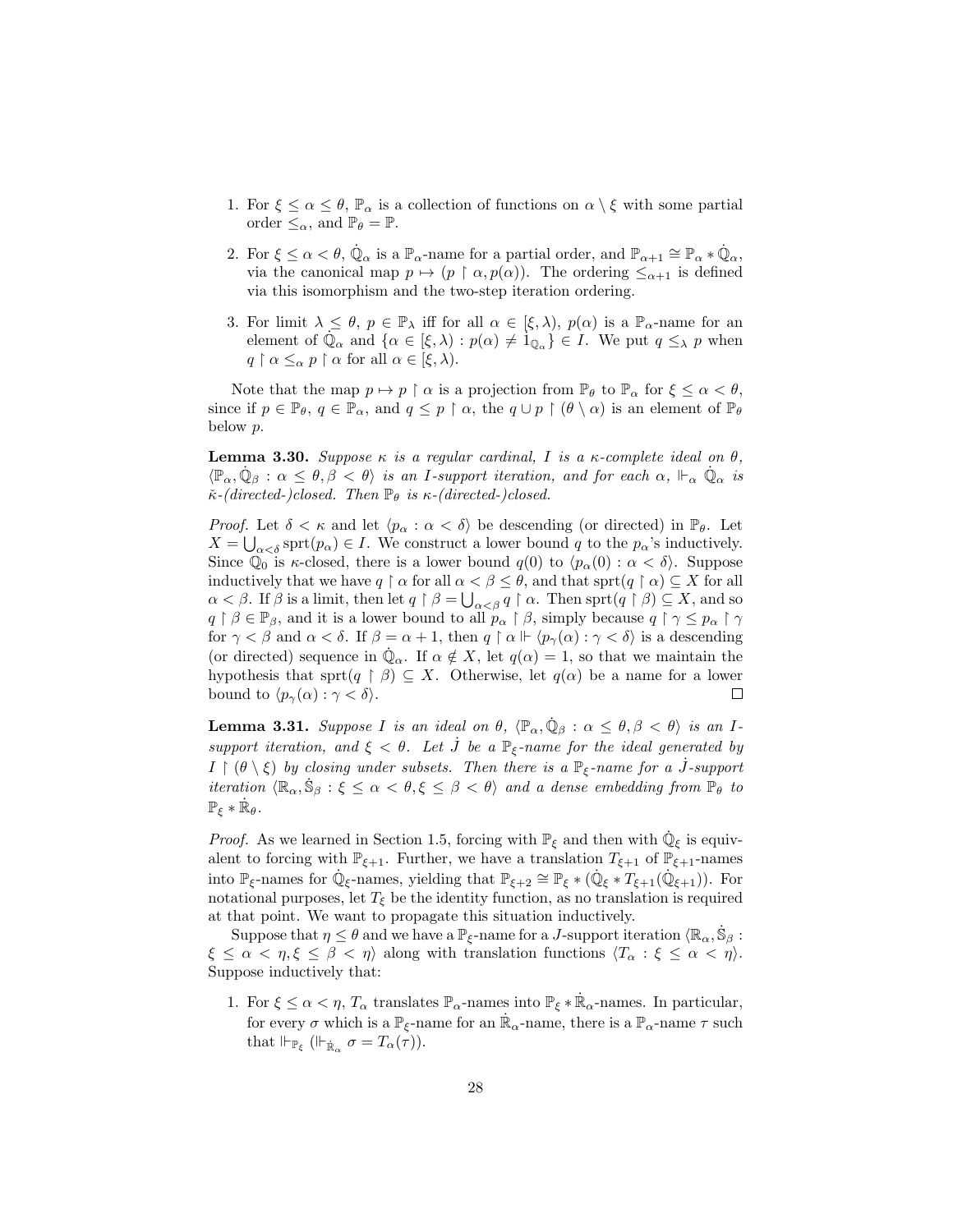- 2. For each  $\zeta < \eta$ , the map  $p \mapsto (p \restriction \xi, \langle T_\alpha(p(\alpha)) : \xi \leq \alpha < \zeta \rangle)$  is a dense embedding from  $\mathbb{P}_\eta$  to  $\mathbb{P}_\xi * \dot{\mathbb{R}}_\zeta$ . Abbreviate this map by  $p \mapsto (p_\ell, p_u)$ .
- 3. For  $\xi \leq \alpha < \eta$  and  $p \in \mathbb{P}_{\alpha}$ ,  $p \Vdash \varphi(\tau_1, \ldots, \tau_n)$  iff

$$
p_{\ell} \Vdash (p_u \Vdash \varphi(T_\alpha(\tau_1), \ldots, T_\alpha(\tau_n))).
$$

Suppose first that  $\eta = \zeta + 1$ . Then by induction,  $\mathbb{P}_{\eta} \cong \mathbb{P}_{\zeta} * \dot{\mathbb{Q}}_{\zeta} \cong (\mathbb{P}_{\xi} * \dot{\mathbb{R}}_{\zeta}) * \dot{\mathbb{Q}}_{\zeta}$ , via the map as in induction hypothesis (2). The translation function  $T<sub>C</sub>$  and the fact that hypothesis (3) holds for it is given by induction. Extend the map to  $\mathbb{P}_\eta$  by defining  $\dot{\mathbb{S}}_{\zeta} = T_{\zeta}(\dot{\mathbb{Q}}_{\zeta})$  and sending  $p \mapsto (p \restriction \xi, \langle T_{\alpha}(p(\alpha)) : \xi \leq \alpha \leq \zeta \rangle)$ . By (3), this map is an order-isomorphism into its range. It is a dense embedding because for every  $\tau$  which is a  $\mathbb{P}_{\xi}$ -name for a  $\mathbb{R}_{\zeta}$ -name for an element  $\dot{\mathbb{S}}_{\zeta}$ , there is a  $\mathbb{P}_{\zeta}$ -name  $\sigma$  such that  $T_{\zeta}(\sigma)$  is forced to be equal to  $\tau$ .

To carry forward the induction hypotheses, let  $T_{\eta}$  be the canonical translation function of  $\mathbb{P}_{\eta} \cong (\mathbb{P}_{\xi} * \dot{\mathbb{R}}_{\zeta}) * \dot{\mathbb{Q}}_{\zeta}$ -names into  $\mathbb{P}_{\xi}$ -names for  $\dot{\mathbb{R}}_{\zeta} * \dot{\mathbb{S}}_{\zeta} \cong \dot{\mathbb{R}}_{\eta}$ -names. Hypothesis (3) holds at  $\alpha = \eta$  because for every generic  $G \subseteq \mathbb{P}_{\eta}$  with  $p \in G$ , the dense embedding yields a generic  $G_{\ell} * G_u \subseteq \mathbb{P}_{\xi} * \dot{\mathbb{R}}_n$  containing  $(p_{\ell}, p_u)$  such that  $V[G] = V[G_\ell][G_u]$ , and for every  $\mathbb{P}_{\eta}$ -name  $\tau, \tau^G = (T_\eta(\tau)^{G_\ell})^{G_u}$ .

Now suppose  $\eta$  is a limit ordinal. Let  $\mathbb{R}_{\eta}$  be a  $\mathbb{P}_{\xi}$ -name for the *J*-support iteration of the previous stages. Let  $p \in \mathbb{P}_{\xi}$  and let  $\dot{r}$  be a  $\mathbb{P}_{\xi}$ -name for an element of  $\mathbb{R}_\eta$ . Let  $p' \leq p$  and  $X \in I$  be such that  $p' \Vdash_{\xi} \text{sprt}(r) \subseteq X$ . For each  $\alpha \in X$ , let  $q(\alpha)$  be a  $\mathbb{P}_{\alpha}$ -name such that  $T_{\alpha}(q(\alpha))$  is forced to be equal to  $\dot{r}(\alpha)$ . Defining q to be trivial outside X, we have that  $q \in \mathbb{P}_\eta$  and for  $\xi \leq \alpha < \eta$ ,  $\Vdash_{\xi}$  ( $\Vdash_{\alpha} q_u(\alpha) = \dot{r}(\alpha)$ ). Thus  $p' \cap q$  maps below  $(p, \dot{r})$ , so the embedding is dense. The desired translation function  $T_n$  exists by the fact that  $\mathbb{P}_n$  is densely embedded into  $\mathbb{P}_{\xi} * \dot{\mathbb{R}}_{\eta}$ . Hypothesis (3) continues to hold for the same reasons as in the successor case.  $\Box$ 

**Lemma 3.32.** Suppose  $\kappa$  is a regular cardinal,  $\mathbb P$  is a  $\kappa$ -c.c. forcing, and I is a  $\kappa$ -complete ideal. Let  $G \subseteq \mathbb{P}$  be generic, and let J be the ideal generated by I in V[G]. Then *J* is  $\kappa$ -complete in V[G].

*Proof.* Let  $\delta < \kappa$  and let  $\langle \dot{X}_\alpha^G : \alpha < \delta \rangle \subseteq J$ . In V, for each  $\alpha < \delta$ , choose a maximal antichain  $A_{\alpha} \subseteq \mathbb{P}_{\xi}$  such that for each  $p \in A_{\alpha}$ , there is  $Y_{\alpha}^{p} \in I$  such that  $p \Vdash \dot{X}_{\alpha} \subseteq \check{Y}_{\alpha}^p$ . For each  $\alpha$ , let  $Z_{\alpha} = \bigcup_{p \in A_{\alpha}} Y_{\alpha}$ . Then  $Z_{\alpha} \in I$ . Let  $Z = \bigcup_{\alpha < \delta} Z_{\alpha} \in I$ . Then  $1 \Vdash \check{Z} \supseteq \bigcup_{\alpha < \delta} \dot{X}_{\alpha}$ .  $\Box$ 

**Corollary 3.33.** Suppose  $\kappa$  is a regular cardinal, I is an ideal on  $\theta$ ,  $\langle \mathbb{P}_{\alpha}, \dot{\mathbb{Q}}_{\beta}$ :  $\alpha \leq \theta, \beta < \theta$  is an I-support iteration, and  $\xi < \theta$  is such that:

- 1.  $\mathbb{P}_{\xi}$  is  $\kappa$ -c.c.
- 2.  $I \upharpoonright (\theta \setminus \xi)$  is  $\kappa$ -complete.
- 3. For  $\alpha \geq \xi$ ,  $\mathbb{H}_{\alpha} \dot{\mathbb{Q}}_{\alpha}$  is  $\check{\kappa}$ -(directed-)closed.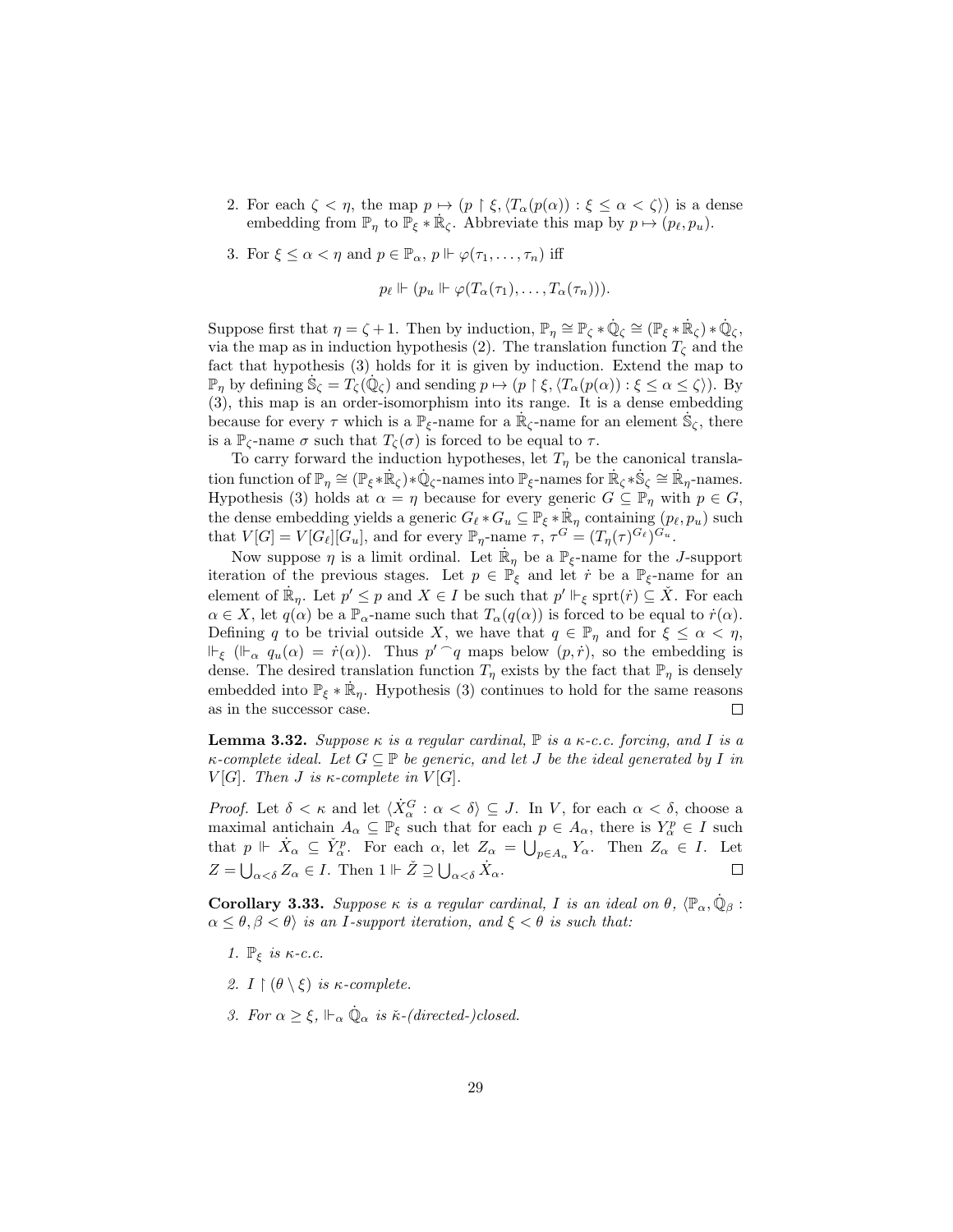Then it is forced that the quotient  $\mathbb{P}_{\theta}/\mathbb{P}_{\xi}$  is equivalent to a  $\kappa$ -(directed-)closed poset.

*Proof.* Let  $\dot{J}$  be a name for the ideal generated in  $V^{\mathbb{P}_{\xi}}$  by I. Let  $\langle \mathbb{R}_{\alpha}, \dot{\mathbb{S}}_{\beta} : \xi \leq$  $\alpha < \theta, \xi \leq \beta < \theta$ ) be the  $\mathbb{P}_{\xi}$ -name for the *J*-support quotient iteration given by Lemma 3.31. By the  $\kappa$ -c.c. and Lemma 3.32,  $\dot{J}$  is forced to be  $\kappa$ -complete.

Now look at the proof of Lemma 3.31. By inductive hypothesis  $(3)$ , each  $\dot{\mathbb{S}}_{\alpha}$ is forced to be  $\kappa$ -(directed-)closed for  $\xi \leq \alpha < \theta$ . Thus by Lemma 3.30,  $\dot{\mathbb{R}}_{\theta}$  is forced to be  $\kappa$ -(directed-)closed.  $\Box$ 

### 3.5 Supercompact cardinals

A cardinal  $\kappa$  is  $\lambda$ -supercompact if there is a definable elementary embedding  $j: V \to M$ , where M is a transitive,  $\lambda$ -closed class, such that crit(j) =  $\kappa$  and  $j(\kappa) > \lambda$ . We say  $\kappa$  is supercompact if it is  $\lambda$ -supercompact for all  $\lambda \geq \kappa$ .

Theorem 3.34. The following are equivalent:

- 1.  $\kappa$  is  $\lambda$ -supercompact.
- 2. There is a normal, fine, κ-complete ultrafilter on

$$
\mathcal{P}_{\kappa}(\lambda) := \{ z \subseteq \lambda : |z| < \kappa \}.
$$

*Proof.* Suppose  $j: V \to M$  witnesses that  $\kappa$  is  $\lambda$ -supercompact. Then  $j[\lambda] \in M$ . Let U be the collection of  $A \subseteq \mathcal{P}_{\kappa}(\lambda)$  such that  $j[\lambda] \in j(A)$ . Since  $\lambda < j(\kappa)$ , we have that  $\mathcal{P}_{\kappa}(\lambda) \in \mathcal{U}$ . For all  $z \in \mathcal{P}_{\kappa}(\lambda)$ ,  $j[z] = z$ , which has size  $\langle \lambda, \mathrm{so} \rangle$  $\{z\} \notin \mathcal{U}$ . Thus  $\mathcal{U}$  is a nonprincipal ultrafilter.

U is  $\kappa$ -complete for the same reason as when we derive an ultrafilter on  $\kappa$ from j. U is fine because for any  $\alpha < \lambda$ ,  $j({z : \alpha \in z}) = {z : j(\alpha) \in z} \ni j[\lambda]$ . For normality, if  $A \in \mathcal{U}$  and  $f : A \to \lambda$  is regressive, then  $j(f)(j[\lambda] = j(\alpha)$  for some particular  $\alpha < \lambda$ . Thus  $\{z : f(z) = \alpha\} \in \mathcal{U}$ .

Now suppose U is a normal, fine,  $\kappa$ -complete ultrafilter on  $\mathcal{P}_{\kappa}(\lambda)$ . The ultrapower  $V^{\mathcal{P}_{\kappa}(\lambda)}/\mathcal{U}$  is well-founded since  $\mathcal{U}$  is countably complete, so it is isomorophic to a transitive class M. Let  $j: V \to M$  be the derived map. The critical point of j is at least  $\kappa$  by  $\kappa$ -completeness, just as in the measurable case. Now by Los<sup>\*</sup> Theorem  $||\text{id}|| < j(\kappa)$ , and by fineness,  $j(\alpha) \in |\text{id}|$  for all  $\alpha < \lambda$ . Thus [id] is a set of ordinals containing  $j[\lambda]$ , which M thinks is of size  $\langle j(\kappa),$ so  $\kappa = \text{crit}(j)$  and  $\lambda < j(\kappa)$ . If  $[f] \in [\text{id}]$ , then  $\{z : f(z) \in z\} \in \mathcal{U}$ , and thus by normality, f is constant on a set in  $\mathcal{U}$ , so  $[f] = j(\alpha)$  for some  $\alpha < \lambda$ . Thus  $[\mathrm{id}] = i[\lambda].$ 

To show M is  $\lambda$ -closed, let  $\langle x_\alpha : \alpha < \lambda \rangle \subseteq M$ , and for each  $\alpha$ , let  $f_\alpha$  be a function of  $\mathcal{P}_{\kappa}(\lambda)$  such that  $x_{\alpha} = [f_{\alpha}] = j(f_{\alpha})(\text{[id]})$ . Let  $\langle g_{\alpha} : \alpha < j(\lambda) \rangle =$  $j(\langle f_\alpha : \alpha < \lambda \rangle)$ . In M, take  $\langle g_\alpha([\text{id}]): \alpha \in j[\lambda] \rangle$ , which is a reindexed version of  $\langle x_\alpha : \alpha < \lambda \rangle$ .  $\Box$ 

**Exercise 3.35.** Show that if  $\kappa \leq \lambda \leq \lambda'$  and  $\kappa$  is  $\lambda'$ -supercompact, then  $\kappa$  is λ-supercompact.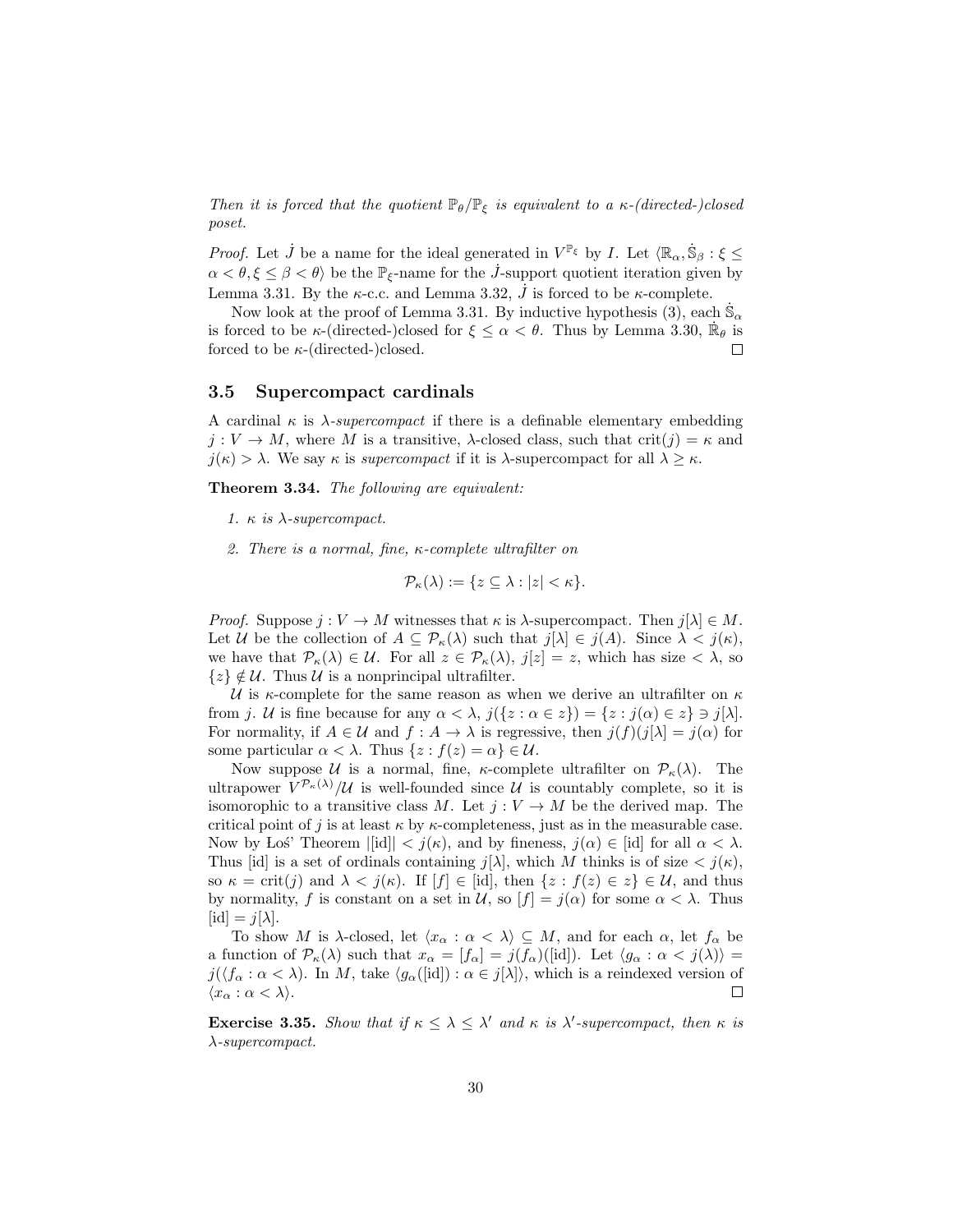**Exercise 3.36.** Show that if  $\kappa$  is  $2^{\kappa}$ -supercompact, then the set of measurable cardinals below  $\kappa$  is stationary.

**Exercise 3.37.** Show that  $\kappa$  is measurable iff  $\kappa$  is  $\kappa$ -supercompact. Hint: Show that if U is a normal, fine, κ-complete ultrafilter on  $\kappa$ , then  $\kappa \in \mathcal{U}$ .

**Theorem 3.38** (Solovay). If  $\kappa$  is  $\lambda$ -supercompact, where  $\lambda \geq \kappa$  is regular, then  $\lambda^{<\kappa}=\lambda$ .

*Proof.* Let  $j: V \to M$  witness that  $\kappa$  is  $\lambda$ -supercompact. Since  $M \models j(\lambda)$  is regular,  $j[\lambda]$  is a bounded subset of  $j(\lambda)$ . Let  $\gamma = \sup j[\lambda]$ . Note that  $j[\lambda]$  is a  $\langle \kappa\text{-closed}, \text{unbounded subset of }\gamma \rangle$ .

For each limit ordinal  $\alpha < \lambda$ , choose a club  $C_{\alpha} \subseteq \alpha$  of ordertype cf( $\alpha$ ). Let  $\langle D_\alpha : \alpha < j(\lambda) \rangle = j(\langle C_\alpha : \alpha < \lambda \rangle)$ . It is easy to see that  $D_\gamma \cap j[\lambda]$  is a  $\lt \kappa$ -closed, unbounded subset of  $\gamma$ . Let  $C = j^{-1}[D_{\gamma}]$ .

For  $x \in \mathcal{P}_{\kappa}(C)$ ,  $M \models j(x) = j[x] \subseteq D_{\gamma}$ . Since  $cf(\gamma) = \lambda < j(\kappa)$ , it follows by elementarity that  $V \models \exists \alpha < \lambda (\text{cf}(\alpha) < \kappa \text{ and } x \subseteq C_\alpha)$ . Since  $\kappa$  is inaccessible,  $|\mathcal{P}(C_{\alpha})| < \kappa$  when  $cf(\alpha) < \kappa$ . Thus  $\lambda^{<\kappa} = |\mathcal{P}_{\kappa}(C)| \leq \kappa \cdot \lambda = \lambda$ .  $\Box$ 

Corollary 3.39. If  $\kappa$  is supercompact and  $\lambda > \kappa$  is singular of cofinality  $\lt \kappa$ , then  $2^{\lambda} = \lambda^+$ .

**Remark 3.40.** It is a theorem of Silver that if  $\lambda$  is singular of uncountable cofinality and  $\{\alpha < \lambda : 2^{\alpha} = \alpha^+\}$  is stationary, then  $2^{\lambda} = \lambda^+$ . Using this and induction, we can remove the hypothesis that  $cf(\lambda) < \kappa$  in the above corollary.

**Lemma 3.41** (Laver). If  $\kappa$  is supercompact, then there is a function  $f : \kappa \to V_{\kappa}$ such that for every  $\lambda \geq \kappa$  and every  $x \in H_{\lambda^+}$ , there is a normal, fine,  $\kappa$ -complete ultrafilter U on  $P_{\kappa}(\lambda)$  such that  $j_{\mathcal{U}}(f)(\kappa) = x$ .

*Proof.* Suppose this fails. Let  $\varphi(g, \delta)$  be the statement that dom g is an inaccessible cardinal  $\alpha, g : \alpha \to V_\alpha$ , and there is  $x \in H_{\delta^+}$  such that there is no normal, fine,  $\alpha$ -complete  $\mathcal U$  on  $\mathcal P_\alpha(\delta)$  with  $j_{\mathcal U}(g)(\alpha)=x$ . For each function  $f:\kappa\to V_\kappa$ , let  $\lambda_f$  witness  $\varphi(f, \lambda_f)$ . Let  $\nu$  be greater than all  $\lambda_f$ , and let  $j : V \to M$  witness that  $\kappa$  is *v*-supercompact. Since  $M^{\nu} \subseteq M$ , M also satisfies  $\varphi(f, \lambda_f)$  for each  $f: \kappa \to V_{\kappa}.$ 

Now we construct a function  $f : \kappa \to V_\kappa$  inductively. Given  $f | \alpha$ , if  $\varphi(f | \alpha, \delta)$ holds for some  $\delta < \kappa$ , let  $x_{\alpha}$  be a witness, and let  $f(\alpha) = x_{\alpha}$ . Otherwise, let  $f(\alpha) = \emptyset$ . Let  $\lambda = \lambda_f$ . By our supposition,  $\varphi(f, \lambda)$  holds.

Let  $x = j(f)(\kappa)$ . Let  $\mathcal{U} = \{A \subseteq \mathcal{P}_{\kappa}(\lambda) : j[\lambda_f] \in j(A)\}$ . Let N be the ultrapower of V by U, and let  $k : N \to M$  be defined by  $k([q]_U) = j(q)(j[\lambda])$ . Then k is elementary and  $j = k \circ j_{\mathcal{U}}$ .

Furthermore, for each  $\alpha \leq \lambda$ ,  $\alpha = \text{ot}([\text{id}]_{\mathcal{U}} \cap j(\alpha))$ , so  $\alpha$  is represented by the function  $z \mapsto \mathrm{ot}(z \cap \alpha)$ . Thus  $k(\alpha) = \mathrm{ot}(j[\lambda] \cap j(\alpha)) = \alpha$ . Therefore, crit $(k) > \lambda$ , and so  $k(x) = x$ . We have:

$$
x = j(f)(\kappa) = k \circ j_{\mathcal{U}}(f)(k(\kappa)) = k (j_{\mathcal{U}}(f)(\kappa)).
$$

Thus  $x = j_{\mathcal{U}}(f)(\kappa)$ , contradicting that x witnesses  $\varphi(f, \lambda)$ .

 $\Box$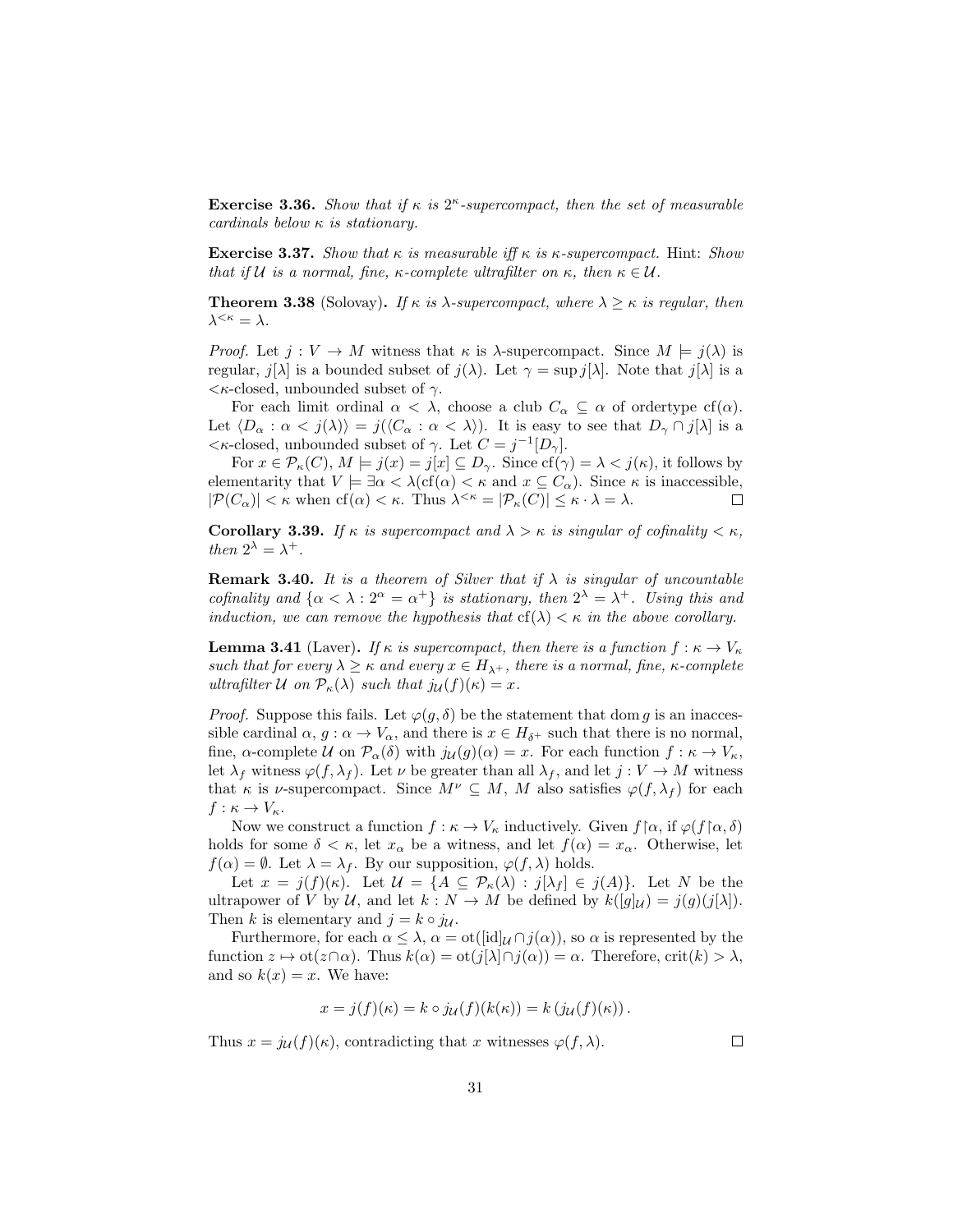Exercise 3.42. Derive directly from the existence of such f as above (which are called Laver functions) that  $\Diamond_{\kappa}$  holds. Recall that  $\Diamond_{\kappa}$  states that there is a sequence  $\langle a_\alpha : \alpha < \kappa \rangle$  such that for all  $X \subseteq \kappa$ ,  $\{\alpha : X \cap \alpha = a_\alpha\}$  is stationary.

### 3.6 Iterated forcing with supercompacts

**Lemma 3.43.** Let  $j: V \to M$  be a definable elementary embedding with critical point  $\kappa < \lambda$ , where M is a  $\lambda$ -closed transitive class. Suppose:

- 1.  $\kappa \leq \theta \leq \lambda$ , and  $\langle \mathbb{P}_{\alpha}, \dot{\mathbb{Q}}_{\beta} : \alpha \leq \theta, \beta < \theta \rangle$  is an Easton-support iteration such that  $|\mathbb{P}_{\theta}| \leq \lambda$ .
- 2. For all  $\alpha < \kappa$ ,  $\mathbb{P}_{\alpha} \in V_{\kappa}$ , and  $\mathbb{P}_{\theta} = j(\mathbb{P}_{\kappa}) \restriction \theta$ .
- 3. For all regular  $\alpha < \theta$ ,  $\Vdash_{\alpha} \dot{\mathbb{Q}}_{\alpha}$  is  $\alpha$ -directed-closed, and for nonregular  $\alpha$ ,  $\Vdash_{\alpha} \dot{\mathbb{Q}}_{\alpha} = \{1\}.$
- 4. For  $\theta \leq \alpha \leq \lambda$ ,  $M \models$  " $\Vdash_{\alpha} \dot{\mathbb{Q}}_{\alpha} = \{1\}$ ."

If  $\eta \leq \lambda$  is a regular cardinal such that  $2^{\eta} \leq \lambda^{+}$ , then  $\mathbb{P}_{\theta}$  forces that  $\kappa$  is η-supercompact.

*Proof.* First we argue that  $\mathbb{P}_{\kappa}$  has the  $\kappa$ -c.c, by a  $\Delta$ -system argument. Let  $\langle p_{\alpha} :$  $\alpha < \kappa$ )  $\subseteq \mathbb{P}_{\kappa}$ . For each regular  $\alpha$ , there is  $\beta_{\alpha} < \alpha$  such that sprt $(p_{\alpha}) \cap \alpha \subseteq \beta_{\alpha}$ . Since  $\kappa$  is Mahlo, there is a stationary  $S \subseteq \kappa$  of consisting of regular cardinals on which the function  $\alpha \mapsto \beta_{\alpha}$  takes a constant value  $\beta$ . Since  $\mathbb{P}_{\beta} \in V_{\kappa}$ , there is a stationary  $T \subseteq S$  such that  $p_{\alpha} \restriction \beta$  takes a constant value  $q$  for  $\alpha \in T.$  Let  $C$ be the club of points  $\alpha$  such that  $\sup_{\gamma < \alpha} (\text{sprt}(p_\gamma)) \subseteq \alpha$ . Then for  $\alpha_0 < \alpha_1$  in  $T \cap C$ ,  $p_{\alpha_0}$  is compatible with  $p_{\alpha_1}$ .

By Corollary 3.33, it is forced that the quotient  $\mathbb{P}_{\theta}/\mathbb{P}_{\kappa}$  is  $\kappa$ -directed-closed. By assumption (4),  $\mathbb{P}_{\lambda^+}$  is equivalent to  $\mathbb{P}_{\theta}$ , which has size  $\leq \lambda$ , and is thus  $\lambda^+$ -c.c. M believes that the Easton ideal restricted to  $[\lambda, j(\kappa)]$  is  $\lambda^+$ -complete. Thus if  $G_0 \subseteq \mathbb{P}_{\theta}$  is generic, then  $M[G_0]$  thinks that the quotient  $j(\mathbb{P}_{\kappa})/\mathbb{P}_{\theta}$  is  $\lambda^+$ directed-closed. But this is true in  $V[G_0]$  as well, since  $M[G_0]^{\lambda} \cap V[G_0] \subseteq M[G_0]$ . The reason for this is that any  $\lambda$ -sequence of ordinals in  $V[G_0]$  is the evaluation of a  $\mathbb{P}_{\theta}$ -name of size  $\lambda$ , and this name is an element of M. Furthermore, if  $G_1 \subseteq j(\mathbb{P}_{\kappa})$  is any generic projecting to  $G_0$ , then  $M[G_1]^{\lambda} \cap V[G_1] \subseteq M[G_1]$ , because the forcing to get from  $G_0$  to  $G_1$  adds no  $\lambda$ -sequences of ordinals.

Let  $\hat{G}$  be generic for  $j(\mathbb{P}_{\kappa})$ , and decompose it as  $G * H * K$ , which is generic for  $\mathbb{P}_{\kappa} * (\mathbb{P}_{\theta}/\mathbb{P}_{\kappa}) * (j(\mathbb{P}_{\kappa})/\mathbb{P}_{\theta})$ . Since  $j(p) = p^{-1}$  (where we append a tail of 1's in the appropriate forcing languages), we have that  $j[G] \subseteq \hat{G}$ . So by Silver's Lemma, the embedding can be extended to  $j: V[G] \to M[G]$ .

Let  $\mathbb{Q} = \mathbb{P}_{\theta}/G$ .  $M[\hat{G}]$  thinks that  $j(\mathbb{Q})$  is  $j(\kappa)$ -directed-closed. Furthermore,  $H \in M[\widehat{G}], j[H] \in M[G],$  and  $j[H]$  is a directed subset of  $j(\mathbb{Q})$ , and of size  $\leq \lambda < j(\kappa)$ . Thus there is  $q \leq j[H]$ . If  $\hat{H}$  is generic over  $M[G]$  and contains q, then the embedding can be further extended to  $j: V[G][H] \to M[G][H]$ .

In  $V[G][H]$ , we may derive a normal, fine,  $\kappa$ -complete ultrafilter  $\mathcal{U}$  on  $\mathcal{P}_{\kappa}(\eta)$ , with respect to the sets that exist in  $V[G][H]$ , by letting  $\mathcal{U} = \{X \subseteq \mathcal{P}_{\kappa}(\eta)$ :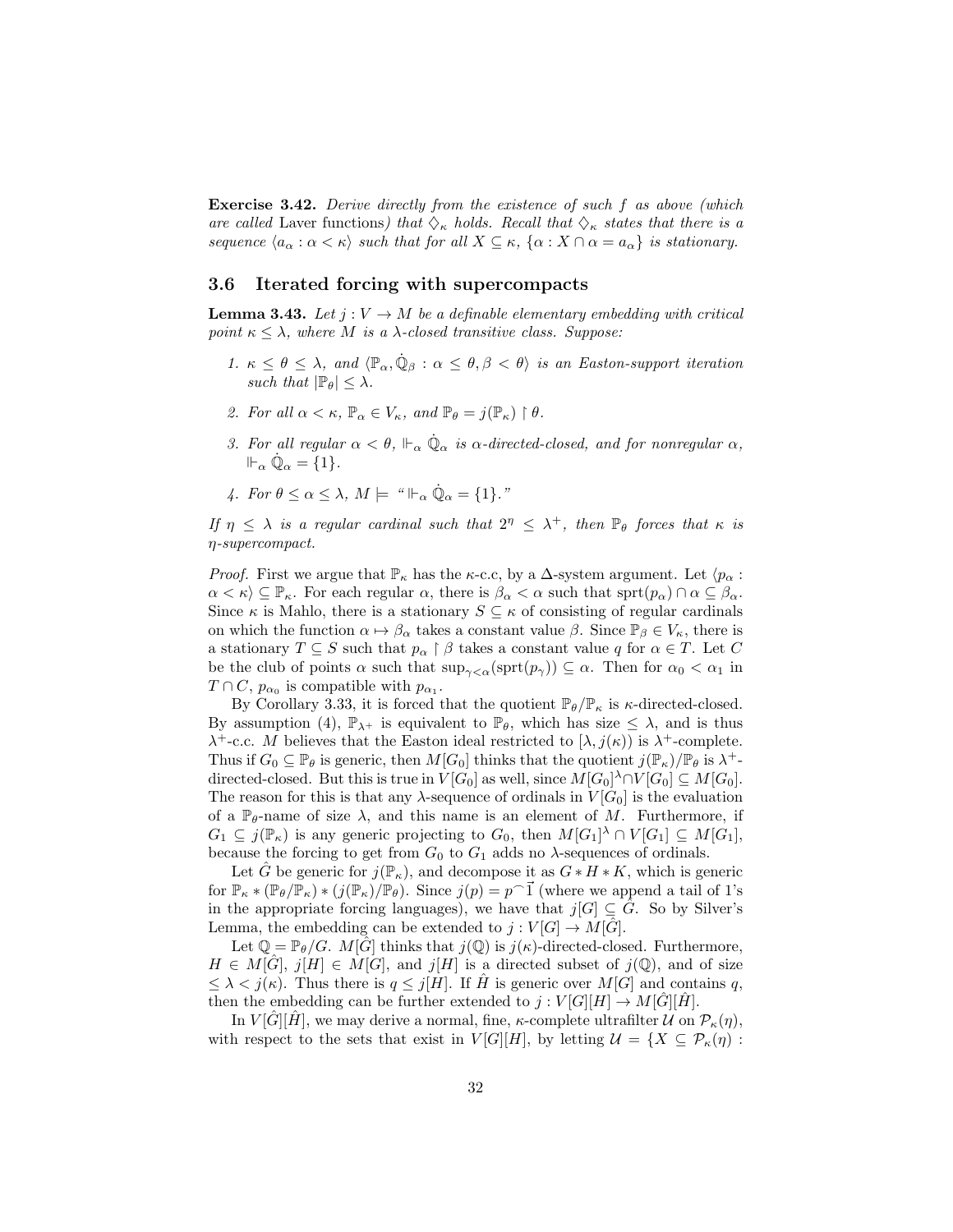$j[\eta] \in j(X)$ . Since the quotient forcing  $\mathbb{R} = j(\mathbb{P}_{\kappa} * \mathbb{Q})/(G * H)$  is  $\lambda^+$ -closed, this is an ultrafilter in the sense of  $V[\hat{G}][\hat{H}]$  as well, so  $\kappa$  is  $\eta$ -supercompact in  $V[G][H].$ 

Let  $\mathcal{U}$  be an R-name for this ultrafilter. Let  $\langle X_{\alpha} : \alpha < 2^{n} \rangle$  enumerate all subsets of  $\mathcal{P}_{\kappa}(\eta)$ , and let  $\langle f_{\alpha} : \alpha < 2^{\eta} \rangle$  enumerate all regressive functions on  $\mathcal{P}_{\kappa}(\eta)$ . Choose a descending sequence  $\langle r_{\alpha} : \alpha < 2^{n} \rangle \subseteq \mathbb{R}$  such that  $r_{\alpha}$  decides whether  $X_{\alpha} \in \mathcal{U}$  and decides some  $X_{\beta}$  to be a measure-one set on which  $f_{\alpha}$  is constant. Let  $\mathcal{U}^*$  be the filter generated by this coherent sequence of decisions.  $U^*$  witnesses that κ is *η*-supercompact in  $V[G][H]$ .  $\Box$ 

**Corollary 3.44.** Suppose  $\kappa$  is supercompact and  $\xi \leq \kappa$ . Then there is a generic extension in which  $\kappa$  is supercompact and  $2^{\kappa} \geq \kappa^{+\xi}$ .

*Proof.* First suppose  $\xi < \kappa$ . Define a class-sized Easton-support iteration  $\langle \mathbb{P}_{\alpha} :$  $\alpha \leq \Omega$ , where at inaccessible  $\alpha$ , we force with  $Add(\alpha, \alpha^{+\xi})$ , and do nothing at other points. Let  $\lambda > \kappa$  be a regular cardinal such that  $\lambda \geq \sup\{(\alpha^{+\xi})^{\leq \alpha} : \alpha < \lambda\}$ is inaccessible}. Let  $j: V \to M$  witness that  $\kappa$  is  $\lambda'$ -supercompact, where  $\lambda'$ is least such that  $2^{\lambda} \leq (\lambda')^+$ . Then  $\mathbb{P}_{\lambda} = j(\mathbb{P}_{\kappa}) \upharpoonright \lambda$ , and  $|\mathbb{P}_{\lambda}| \leq \lambda$ . The other hypotheses of the previous lemma are satisfied, so  $\kappa$  is  $\lambda$ -supercompact after forcing with  $\mathbb{P}_{\lambda}$ . The forcing after  $\mathbb{P}_{\lambda}$  doesn't add subsets of  $\mathcal{P}_{\kappa}(\lambda)$ , so  $\kappa$ -remains  $\lambda$ -supercompact after the full iteration.

For  $\xi = \kappa$ , the argument is similar except that at inaccessible  $\alpha$ , we force with  $Add(\alpha, \alpha^{+\alpha+1}).$  $\Box$ 

**Exercise 3.45.** Show that if  $\kappa$  is supercompact, then there is a generic extension in which  $\kappa$  is supercompact and GCH holds.

What about other possible behavior of the power function at  $\kappa$ ? We need some way of anticipating behavior at  $\kappa$  by some choices below  $\kappa$ . This is where Laver functions come in, showing that anything consistent with the basic constraints of cardinal arithmetic can happen.

**Theorem 3.46** (Laver). If  $\kappa$  is supercompact, then there is a  $\kappa$ -c.c. forcing  $\mathbb P$  of size  $\kappa$  which forces that  $\kappa$  is supercompact and remains so after any  $\kappa$ -directedclosed forcing.

*Proof.* Let  $f: \kappa \to V_{\kappa}$  be a Laver function. Let  $\langle \mathbb{P}_{\alpha}, \dot{\mathbb{Q}}_{\beta} : \alpha \leq \kappa, \beta < \kappa \rangle$  be an Easton-support iteration constructed inductively as follows. Suppose we have  $\mathbb{P}_{\alpha} \in V_{\kappa}$  and an increasing sequence  $\langle \lambda_{\beta} : \beta < \alpha \rangle \subseteq \kappa$ . At stage  $\alpha$ , let  $\dot{\mathbb{Q}}_{\alpha}$  be the trivial partial order {1} except in the case that:

- 1.  $\alpha$  is inaccessible.
- 2.  $\alpha > \lambda_{\beta}$  for all  $\beta < \alpha$ .
- 3.  $f(\alpha)$  is a pair  $(\dot{\mathbb{Q}}, \lambda)$ , where  $\alpha \leq \lambda < \kappa$  and  $\dot{\mathbb{Q}}$  is a  $\mathbb{P}_{\alpha}$ -name for an  $\alpha$ directed-closed forcing of size  $\leq \lambda$ .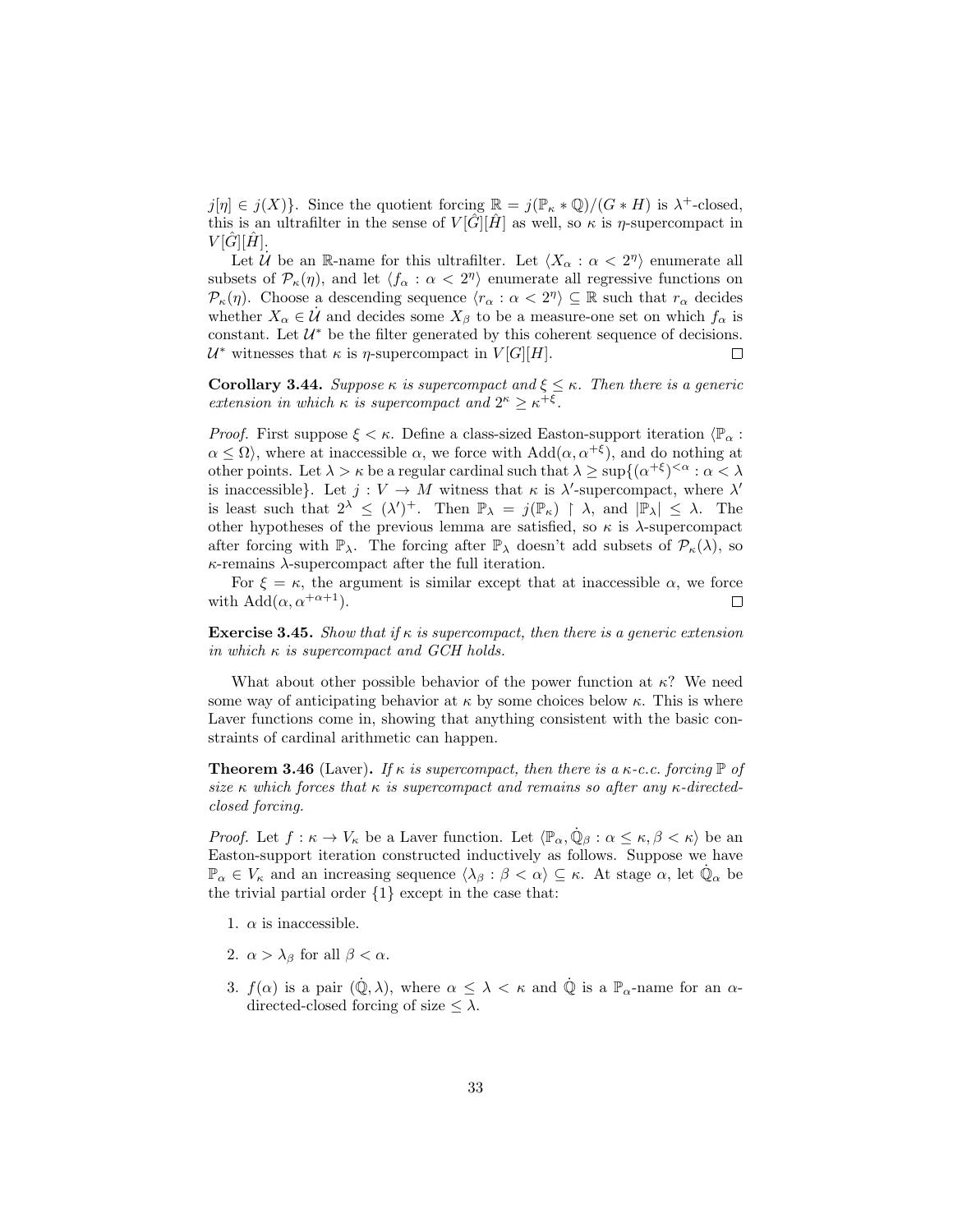If these conditions obtain, let  $\dot{\mathbb{Q}}_{\alpha} = \dot{\mathbb{Q}}$ , and  $\lambda_{\alpha} = \lambda$ .

Now let  $G \subseteq \mathbb{P}_{\kappa}$  be generic and let  $\mathbb Q$  be any  $\kappa$ -directed-closed forcing in V[G] (including possibly {1}). Let  $\kappa \leq \eta \leq \lambda$  be regular such that  $2^{\eta} \leq \lambda^+$ and  $|{\mathbb Q}| \leq \lambda$ . We may assume that  ${\mathbb Q} \in H_{\lambda^+}$  and that it is the evaluation of a  $\mathbb{P}_{\kappa}$ -name  $\mathbb{Q} \in H_{\lambda^+}$ . Since f is a Laver function, there is an ultrafilter  $\mathcal{U}$ witnessing that  $\kappa$  is  $\lambda$ -supercompact, with  $j(f)(\kappa) = (\mathbb{Q}, \lambda)$ , where  $j = j_{\mathcal{U}}$ .

Consider the iteration  $j(\mathbb{P}_{\kappa})$  with defining sequence  $\langle \mathbb{P}_{\alpha}, \dot{\mathbb{Q}}_{\beta} : \alpha \leq j(\kappa), \beta <$ j( $\kappa$ )). Then  $\dot{\mathbb{Q}}_{\kappa} = \dot{\mathbb{Q}}$  and  $\lambda_{\kappa} = \lambda$ . Thus for  $\kappa < \alpha \leq \lambda$ ,  $\dot{\mathbb{Q}}_{\alpha} = \{1\}$ . Thus the hypotheses of Lemma 3.43 are satisfied, so  $\kappa$  is  $\eta$ -supercompact after forcing with  $\mathbb{P}_{\kappa} * \dot{\mathbb{Q}}$ .  $\Box$ 

A cardinal  $\kappa$  that is forced to be supercompact by every  $\kappa$ -directed-closed forcing is called indestructibly supercompact.

**Exercise 3.47.** Show that if  $\kappa$  is indestructibly supercompact, then for every successor ordinal  $\xi < \kappa$ , the set  $\{\alpha < \kappa : 2^{\alpha} = \alpha^{+\xi}\}\$ is stationary.

# 4 Generic large cardinals

# 4.1 General facts

Suppose  $I$  is an ideal over a set  $Z$ . Let us force with the Boolean algebra  $\mathcal{P}(Z)/I$ , obtaining a generic filter G.  $\bigcup G$  is a subset of  $\mathcal{P}(Z)^V$  disjoint from I; in fact it is an ultrafilter on the Boolean algebra  $\mathcal{P}(Z)^V$  extending  $I^*$ . In  $V[G]$ , we can form the ultrapower of V,  $V^Z/G$ . It might be well-founded. In this case, we have an elementary embedding  $j: V \to M \subseteq V[G]$ , where M is a transitive subclass of  $V[G]$ . If  $V^Z/G$  is always well-founded, for any generic  $G$ , then we say that  $I$  is precipitious.

**Lemma 4.1.** Suppose I is a precipitous ideal on Z, and  $G \subseteq \mathcal{P}(Z)/I$  is generic. Then crit(j<sub>G</sub>) is the unique  $\kappa$  such that I is  $\kappa$ -complete and for some  $A \in G$ , A is the union of  $\kappa$ -many sets from I.

*Proof.* Let  $B \in I^+$  be arbitrary. Let  $\kappa$  be such that  $I \upharpoonright B$  is  $\kappa$ -complete but not  $\kappa^+$ -complete. Then there is a positive  $A \subseteq B$  which is the union of  $\kappa$ -many sets from I. Thus there is a dense set of conditions A such that  $I \restriction A$  is  $\kappa$ -complete but A is partitioned into  $\kappa$ -many measure zero sets, so there is one such  $A \in G$ . If A, A' are two such sets and  $\kappa, \kappa'$  are their associated cardinals, then  $A \cap A'$ is positive,  $I \restriction (A \cap A')$  is  $\kappa$ -complete and  $\kappa'$ -complete but neither  $\kappa^+$ -complete nor  $(\kappa')^+$ -complete, so  $\kappa = \kappa'.$ 

Let A be a set as above. We show by induction that  $A \Vdash j(\alpha) = \alpha$  for  $\alpha < \kappa$ . Suppose this is true for  $\beta < \alpha$ . Let  $B \subseteq A$  be positive and let  $f : Z \to \alpha$ . By  $\kappa$ -completeness, there is a positive  $C \subseteq B$  on which f is constant. Thus  $A \Vdash \exists \beta < \alpha([f]_{\dot{G}} = [c_{\beta}]_{\dot{G}})$ . Thus  $A \Vdash j(\alpha) = \alpha$ .

Now let  $\langle A_{\alpha} : \alpha < \kappa \rangle \subseteq I$  be a partition of A and consider the function  $p: Z \to \kappa$  where  $p(z) = \alpha$  iff  $z \in A_\alpha$ . Then  $A \Vdash [f]_G < j(\kappa)$ , but also  $[f]_G > \alpha$  for each  $\alpha < \kappa$ . Thus  $A \Vdash \text{crit}(i) = \kappa$ . for each  $\alpha < \kappa$ . Thus  $A \Vdash \text{crit}(j) = \kappa$ .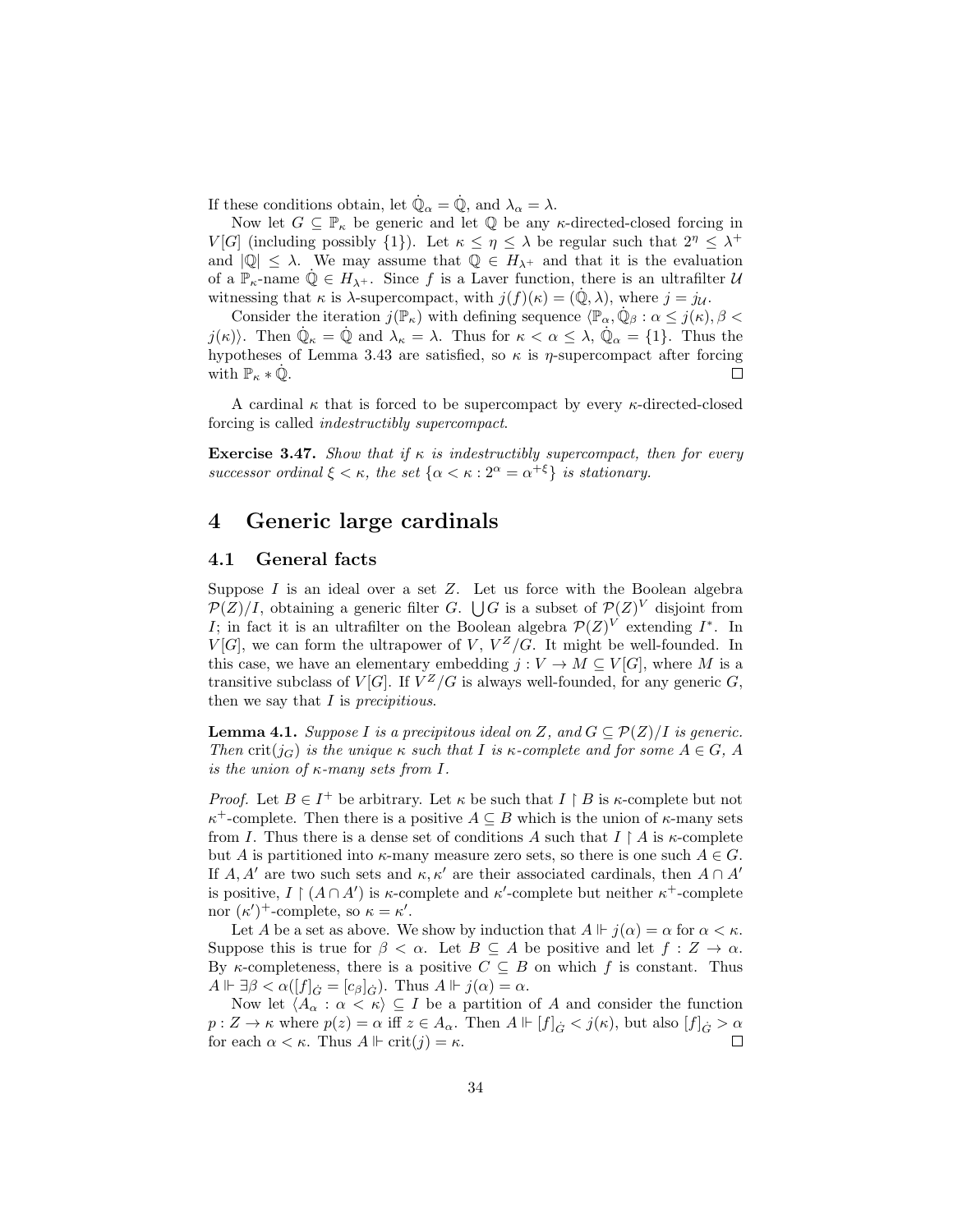**Lemma 4.2.** Suppose I is a precipitous ideal on  $Z \subseteq \lambda$ . Then I is fine iff it is forced that  $[\mathrm{id}]_G \supseteq j_G[\lambda]$ , and I is normal iff it is forced that  $[\mathrm{id}]_G \subseteq j_G[\lambda]$ .

*Proof.* If I is fine, then for each  $\alpha < \lambda$ ,  $\{z : \alpha \in z\} \in I^*$ , so it is forced that  $j(\alpha) \in [\text{id}]$ . If it is forced that  $j(\alpha) \in [\text{id}]$  for each  $\alpha < \lambda$ , then  $\{z : \alpha \notin z\}$  must be in I.

Suppose that I is normal. Let  $A, f$  be such that  $A \Vdash [f] \in [id]$ . For all positive  $B \subseteq A$ , there is a positive  $C \subseteq B$  on which f is constant, so  $A \Vdash [f] \in j[\lambda]$ . Now suppose it is forced that  $[\text{id}] \subseteq j[\lambda]$ . Let A be positive and let f be regressive on A. If G is generic with  $A \in G$ , then there is  $B \in G$ , a subset of A, such that  $B \Vdash [f] = j(\alpha)$  for some particular  $\alpha < \lambda$ , so f takes value  $\alpha$  at *I*-almost-all points in *B*.  $\Box$ 

**Theorem 4.3** (Foreman). Suppose I is a precipitous ideal on Z and  $\mathbb{P}$  is a Boolean algebra. Let  $j: V \to M \subseteq V[G]$  denote a generic ultrapower embedding arising from I. Suppose  $\dot{K}$  is a  $\mathcal{P}(Z)/I$ -name for an ideal on  $j(\mathbb{P})$  such that whenever  $G * h$  is  $\mathcal{P}(Z)/I * j(\mathbb{P})/K$ -generic and  $\hat{H} = \{p : [p]_K \in h\}$ , we have:

- 1.  $1 \Vdash_{\mathcal{P}(Z)/I * i(\mathbb{P})/K} \hat{H}$  is j( $\mathbb{P}$ )-generic over M,
- 2.  $1 \Vdash_{\mathcal{P}(Z)/I * j(\mathbb{P})/K} j^{-1}[\hat{H}]$  is  $\mathbb{P}\text{-}generic over V$ , and
- 3. for all  $p \in \mathbb{P}$ ,  $1 \nvDash_{\mathcal{P}(Z)/I} j(p) \in \dot{K}$ .

Then there is  $\mathbb{P}\text{-name }J$  for an ideal on Z and a canonical isomorphism

$$
\iota : \mathcal{B}(\mathbb{P} * \mathcal{P}(Z)/J) \cong \mathcal{B}(\mathcal{P}(Z)/I * j(\mathbb{P})/\dot{K}).
$$

Furthermore,  $\dot{J}$  is forced to be precipitous and have the same completeness and normality and fineness properties of I.

*Proof.* Let  $e : \mathbb{P} \to \mathcal{B}(\mathcal{P}(Z)/I * j(\mathbb{P})/K)$  be defined by  $p \mapsto ||j(p) \in \hat{H}||$ . By (3), this map has trivial kernel. By elementarity, it is an order and antichain preserving map. If  $A \subseteq \mathbb{P}$  is a maximal antichain, then it is forced that  $j^{-1}[\hat{H}] \cap$  $A \neq \emptyset$ . Thus e is regular.

Whenever  $H \subseteq \mathbb{P}$  is generic, there is a further forcing yielding a generic  $G * h \subseteq \mathcal{P}(Z)/I * j(\mathbb{P})/K$  such that  $j[H] \subseteq H$ . Thus there is an embedding  $\hat{j}$ :  $V[H] \rightarrow \hat{M}[\hat{H}]$  extending j. In  $V[H]$ , let  $J = \{A \subseteq Z : 1 \Vdash_{(\mathcal{P}(Z)/I * j(\mathbb{P})/K)/e[H]}$  $[\mathrm{id}]_M \notin \hat{j}(A)$ . In V, define a map  $\iota : \mathbb{P} * \mathcal{P}(Z)/J \to \mathcal{B}(\mathcal{P}(Z)/I * j(\mathbb{P})/\dot{K})$  by  $(p, A) \mapsto e(p) \wedge ||[\mathrm{id}]_M \in \hat{j}(A)||.$  It is easy to check that  $\iota$  is order and antichain preserving.

We want to show the range of  $\iota$  is dense. Let  $(B, \dot{q}) \in \mathcal{P}(Z)/I * j(\mathbb{P})/\dot{K}$ . Without loss of generality, there is some  $f : Z \to V$  in V such that  $B \Vdash$  $\dot{q} = [[f]_M]_K$ . By the regularity of e, let  $p \in \mathbb{P}$  be such that for all  $p' \leq p$ ,  $e(p') \wedge (B, q) \neq 0$ . Let  $\overline{A}$  be a P-name such that  $p \Vdash \overline{A} = \{z \in B : f(z) \in \overline{H}\},\$ and  $\neg p \Vdash \overline{A} = Z$ .  $1 \Vdash_{\mathbb{P}} \overline{A} \in J^+$  because for any  $p' \leq p$ , we can take a generic  $G * h$  such that  $e(p') \wedge (B, \dot{q}) \in G * h$ . Here we have  $[\text{id}]_M \in j(B)$  and  $[f]_M \in \hat{H}$ ,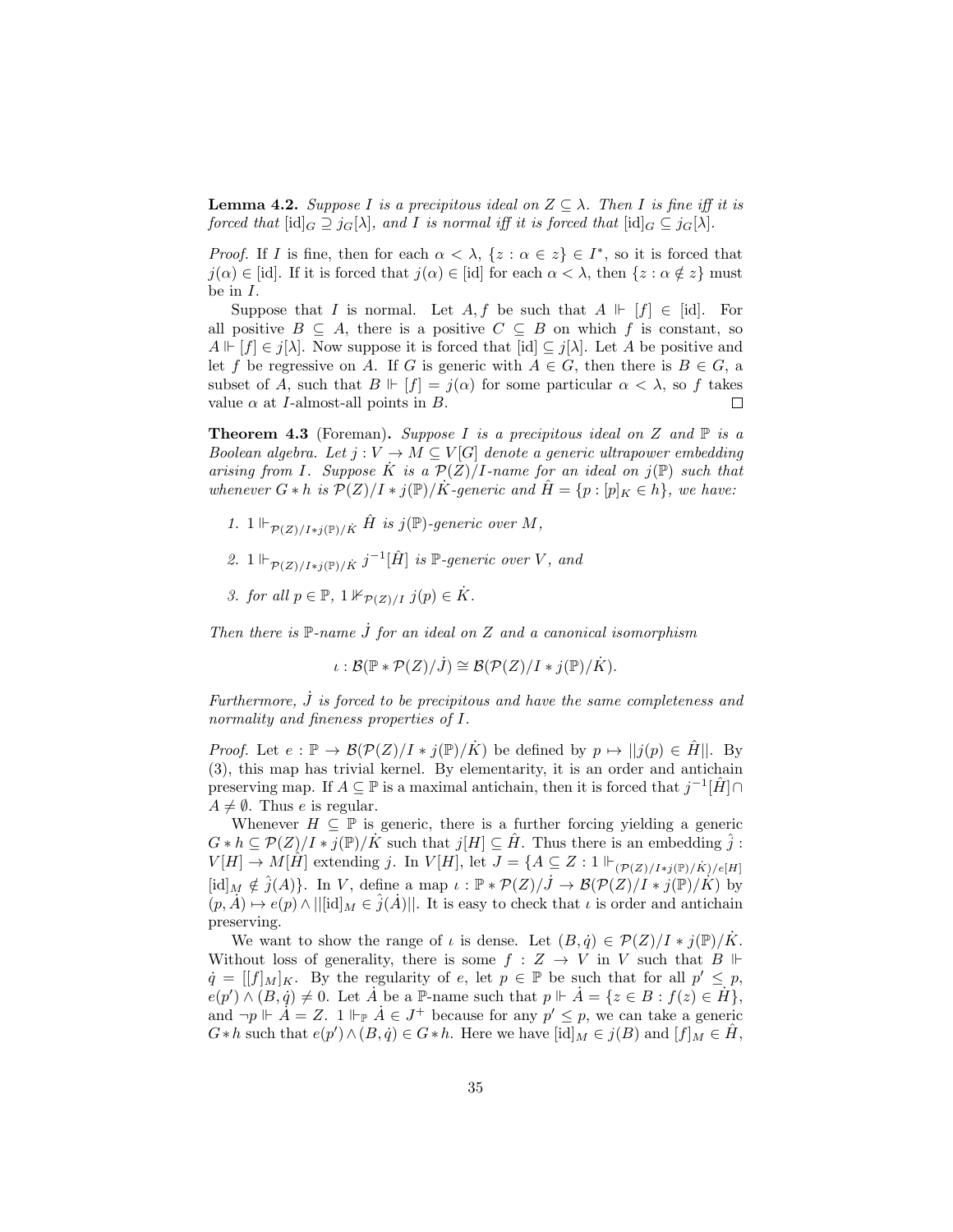so  $[\mathrm{id}]_M \in \hat{j}(A)$ . Furthermore,  $\iota(p, \dot{A})$  forces  $B \in G$  and  $q \in h$ , showing  $\iota$  is a dense embedding.

To show J is precipitous, take any generic  $H * \overline{G} \subseteq \mathbb{P} * \mathcal{P}(Z)/\overline{J}$ , and let  $G * h = \iota[H * \overline{G}]$  and  $\hat{H} = \{p : [p]_K \in h\}$ . For  $A \in J^+$ ,  $A \in \overline{G}$  if and only if  $[\mathrm{id}]_M \in \hat{j}(A)$ . If  $i: V[H] \to N = V[H]^Z/\bar{G}$  is the canonical ultrapower embedding, then there is an elementary embedding  $k : N \to M[\hat{H}]$  given by  $k([f]_N) = \hat{j}(f)(\text{lid}]_M$ , and  $\hat{j} = k \circ i$ . Thus N is well-founded.

If  $f: Z \to \text{Ord}$  is a function in V, then  $k([f]_N) = j(f)([\text{id}]_M) = [f]_M$ . Thus k is surjective on ordinals, so it must be the identity, and  $N = M[\hat{H}]$ . Since  $i = \hat{j}$  and  $\hat{j}$  extends j, i and j have the same critical point, so the completeness of *J* is the same as that of *I*. Finally, since  $[\text{id}]_N = [\text{id}]_M$  and  $j \upharpoonright \bigcup Z = \hat{j} \upharpoonright \bigcup Z$ , I is normal/fine in V if and only if J is normal/fine in  $V[H]$ .  $\Box$ 

# 4.2 Collapsing

Suppose  $\kappa$  is a regular cardinal and  $\lambda \geq \kappa$ . Col $(\kappa, \lambda)$  is the collection of partial functions defined on a bounded subset of  $\kappa$ , into  $\lambda$ . It is easy to see that this is  $\kappa$ -closed.

**Lemma 4.4.** Suppose  $G \subseteq \text{Col}(\kappa, \lambda)$  is generic. Then  $\bigcup G$  is a surjection from  $\kappa$  to  $\lambda$ .

*Proof.* Let  $p \in \mathbb{P}$  and  $\alpha < \lambda$ . There is  $q \leq p$  such that  $\alpha \in \text{ran } q$ . Thus for each  $\alpha < \lambda$ , the set of conditions forcing  $\alpha \in \text{ran} \bigcup \dot{G}$  is dense.  $\Box$ 

Suppose  $\mu < \kappa$  are regular cardinals. We define

$$
Col(\mu, <\!\kappa) := \prod_{\alpha<\kappa}^{<\mu-\!\mathrm{sprt}} Col(\mu, \alpha).
$$

**Lemma 4.5.** Suppose  $\mu < \kappa$  are regular and  $\alpha^{\leq \mu} < \kappa$  for all  $\alpha < \kappa$ . Then:

- 1. Col $(\mu, \langle \kappa \rangle)$  is  $\mu$ -closed and  $\kappa$ -c.c.
- 2. Col $(\mu, \langle \kappa \rangle)$  forces  $|\alpha| = \mu$  for all  $\alpha \in [\mu, \kappa)$ .

*Proof.* For (1),  $\mu$ -closure holds since each term in the product is  $\mu$ -closed and the ideal of supports is  $\mu$ -complete. The  $\kappa$ -c.c. follows from  $\Delta$ -system argument, just like in the proof of Lemma 3.43. For (2), note that  $Col(\mu, \langle \kappa \rangle)$  projects to  $Col(\mu, \alpha)$  for each  $\alpha < \kappa$ .  $\Box$ 

**Lemma 4.6.** Suppose  $\mathbb P$  is a  $\kappa$ -closed forcing and  $\mathbb Q$  is a  $\kappa$ -distributive forcing that collapses  $2^{|\mathbb{P}|}$  to  $\kappa$ . Then there is a complete embedding  $e : \mathbb{P} \to \mathcal{B}(\mathbb{Q})$ .

*Proof.* Suppose H is generic for Q. Note that since Q is  $\kappa$ -distributive, P is still κ-closed in  $V[H]$ . Let  $p \in \mathbb{P}$ . In  $V[H]$ ,  $\mathcal{P}(\mathbb{P})^V = \kappa$ . Let  $\{D_\alpha : \alpha < \kappa\}$ enumerate the dense subsets of  $\mathbb P$  from V. Inductively build a descending chain